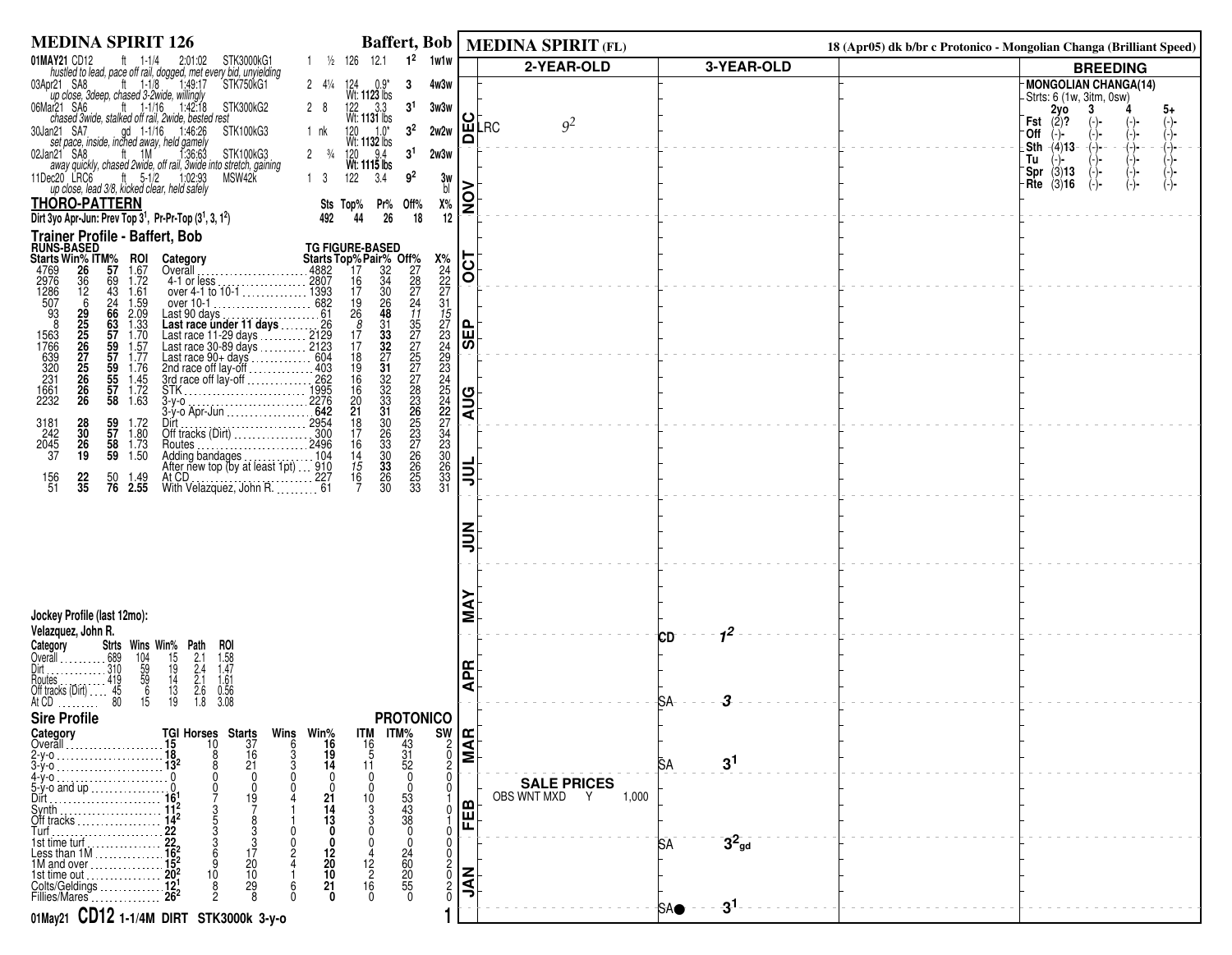| <b>MANDALOUN 126</b>                                                                                                                                                                                                                                                                                                                                                                                                                                                                                     | Cox, Brad H.                                                                                                                         |                       | MANDALOUN (KY) |            | 18 (Mar18) b c Into Mischief - Brooch (Empire Maker)     |
|----------------------------------------------------------------------------------------------------------------------------------------------------------------------------------------------------------------------------------------------------------------------------------------------------------------------------------------------------------------------------------------------------------------------------------------------------------------------------------------------------------|--------------------------------------------------------------------------------------------------------------------------------------|-----------------------|----------------|------------|----------------------------------------------------------|
| 01MAY21 CD12<br><b>IAY21</b> CD12 ft 1-1/4 2:01:02 STK3000kG1<br>tracked toward rail, tugged, shifted out, drew even, kept at bay<br>alar21 FG14 ft 1-3/16 1:55:06 STK1000kG2<br>4w1st turn,rated outside,chased 4w2nd turn,capitulated<br>eb21 FG13 ft 1-1/8 1                                                                                                                                                                                                                                          | 2 $\frac{1}{2}$ 126 26.9 1 <sup>1</sup><br>1w2w                                                                                      |                       | 2-YEAR-OLD     | 3-YEAR-OLD | <b>BREEDING</b>                                          |
| 20Mar21 FG14                                                                                                                                                                                                                                                                                                                                                                                                                                                                                             | 6 11 <sup>3</sup> / <sub>4</sub> 122<br>$1.3*$<br>4w4w<br>7                                                                          |                       |                |            | BROOCH(11)                                               |
| 13Feb21 FG13                                                                                                                                                                                                                                                                                                                                                                                                                                                                                             | $1 \t1\frac{1}{4} \t122$<br>$2.1*$<br>4w3w<br>3                                                                                      |                       |                |            | - Unraced in N. America                                  |
| 16Jan21 FG13                                                                                                                                                                                                                                                                                                                                                                                                                                                                                             | 122<br>$0.8*$<br>4w3w<br>31<br>4                                                                                                     | ပ<br>В                |                |            | <b>RADETSKY</b><br><sup>-</sup> 17 c by Speightstown (9) |
| 28Nov20 CD10                                                                                                                                                                                                                                                                                                                                                                                                                                                                                             | $1 \t1\frac{1}{4} \t122$<br>$1.1*$<br>6 <sup>2</sup>                                                                                 |                       | $6^2$          |            | Unraced in N. America                                    |
| 4w1st,settled outside, ask7/16, chad. 1:44:41 STK200KG3<br>4w1st,settled outside, ask7/16, chad. 3w2nd. willingly, missed 2nd<br>ov20 CD10 ti 7 1:23:15 AOC75kNW1X<br>midpack, stalked 3w turn, bid 1/4, dueld, long drive, cleard 1/16                                                                                                                                                                                                                                                                  | 3w                                                                                                                                   |                       | <b>CD</b>      |            |                                                          |
| 24Oct20 KEE10<br>far back 2w btw, bumpd foe 4w3/16-1/8, tip in, surged, up late                                                                                                                                                                                                                                                                                                                                                                                                                          | $1 \frac{1}{2}$ 119<br>$1.1*$<br>$10^2$<br>3w                                                                                        |                       |                |            |                                                          |
| <b>THORO-PATTERN</b>                                                                                                                                                                                                                                                                                                                                                                                                                                                                                     | Χ%<br>Sts Top% Pr% Off%                                                                                                              | $\frac{8}{1}$         |                |            |                                                          |
| Dirt 3yo Apr-Jun: Prev Top 4, Pr-Off-Top (3, 7, 1 <sup>1</sup> )                                                                                                                                                                                                                                                                                                                                                                                                                                         |                                                                                                                                      |                       |                |            |                                                          |
|                                                                                                                                                                                                                                                                                                                                                                                                                                                                                                          |                                                                                                                                      |                       | $10^2$ gd      |            |                                                          |
|                                                                                                                                                                                                                                                                                                                                                                                                                                                                                                          |                                                                                                                                      |                       |                |            |                                                          |
|                                                                                                                                                                                                                                                                                                                                                                                                                                                                                                          |                                                                                                                                      |                       |                |            |                                                          |
|                                                                                                                                                                                                                                                                                                                                                                                                                                                                                                          |                                                                                                                                      |                       |                |            |                                                          |
|                                                                                                                                                                                                                                                                                                                                                                                                                                                                                                          |                                                                                                                                      |                       |                |            |                                                          |
|                                                                                                                                                                                                                                                                                                                                                                                                                                                                                                          |                                                                                                                                      |                       |                |            |                                                          |
| Trainer Profile - Cox, Brad H.<br>RUNS-BASED 26, Brad H.<br>Starts Win% ITM% ROI Category<br>5788 26 58 1.81 Overall<br>3927 33 68 1.82 Last 90 da<br>1425 33 68 1.82 Last 90 da<br>1425 7 22 2.11 over 10-1<br>261 7 22 2.11 over 10-1<br>267<br>2455<br>4-1 or less<br>4-1 or less<br>over 4-1 to 10-1<br>Last 90 days<br>Last race under 11 days<br>Last race 11-29 days<br>Last race 11-29 days<br>Last race 11-29 days<br>Last race 30-89 days<br>Last race 90-4 days<br>Last race 90-4 days<br>Las | 21<br>26<br>13<br>13<br>22<br>24<br>16                                                                                               |                       |                |            |                                                          |
|                                                                                                                                                                                                                                                                                                                                                                                                                                                                                                          |                                                                                                                                      |                       |                |            |                                                          |
|                                                                                                                                                                                                                                                                                                                                                                                                                                                                                                          |                                                                                                                                      |                       |                |            |                                                          |
| Dirt 1192<br>Off tracks (Dirt) 270                                                                                                                                                                                                                                                                                                                                                                                                                                                                       |                                                                                                                                      |                       |                |            |                                                          |
| 3775<br>750<br>3190<br>59<br>26<br>28<br>27<br>32<br>59 1.73<br>59 1.80<br>59 1.93                                                                                                                                                                                                                                                                                                                                                                                                                       | 27<br>24<br>30<br>46<br>25<br>29<br>32<br>$\frac{18}{16}$                                                                            |                       |                |            |                                                          |
| 63 1.71<br>Adding bandages<br>After new top (by at least 1pt)  414                                                                                                                                                                                                                                                                                                                                                                                                                                       |                                                                                                                                      |                       |                |            |                                                          |
| 57<br>$\frac{24}{27}$<br>1118<br>1152<br>1.77<br>58 1.83                                                                                                                                                                                                                                                                                                                                                                                                                                                 | $\frac{17}{17}$<br>$\frac{17}{18}$<br>34                                                                                             |                       |                |            |                                                          |
|                                                                                                                                                                                                                                                                                                                                                                                                                                                                                                          |                                                                                                                                      |                       |                |            |                                                          |
|                                                                                                                                                                                                                                                                                                                                                                                                                                                                                                          |                                                                                                                                      |                       |                |            |                                                          |
|                                                                                                                                                                                                                                                                                                                                                                                                                                                                                                          |                                                                                                                                      |                       |                |            |                                                          |
|                                                                                                                                                                                                                                                                                                                                                                                                                                                                                                          |                                                                                                                                      |                       |                |            |                                                          |
|                                                                                                                                                                                                                                                                                                                                                                                                                                                                                                          |                                                                                                                                      |                       |                |            |                                                          |
|                                                                                                                                                                                                                                                                                                                                                                                                                                                                                                          |                                                                                                                                      |                       |                |            |                                                          |
| Jockey Profile (last 12mo):<br>Geroux, Florent                                                                                                                                                                                                                                                                                                                                                                                                                                                           |                                                                                                                                      | Σ                     |                |            |                                                          |
| Category                                                                                                                                                                                                                                                                                                                                                                                                                                                                                                 |                                                                                                                                      |                       |                | 11<br>СD   |                                                          |
| Overāll                                                                                                                                                                                                                                                                                                                                                                                                                                                                                                  |                                                                                                                                      |                       |                |            |                                                          |
| <b>Strts Wins Win% Path</b><br>- 904 186 21 2.2<br>- 588 132 22 2.3<br>- 505 111 22 2.3<br>- 97 12 12 2.3<br>- 334 62 19 2.1<br>ROI<br>1.63<br>1.77<br>1.63<br>0.75<br>1.68<br>Houtes<br>Off tracks (Dirt)                                                                                                                                                                                                                                                                                               |                                                                                                                                      | <b>APR</b>            |                |            |                                                          |
| At CD                                                                                                                                                                                                                                                                                                                                                                                                                                                                                                    |                                                                                                                                      |                       |                |            |                                                          |
| <b>Sire Profile</b>                                                                                                                                                                                                                                                                                                                                                                                                                                                                                      | <b>INTO MISCHIEF</b>                                                                                                                 |                       |                |            |                                                          |
| Category<br>Overall                                                                                                                                                                                                                                                                                                                                                                                                                                                                                      | %Win<br>17                                                                                                                           | $\frac{209}{101}$ MAR |                | FG         |                                                          |
|                                                                                                                                                                                                                                                                                                                                                                                                                                                                                                          | $\frac{101}{45}$                                                                                                                     |                       |                |            |                                                          |
| 4-y-o<br>5-y-o and up .<br>Dirt                                                                                                                                                                                                                                                                                                                                                                                                                                                                          |                                                                                                                                      |                       |                |            |                                                          |
| <b>Wins</b><br>1627<br>255<br>655<br>4293<br>955<br>222<br>315<br>682<br>1045<br>582<br>113<br>Synth                                                                                                                                                                                                                                                                                                                                                                                                     | $\frac{23}{143}$<br>143                                                                                                              | മ                     |                |            |                                                          |
| Off tracks<br>Turf                                                                                                                                                                                                                                                                                                                                                                                                                                                                                       |                                                                                                                                      | 匣                     |                | 3<br>EGO   |                                                          |
| 1st time turf                                                                                                                                                                                                                                                                                                                                                                                                                                                                                            | $\frac{17}{35}$<br>$\frac{2}{2}$<br>$\frac{11}{98}$                                                                                  |                       |                |            |                                                          |
| Less than 1M<br>$\frac{511}{769}$<br>1M and over.                                                                                                                                                                                                                                                                                                                                                                                                                                                        |                                                                                                                                      |                       |                |            |                                                          |
| 1425<br>2161<br>501<br>5233<br>3297<br>5415<br>5415<br>4115<br>1<br>1<br>Colts/Geldings<br>Fillies/Mares<br>1<br>$\frac{388}{381}$<br>907<br>720                                                                                                                                                                                                                                                                                                                                                         | TM<br>4356<br>1657<br>1659<br>16990667<br>2844<br>2844<br>2844<br>245<br>318<br>240<br>1947<br>1887595654778577<br>$\frac{101}{108}$ | I<br>Sl               |                | FG         |                                                          |
|                                                                                                                                                                                                                                                                                                                                                                                                                                                                                                          | 47                                                                                                                                   |                       |                |            |                                                          |
| 01May21 CD12 1-1/4M DIRT STK3000k 3-y-0                                                                                                                                                                                                                                                                                                                                                                                                                                                                  | $\overline{2}$                                                                                                                       |                       |                |            |                                                          |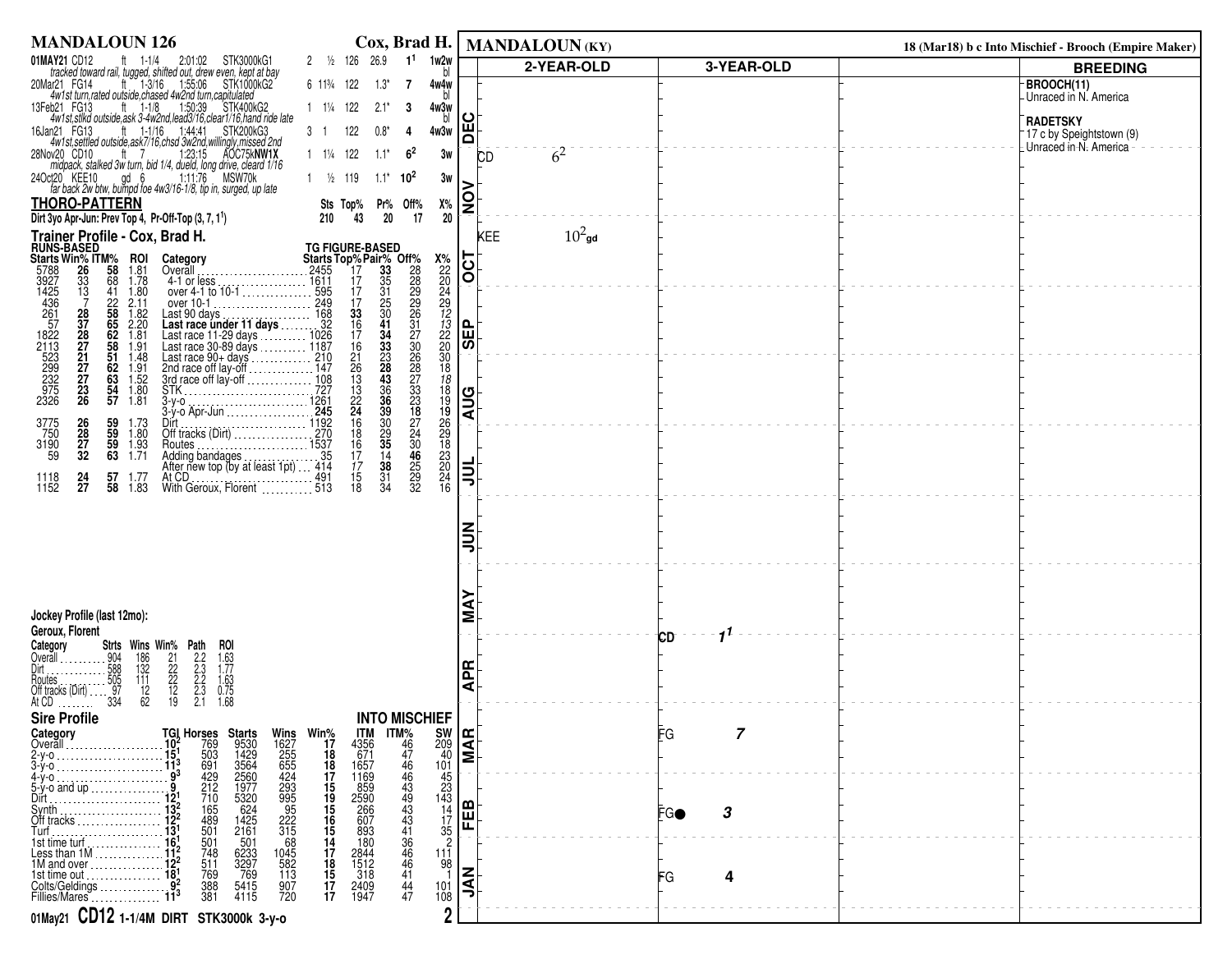| <b>HOT ROD CHARLIE 126</b><br>O'Neill, Doug F.                                                                                                                                                                                                                                                                             | <b>HOT ROD CHARLIE (KY)</b>                                  | 18 (Apr11) dk b/br c Oxbow - Indian Miss (Indian Charlie)                         |
|----------------------------------------------------------------------------------------------------------------------------------------------------------------------------------------------------------------------------------------------------------------------------------------------------------------------------|--------------------------------------------------------------|-----------------------------------------------------------------------------------|
| $0^2$<br>3w3w<br>01MAY21 CD12<br>ft 1-1/4 2:01:02 STK3000kG1<br>5.6<br>126<br>31<br>in traffic early, settled 2w, advanced, tipped out, kept on                                                                                                                                                                            | 2-YEAR-OLD<br>3-YEAR-OLD                                     | <b>BREEDING</b>                                                                   |
| trainer change from unknown trainer<br>20Mar21 FG14<br>122<br>3 <sup>3</sup><br>lar21 FG14 ft 1-3/16 1:55:06 STK1000kG2<br>broke in,bmpd,pace ins-2path,ask7/16,3w1/4,responded,clr late<br>$1\quad 2$<br>2.9<br>1w1w<br>trainer change from O'Neill, Doug F. (230s, 30w, 13.0%)                                           |                                                              | -INDIAN MISS(09)<br>-Strts: 2 (0w, 1itm, 0sw)<br>2vo<br><b>Fst</b> $(1)13^2$      |
| an21 SA7 gd 1-1/16 1:46:26 STK100kG3<br>stumbled, inside, tracked off rail, 3-4wide, bumped 1/8, gamely<br>30Jan21 SA7<br>3 <sup>3</sup><br>1w3w<br>3 nk<br>120 2.5<br>Wt: <b>1065</b> Ibs                                                                                                                                 | 片                                                            | ⊺Off<br>(-)-                                                                      |
| 06Nov20 KEE10<br>ov20 KEE10 ft 1-1/16 1:42:09 STK200<br>midpack 3w1st, gain 1/2, bid 3w1/4, led 1/8, run down<br>STK2000kG1<br>$2 \frac{3}{4}$<br>122<br>94.4<br>3 <sup>3</sup><br>4w3w                                                                                                                                    |                                                              | $\rightarrow$<br>Tu                                                               |
| 8 <sup>2</sup><br>020ct20 SA3<br>$ft = 1M$<br>MSW55k<br>1:38:00<br>3w3w<br>bl<br>1 nk<br>122 3.0<br>Wt: <b>998 lbs</b><br>up close, outside, headed rival 1/4, dueled stretch, dug in                                                                                                                                      |                                                              | (2)10 <sup>1</sup><br>`Spr<br>·Rte<br>$(-)$ -                                     |
| 07Sep20 DMR3 T fm 1M<br>1:38:47<br>16 <sup>2</sup><br>MSW <sub>55</sub> k<br>5 31/4 120<br>$2.2^*$<br>3w4w<br>2-3wide, between, outside rival, 3-4wide, kept on                                                                                                                                                            | $2k$ EE<br>3 <sup>3</sup>                                    | <b>LUCKY DIME</b>                                                                 |
| 14Aug20 DMR3 T fm 5 0:57:50 MSW55<br>chased, inside, steadied early, saved ground, held 3rd<br>MSW55k<br>120<br>$2.2*$<br>$18^2$<br>1w                                                                                                                                                                                     |                                                              | -17 f by Creative Cause (13 <sup>2</sup> )<br>. Strts: 7 (1w, 5itm, 0sw)          |
| 0.59:00<br>11Jul20 DMR5<br>MSW50k<br>121<br>$1.2*$<br>$15^{3}$<br>ft 5<br>4 21/4<br>3w<br>bumped start, chased, bit off rail, 4wide into stretch, lost 3rd                                                                                                                                                                 | 5                                                            | 2y0<br>-3<br>5+<br><b>Fst</b> $(5)10^2$ $(1)8^3$                                  |
| <b>THORO-PATTERN</b><br>Х%<br>Sts Top%<br>Pr%<br>Off%<br>Dirt 3yo Apr-Jun: Prev Top $3^3$ , Pr-Pr-Top $(3^3, 3^3, 0^2)$<br>26<br>18<br>44<br>12<br>492                                                                                                                                                                     | 0<br>8 <sup>2</sup><br><b>SAO</b>                            | ⊤Off<br>(1)12<br>⊦Sth⊣<br>$-$ - - -<br>$(-)$ - -                                  |
| Trainer Profile - O'Neill, Doug F.                                                                                                                                                                                                                                                                                         |                                                              | Tu<br>$\langle 3 \rangle$ 10 <sup>2</sup><br>$(2)8^3$<br>-Spr                     |
| TG FIGURE-BASED<br><b>RUNS-BASED<br/>Starts Win% ITM%</b><br>Starts Top% Pair% Off%<br>ROI<br>Category                                                                                                                                                                                                                     | היה <br> פון                                                 | $-Rite (2)121$<br>$(-)$<br>-TIPPERARY JACK                                        |
| 44<br>7880<br>1.61<br>$\frac{31}{33}$<br>$\frac{33}{28}$<br>$\frac{40}{10}$<br>16<br>17<br>66<br>42<br>1.68<br>$^{29}_{13}$<br>16                                                                                                                                                                                          | sl_pace $-16^2$                                              | 16 c by Violence (12)<br>-Unraced in N. America                                   |
| 4-1 or less<br>over 4-1 to 10-1<br>over 10-1<br>over 10-1<br>1.84<br>3<br>$\frac{20}{45}$<br>51<br>1.28<br>15<br>1.11                                                                                                                                                                                                      |                                                              | <b>MITOLE</b><br>15 c by Eskendereya (12)                                         |
| 18<br>18<br>17<br>15<br>16<br>17<br>Last 90 days<br><b>Last race under 11 days</b><br>Last race 11-29 days<br>Last race 11-29 days<br>$\frac{28}{31}$<br>$2\bar{3}$<br>2.05<br>47<br>17                                                                                                                                    | <b>UO</b> MR<br>tu $-18^2$                                   | Strts: 14 (10w, 14itm, 7sw)                                                       |
| $\frac{43}{35}$<br>47<br>15<br>12                                                                                                                                                                                                                                                                                          |                                                              | 2vo<br>3<br>$Fst (1)9^2$<br>$-(4) - 21$<br>$-(6) - 4$ <sup>1</sup>                |
| 2980<br>2459<br>2441<br>286<br>296<br>3444<br>2102<br>6416<br>373<br>1372<br>$1.63$<br>$1.58$<br>$1.56$<br>$2.02$<br>$1.53$<br>$1.48$<br>$\frac{21}{20}$<br>16<br>18<br>44<br>16                                                                                                                                           |                                                              | $(2) - 2^1$<br>$(1) - 2^3$<br>⊺Off<br>⊤Sth                                        |
| Last race 11-29 days<br>Last race 30-89 days<br>Last race 90+ days<br>Last race 90+ days<br>2346<br>Last race 90+ days<br>267<br>267<br>279<br>279<br>279<br>279<br>279<br>279<br>279<br>Dirt<br>282<br>Dirt<br>282<br>Dirt<br>282<br>283<br>279<br>Citters<br>283<br>279<br>Citte<br>36<br>11<br>3351<br>15<br>43<br>1.69 | $\mathbf{B}_{\text{PMR}}$<br>$15^3$                          | -Tul<br>Spr $(1)9^2$<br>$(6) - 2^1$<br>$(6) - 4$ <sup>1</sup>                     |
| X%22246574456573410465333322222222233322333333<br>3228323127817384<br>16<br>20<br>19<br>17<br>21<br>5<br>16<br>16<br>16<br>3658<br>348<br>$^{46}_{45}$<br>1.60<br>1.53<br>-17<br>17                                                                                                                                        |                                                              | Rte<br>$(-)$<br>(1)-3<br>(-)-<br><b>ADA LOVELACE</b>                              |
| Off tracks (Dirt)<br>Routes<br>Routes<br>3121<br>14<br>1.47<br>41<br>2nd race after trainer change  985                                                                                                                                                                                                                    |                                                              | $-14$ f by Algorithms (13 $^2$ )<br>Strts: 16 (3w, 8itm, 0sw)                     |
| Adding bandages<br>At CD<br>At CD<br>With Prat, Flavien<br>$\frac{42}{22}$<br>54<br>$\begin{array}{c} 1.32 \\ 1.23 \\ 1.93 \end{array}$<br>221<br>58<br>267<br>$\begin{array}{c} 15 \\ 7 \end{array}$<br>16                                                                                                                | 릜                                                            | 2yo<br>3<br><b>Fst</b> $(1)20^1$ $(9)11^2$ $(1)15^3$<br>(−)−                      |
| $22\,$<br>24                                                                                                                                                                                                                                                                                                               |                                                              | $-$ Off $-$ (1)22 <sup>3</sup><br>$(2)$ 20 <sup>1</sup><br>-(−)−<br>`Sth<br>(1)18 |
|                                                                                                                                                                                                                                                                                                                            |                                                              | $(1)15^3$<br>-Tu<br>(-)-<br>(2)20 <sup>1</sup><br>$(10)11^2$ $(1)15^3$<br>Spr     |
| Jockey Profile (last 12mo):                                                                                                                                                                                                                                                                                                | Σ                                                            | $Rte$ $(-)$<br>(3)20 <sup>1</sup>                                                 |
| Prat, Flavien<br>Strts Wins Win% Path<br>roi<br>Category                                                                                                                                                                                                                                                                   | $\sigma^2$<br>СD                                             |                                                                                   |
| 26<br>25<br>38<br>27<br>$1.65$<br>$1.47$<br>$1.74$<br>$1.91$<br>2.98<br>$\cdots$ 945<br>$\cdots$ 457<br>244<br>113<br>$2.3$<br>$2.6$<br>$2.2$<br>$3.1$<br>$2.0$<br>Overall<br>Dirt <sub>- - - - - - - - - - - -</sub> .                                                                                                    | 뚠                                                            |                                                                                   |
| $\begin{array}{c}\n 121 \\  -5 \\  3\n \end{array}$<br>Routes<br>Off tracks (Dirt)  13<br>At CD  11<br>At $CD$                                                                                                                                                                                                             | ⋖                                                            |                                                                                   |
| <b>Sire Profile</b><br><b>OXBOW</b>                                                                                                                                                                                                                                                                                        |                                                              |                                                                                   |
| Category<br>TGI Horses<br>15 <sup>2</sup> 233<br>19 <sub>2</sub> 156<br>15 <sup>2</sup> 192<br>12 <sup>1</sup> 81<br><b>Starts</b><br>2104<br>476<br>993<br>434<br>Wins Win%<br>320 15<br>54 11<br>134 13<br>90 21<br>42 21<br><b>ITM%</b><br>$43$<br>$37$<br>$40$<br><b>PAN</b><br><b>MAR</b><br>Overall  15 <sup>2</sup> | FG<br>3°                                                     |                                                                                   |
| $\frac{8}{2}$                                                                                                                                                                                                                                                                                                              |                                                              |                                                                                   |
| <b>ITM</b><br>905<br>177<br>402<br>218<br>570<br>570<br>41<br>$12^1$<br>$\Omega$<br>4-у-о<br>201<br>30<br>5-y-o and up  13<br>Dirt  16<br>1186                                                                                                                                                                             | <b>SALE PRICES</b><br>FTK OCT<br>110,000                     |                                                                                   |
| $\frac{7}{17}$<br>$\frac{15}{14}$<br>$\frac{206}{51}$                                                                                                                                                                                                                                                                      | FEB<br>FTK WNT MXD<br>17,000<br>Y<br>Y<br>FTK OCT<br>110,000 |                                                                                   |
| 42<br>204<br>33<br>33<br>83<br>8<br>216<br>354<br>348<br>348<br>1263<br>841<br>233<br>Off tracks $\frac{15^3}{17^3}$<br>9                                                                                                                                                                                                  | Oxbow-2019:<br>$33$ gd st<br>ßА<br>24 yrlngs sold, ave 11k   |                                                                                   |
| $\frac{187}{133}$<br>20<br>15<br>16<br>9<br>153 153                                                                                                                                                                                                                                                                        |                                                              |                                                                                   |
| 50484344444834343<br>137332312312312312<br>102<br>29<br>533<br>57<br>66<br>500<br>500<br>405<br>1st time out<br>$\mathbf{0}$<br>1156<br>948<br>$\frac{15}{15}$<br>Colts/Geldings<br>Fillies/Mares<br>177<br>143                                                                                                            | $\overline{\mathbf{z}}$                                      |                                                                                   |
| 3<br>01May21 CD12 1-1/4M DIRT STK3000k 3-y-0                                                                                                                                                                                                                                                                               |                                                              |                                                                                   |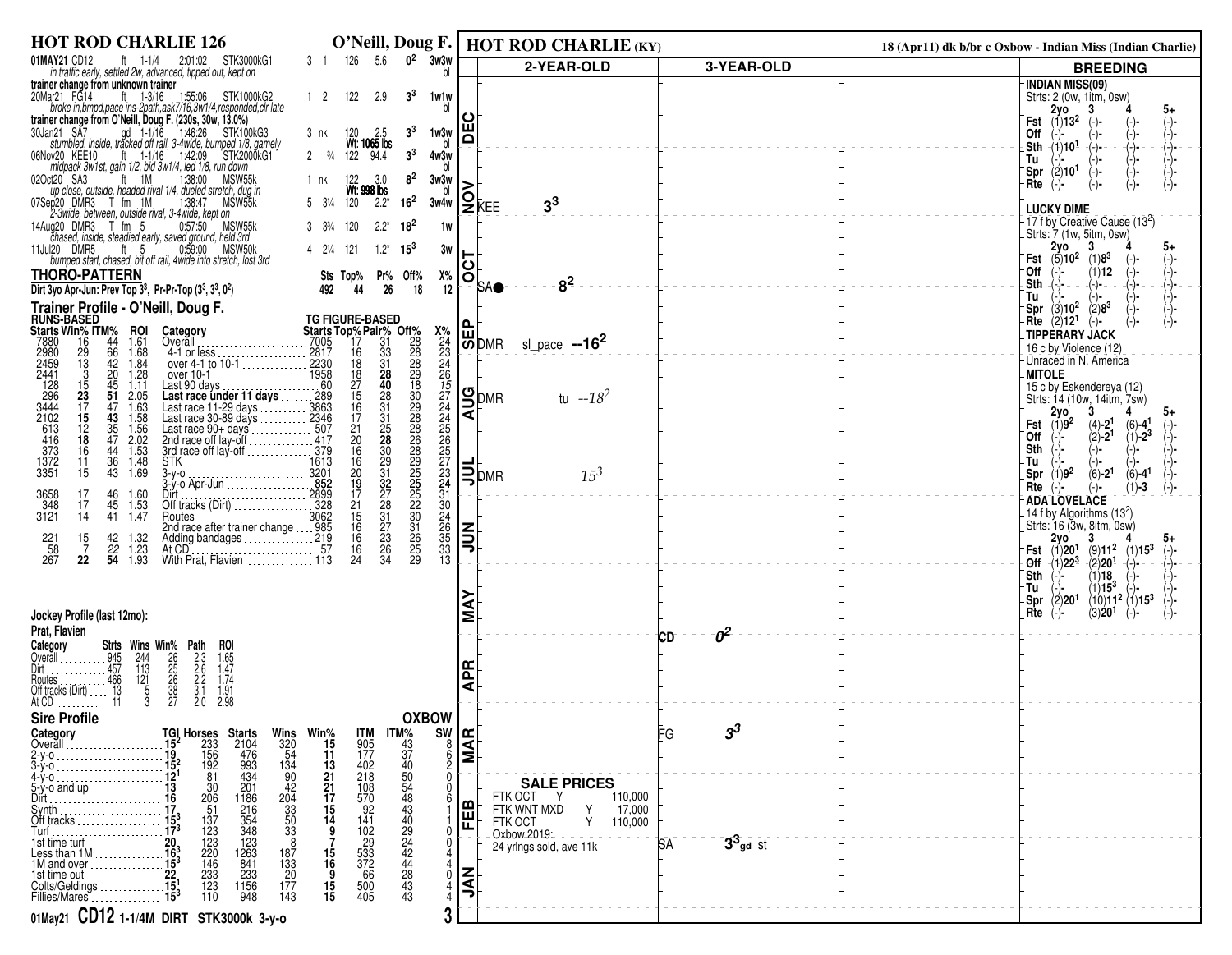| <b>ESSENTIAL QUALITY 126</b>                                                                                                                                                                                                                                                                                             |                                                                                                                                                      |                                                                                                                                                                                                                                                                                                                                                                           | Cox, Brad H.   ESSENTIAL QUALITY (KY)                    |                                     | 18 (Apr09) gr/ro c Tapit - Delightful Quality (Elusive Quality)             |
|--------------------------------------------------------------------------------------------------------------------------------------------------------------------------------------------------------------------------------------------------------------------------------------------------------------------------|------------------------------------------------------------------------------------------------------------------------------------------------------|---------------------------------------------------------------------------------------------------------------------------------------------------------------------------------------------------------------------------------------------------------------------------------------------------------------------------------------------------------------------------|----------------------------------------------------------|-------------------------------------|-----------------------------------------------------------------------------|
| 01MAY21 CD12<br><b>JAY21</b> CD12 ft $1.1/4$ 2:01:02 STK3000kG1<br>bumped start, hustled for position, ranged 5w, loomed large, hung<br>p21 KEE11 ft i 1:18 1:48:50 STK800kG2<br>bmpd st, tracked 4p,bid 1/4.long drv str,dug in,gamely prevailed<br>eb21 OP10                                                           | $-0^2$ 4w4w $\frac{1}{b}$<br>$2.9*$<br>126<br>41                                                                                                     |                                                                                                                                                                                                                                                                                                                                                                           | 2-YEAR-OLD                                               | 3-YEAR-OLD                          | <b>BREEDING</b>                                                             |
| 03Apr21 KEE11                                                                                                                                                                                                                                                                                                            | 123<br>$0.5^*$<br>3w2w<br>1 nk<br>0                                                                                                                  |                                                                                                                                                                                                                                                                                                                                                                           |                                                          |                                     | DELIGHTFUL QUALITY(09)                                                      |
| 27Feb21 OP10                                                                                                                                                                                                                                                                                                             | $-02$<br>$1 \t4\frac{1}{4} \t119$<br>$0.9*$<br>4w3w                                                                                                  |                                                                                                                                                                                                                                                                                                                                                                           |                                                          |                                     | Strts: 13 (2w, 12itm, 0sw)<br>2y <sub>o</sub><br>3<br>$5+$                  |
|                                                                                                                                                                                                                                                                                                                          |                                                                                                                                                      | ပ                                                                                                                                                                                                                                                                                                                                                                         |                                                          |                                     | $(5)4^2$<br>(2)3<br>Fst                                                     |
| ov20 KEE10 ft 1-1/16 1:42:09 STK2000KG1<br>bmpd foe st, off pace 2w1st, 4w2nd, good kick 1/8, edge past late<br>06Nov20 KEE10                                                                                                                                                                                            | 3 <sup>2</sup><br>$\frac{3}{4}$ 122<br>3.7<br>3w3w<br>h                                                                                              | ш<br>$\Omega$                                                                                                                                                                                                                                                                                                                                                             |                                                          |                                     | $\binom{5}{1}$ <b>3</b><br>∙Off<br>-)-                                      |
| 03Oct20 KEE9<br>ft 1-1/16 1:44:37 STK400kG1                                                                                                                                                                                                                                                                              | $1 \t3\frac{1}{4} \t122$<br>$1.9*$<br>4w2w<br>5                                                                                                      |                                                                                                                                                                                                                                                                                                                                                                           |                                                          |                                     | $4 - 1 -$<br>.Sth<br>$\begin{pmatrix} -1 \\ -2 \\ -1 \end{pmatrix}$ =<br>Tu |
| prompt 4-2p1st, vied 3/4, led 3/8, drew off 3/16, widened driving<br>1:09:98<br>MSW97k<br>05Sep20 CD4<br>ft 6                                                                                                                                                                                                            | h<br>4<br>119<br>$1.9*$                                                                                                                              | 3w                                                                                                                                                                                                                                                                                                                                                                        |                                                          |                                     | $\binom{-}{6}$<br>$\langle 2 \rangle$ 3<br>Spr<br>(-)-                      |
| midpack, urged, 2p turn, loom 5/16, lacked room upr, 3p3/16, going away                                                                                                                                                                                                                                                  | bl                                                                                                                                                   | >                                                                                                                                                                                                                                                                                                                                                                         |                                                          |                                     | $Rte$ $(-)$<br>(−)−                                                         |
| <b>THORO-PATTERN</b>                                                                                                                                                                                                                                                                                                     | Sts Top%<br>Pr% Off%                                                                                                                                 | Х%                                                                                                                                                                                                                                                                                                                                                                        | $\mathsf{P}^\mathsf{L}_{\mathsf{KEE}}$<br>3 <sup>2</sup> |                                     | <b>ASTAIRE</b>                                                              |
| Dirt 3yo Apr-Jun: Prev Top 3 <sup>2</sup> , Top-Pr-Pr (-0 <sup>2</sup> , 0, -0 <sup>2</sup> )                                                                                                                                                                                                                            | 23<br>45<br>20<br>392                                                                                                                                | 11                                                                                                                                                                                                                                                                                                                                                                        |                                                          |                                     | $-17$ c by Tapit $(9)$                                                      |
| Trainer Profile - Cox, Brad H.                                                                                                                                                                                                                                                                                           |                                                                                                                                                      |                                                                                                                                                                                                                                                                                                                                                                           |                                                          |                                     | . Strts: 1 (0w, 0itm, 0sw)<br>2y <sub>o</sub><br>3<br>5+                    |
| <b>RUNS-BASED<br/>Starts Win% ITM%</b><br>ROI<br>Category                                                                                                                                                                                                                                                                |                                                                                                                                                      | <b>SOCKEE</b><br>$\begin{picture}(18,17) \put(0,0){\line(1,0){15}} \put(1,0){\line(1,0){15}} \put(1,0){\line(1,0){15}} \put(1,0){\line(1,0){15}} \put(1,0){\line(1,0){15}} \put(1,0){\line(1,0){15}} \put(1,0){\line(1,0){15}} \put(1,0){\line(1,0){15}} \put(1,0){\line(1,0){15}} \put(1,0){\line(1,0){15}} \put(1,0){\line(1,0){15}} \put(1,0){\line(1,0){15}} \put(1,$ |                                                          |                                     | Fst<br>$(-)$                                                                |
| 5788<br>26<br>58<br>$\frac{1.81}{1.78}$<br>Overall [1, 1, 2455]<br>68                                                                                                                                                                                                                                                    |                                                                                                                                                      |                                                                                                                                                                                                                                                                                                                                                                           | 5                                                        |                                     | $(1)19^{3}$<br>Off<br>Sth<br>-)− -                                          |
| 3927<br>1425<br>4361<br>261<br>572<br>1822<br>2113<br>232<br>232<br>523<br>232<br>523<br>232<br>523<br>232<br>5<br>$\begin{array}{c} 33 \\ 13 \\ 7 \end{array}$<br>over 4-1 to 10-1<br>over 10-1<br>over 10-1<br>41<br>1.80<br>2.11                                                                                      |                                                                                                                                                      |                                                                                                                                                                                                                                                                                                                                                                           |                                                          |                                     | Tu                                                                          |
| 22<br>58<br>58<br>58<br>58<br>51                                                                                                                                                                                                                                                                                         |                                                                                                                                                      |                                                                                                                                                                                                                                                                                                                                                                           |                                                          |                                     | (1)19 <sup>3</sup><br>Spr<br>Rte<br>(-)-<br>(-)-                            |
| 1.82<br>2.20<br>1.81                                                                                                                                                                                                                                                                                                     |                                                                                                                                                      |                                                                                                                                                                                                                                                                                                                                                                           |                                                          |                                     | <b>INDELIBLE</b>                                                            |
| 1.91                                                                                                                                                                                                                                                                                                                     |                                                                                                                                                      |                                                                                                                                                                                                                                                                                                                                                                           | 9                                                        |                                     | 16 f by Tiznow $(111)$                                                      |
| 28<br>37<br>28<br>27<br>27<br>27<br>23<br>26<br>0ver 10-1<br>Last 90 days<br>Last race under 11 days<br>Last race 11-29 days<br>Last race 11-29 days<br>Last race 30-89 days<br>Last race 90-4 days<br>Last race 90-4 days<br>Last race 90-4 days<br>Last race 90-4 days<br>210<br>20d race off lay-<br>1.48<br>62<br>63 |                                                                                                                                                      |                                                                                                                                                                                                                                                                                                                                                                           |                                                          |                                     | Unraced in N. America<br><b>CAMP NELSON</b>                                 |
| $\begin{array}{c} 1.91 \\ 1.52 \\ 1.80 \\ 1.81 \end{array}$                                                                                                                                                                                                                                                              |                                                                                                                                                      | 18                                                                                                                                                                                                                                                                                                                                                                        |                                                          |                                     | <sub>-</sub> 15 c by Bernardini (11 <sup>1</sup> )                          |
| $\frac{54}{57}$                                                                                                                                                                                                                                                                                                          |                                                                                                                                                      | <b>AUG</b>                                                                                                                                                                                                                                                                                                                                                                |                                                          |                                     | Unraced in N. America                                                       |
|                                                                                                                                                                                                                                                                                                                          |                                                                                                                                                      |                                                                                                                                                                                                                                                                                                                                                                           |                                                          |                                     |                                                                             |
| 3775<br>750<br>3190<br>59<br>26<br>28<br>27<br>32<br>59 1.73<br>59 1.80<br>59 1.93<br>63 1.71<br>Routes         1537                                                                                                                                                                                                     | $\frac{18}{19}$<br>$\frac{19}{26}$<br>$\frac{26}{29}$<br>$\frac{18}{18}$                                                                             |                                                                                                                                                                                                                                                                                                                                                                           |                                                          |                                     |                                                                             |
| Adding bandages<br>After race within 1pt of top<br>727                                                                                                                                                                                                                                                                   | 14                                                                                                                                                   |                                                                                                                                                                                                                                                                                                                                                                           |                                                          |                                     |                                                                             |
| 57 1.77<br>1118                                                                                                                                                                                                                                                                                                          | $\frac{17}{22}$<br>15<br>46<br>25<br>29<br>26<br>$\frac{23}{14}$<br>$\frac{24}{22}$<br>$\frac{39}{31}$                                               | ミ                                                                                                                                                                                                                                                                                                                                                                         |                                                          |                                     |                                                                             |
| $^{24}_{25}$<br>211<br>54 2.17                                                                                                                                                                                                                                                                                           | $12^{\circ}$<br>40                                                                                                                                   |                                                                                                                                                                                                                                                                                                                                                                           |                                                          |                                     |                                                                             |
|                                                                                                                                                                                                                                                                                                                          |                                                                                                                                                      |                                                                                                                                                                                                                                                                                                                                                                           |                                                          |                                     |                                                                             |
|                                                                                                                                                                                                                                                                                                                          |                                                                                                                                                      |                                                                                                                                                                                                                                                                                                                                                                           |                                                          |                                     |                                                                             |
|                                                                                                                                                                                                                                                                                                                          |                                                                                                                                                      | ミミ                                                                                                                                                                                                                                                                                                                                                                        |                                                          |                                     |                                                                             |
|                                                                                                                                                                                                                                                                                                                          |                                                                                                                                                      |                                                                                                                                                                                                                                                                                                                                                                           |                                                          |                                     |                                                                             |
|                                                                                                                                                                                                                                                                                                                          |                                                                                                                                                      |                                                                                                                                                                                                                                                                                                                                                                           |                                                          |                                     |                                                                             |
|                                                                                                                                                                                                                                                                                                                          |                                                                                                                                                      |                                                                                                                                                                                                                                                                                                                                                                           |                                                          |                                     |                                                                             |
| Jockey Profile (last 12mo):                                                                                                                                                                                                                                                                                              |                                                                                                                                                      | ≨                                                                                                                                                                                                                                                                                                                                                                         |                                                          |                                     |                                                                             |
| Saez, Luis                                                                                                                                                                                                                                                                                                               |                                                                                                                                                      |                                                                                                                                                                                                                                                                                                                                                                           |                                                          | $0^2$ -- neg# op-<br>СD             |                                                                             |
| Category<br>roi<br>Overall                                                                                                                                                                                                                                                                                               |                                                                                                                                                      |                                                                                                                                                                                                                                                                                                                                                                           |                                                          |                                     |                                                                             |
|                                                                                                                                                                                                                                                                                                                          |                                                                                                                                                      | <b>APR</b>                                                                                                                                                                                                                                                                                                                                                                |                                                          |                                     |                                                                             |
| <b>Strts Wins Win% Path</b><br>1335 248 19 2.3<br>1722 149 21 2.5<br>1660 127 19 2.2<br>139 26 19 2.8<br>150 9 18 2.8<br>$1.68$<br>$1.74$<br>$1.74$<br>$1.50$<br>$2.54$<br>Routes<br>Off tracks (Dirt)                                                                                                                   |                                                                                                                                                      |                                                                                                                                                                                                                                                                                                                                                                           |                                                          |                                     |                                                                             |
| At CD                                                                                                                                                                                                                                                                                                                    |                                                                                                                                                      |                                                                                                                                                                                                                                                                                                                                                                           |                                                          | KEE:                                |                                                                             |
| <b>Sire Profile</b>                                                                                                                                                                                                                                                                                                      | <b>TAPIT</b>                                                                                                                                         |                                                                                                                                                                                                                                                                                                                                                                           |                                                          |                                     |                                                                             |
| Category<br>Overall                                                                                                                                                                                                                                                                                                      |                                                                                                                                                      |                                                                                                                                                                                                                                                                                                                                                                           |                                                          |                                     |                                                                             |
| $2-y-0$<br>3-ý-o                                                                                                                                                                                                                                                                                                         |                                                                                                                                                      |                                                                                                                                                                                                                                                                                                                                                                           |                                                          |                                     |                                                                             |
| <b>Wins Win%</b><br>2410 <b>16</b><br>292 <b>18</b><br>774 <b>16</b><br>663 <b>16</b><br>681 <b>14</b><br>1322 <b>17</b><br>14                                                                                                                                                                                           |                                                                                                                                                      |                                                                                                                                                                                                                                                                                                                                                                           |                                                          | $0^2$ --sy <sup>s</sup> neg #<br>ЮP |                                                                             |
| 5-y-o and up<br>Dirt<br>Synth<br>Off tracks                                                                                                                                                                                                                                                                              | $\frac{14}{17}$<br>14                                                                                                                                |                                                                                                                                                                                                                                                                                                                                                                           |                                                          |                                     |                                                                             |
| 211                                                                                                                                                                                                                                                                                                                      |                                                                                                                                                      |                                                                                                                                                                                                                                                                                                                                                                           |                                                          |                                     |                                                                             |
| <b>TGI Horses Starts</b><br>9 1095 15191<br>13 624 1609<br>10 <sup>2</sup> 973 4044<br>8 709 4044<br>8 709 4044<br>10 944 7693<br>112 535 1777<br>11 <sup>2</sup> 781 4263<br>11 <sup>2</sup> 781 4263<br>11 <sup>2</sup> 781 4263<br>$\tilde{T}$ urf , , , , , , , , , , , , , , , ,                                    | $\frac{17}{13}$                                                                                                                                      | .<br>- <sup>ਵਿ</sup> ੱਚ ਕਿਸਾਨ ਕਰਨਾ ਕਰਨਾ ਵਿੱਚ ਕਰਨਾ ਹੈ।<br>- FEB - MAR<br>- ਜਿਸ - ਅਮਰੀਕ                                                                                                                                                                                                                                                                                     |                                                          |                                     |                                                                             |
| 1st time turf<br>Less than 1M                                                                                                                                                                                                                                                                                            | 11                                                                                                                                                   |                                                                                                                                                                                                                                                                                                                                                                           |                                                          |                                     |                                                                             |
| $301$<br>$566$<br>$85$<br>$889$<br>$1521$<br>$147$<br>$\frac{940}{968}$<br>1095<br>1M and over                                                                                                                                                                                                                           | $\begin{array}{c} 56 \\ 239 \\ 0 \end{array}$                                                                                                        |                                                                                                                                                                                                                                                                                                                                                                           |                                                          |                                     |                                                                             |
| 5802<br>9389<br>1095<br>10362<br>4829<br>1st time out<br>$\frac{581}{514}$<br>1594<br>816<br>Colts/Geldings                                                                                                                                                                                                              | 15<br>16<br>13<br>15<br>17<br>$\frac{158}{137}$                                                                                                      | <b>NAL</b>                                                                                                                                                                                                                                                                                                                                                                |                                                          |                                     |                                                                             |
|                                                                                                                                                                                                                                                                                                                          | TM TM%<br>683<br>734 446<br>734 446 446<br>2205 444 47<br>1949 596 636 444<br>5570 444 432<br>246 245<br>245<br>432<br>4486 432<br>448<br>432<br>446 |                                                                                                                                                                                                                                                                                                                                                                           |                                                          |                                     |                                                                             |
| 01May21 CD12 1-1/4M DIRT STK3000k 3-y-0                                                                                                                                                                                                                                                                                  |                                                                                                                                                      |                                                                                                                                                                                                                                                                                                                                                                           |                                                          |                                     |                                                                             |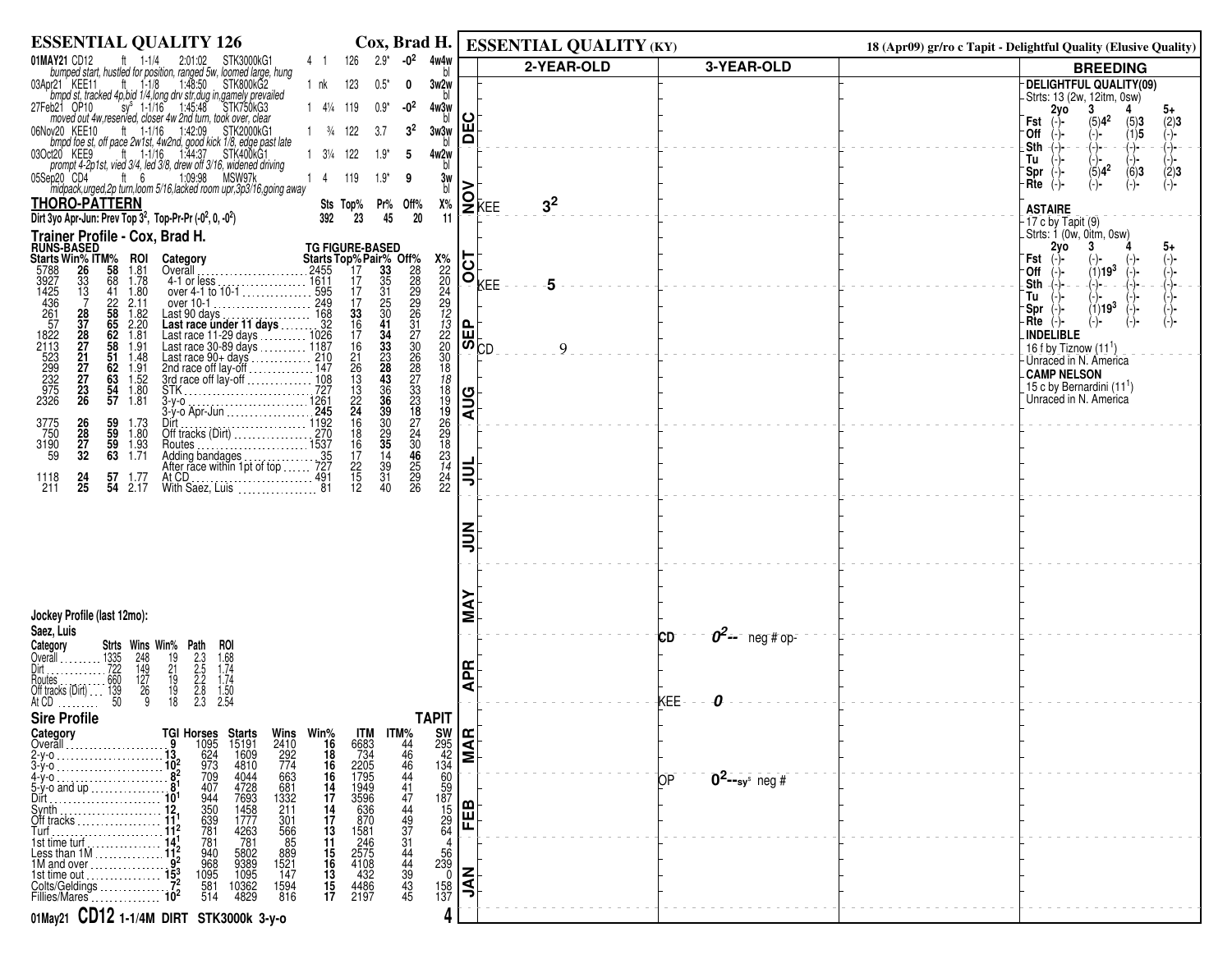| <b>O BESOS 126</b>                                                                                                                                                                                                                                                                                                                                                                                                                                                                   |                                                           | Foley, Gregory D.                                   |                                                   |                  | O BESOS (KY)              |                       | 18 (Mar04) ch c Orb - Snuggs and Kisses (Soto)                                                                                    |
|--------------------------------------------------------------------------------------------------------------------------------------------------------------------------------------------------------------------------------------------------------------------------------------------------------------------------------------------------------------------------------------------------------------------------------------------------------------------------------------|-----------------------------------------------------------|-----------------------------------------------------|---------------------------------------------------|------------------|---------------------------|-----------------------|-----------------------------------------------------------------------------------------------------------------------------------|
| 01MAY21 CD12<br>AY21 CD12 ft 1-1/4 2:01:02 STK3000kG1<br>in hand, off rail, split horses, angled in, churned on                                                                                                                                                                                                                                                                                                                                                                      | 5 51/2 126 41.7 3                                         |                                                     | 3w2w                                              |                  | 2-YEAR-OLD                | 3-YEAR-OLD            | <b>BREEDING</b>                                                                                                                   |
| ft $1-3/16$ 1.55.06<br>20Mar21 FG14<br>STK1000kG2                                                                                                                                                                                                                                                                                                                                                                                                                                    | 122<br>3 2                                                | 28.8<br>$2^3$                                       | 5w2w                                              |                  |                           |                       | SNUGGS AND KISSES(07)                                                                                                             |
| bw1st turn, settled at rear, ins-2p2nd turn, gained 1/8, good courage<br>bb21 FG13 tt 1-1/8 1:50:39 STK400KG2<br>4w1st, settled, urged 4-5w2nd, drift out outside 1/8, lckd needed kick<br>13Feb21 FG13                                                                                                                                                                                                                                                                              | 4 71/2 122 21.2                                           | 6 <sup>2</sup>                                      | 4w4w                                              | FGA              | $71$ gd Op                |                       | Strts: 32 (12w, 21itm, 3sw)                                                                                                       |
| 17Jan21 FG5                                                                                                                                                                                                                                                                                                                                                                                                                                                                          | $1 \t2\frac{1}{4} \t122$                                  | 6 <sup>2</sup><br>2.4                               | 3w                                                | ပ<br>E           |                           |                       | <b>Example 1</b><br><b>Fst</b> $(2)15^3$ $(3)8^2$<br>(1)8 <sup>2</sup><br>$^{(6)5}_{(1)5}$<br>'0ff<br>$(-)$<br>(1)14<br>(−)−      |
| an21 FG5 ft 6 1:10:57 ALW51kNW2L<br>off step slow,settled,3w turn,wait briefly3/16,rallied,ridden out<br>20Dec20 FG3                                                                                                                                                                                                                                                                                                                                                                 | $1\quad 5\frac{1}{2}\quad 120$                            | 3.6<br>7 <sup>1</sup>                               | L bl                                              |                  |                           |                       | $-(3)13^2$<br>.Sth<br>$-(\frac{1}{2})$ -<br>$-(2)5$<br>(-)-                                                                       |
| $\begin{array}{llll}\n\text{etc.} & \text{C.} & \text{C.} & \text{C.} \\ \text{etc.} & \text{C.} & \text{C.} & \text{C.} \\ \text{etc.} & \text{C.} & \text{C.} & \text{C.} \\ \text{C.} & \text{C.} & \text{C.} & \text{C.} \\ \text{C.} & \text{C.} & \text{C.} & \text{C.} \\ \text{C.} & \text{C.} & \text{C.} & \text{C.} \\ \text{C.} & \text{C.} & \text{C.} \\ \text{C.} & \text{C.} & \text{C.} \\ \$                                                                       |                                                           |                                                     | 1w<br>L bl                                        | ЮD               | op $13^2$ sy <sup>s</sup> |                       | $(1)18^2$<br>$(2)17^{2}$<br>$\binom{6}{1}$<br>$\lambda$ (4)7<br>Tu<br>$\langle 2 \rangle$ 5<br>$(3)13^2$<br><b>Spr</b><br>$(-)$ - |
| 22Nov20 CD7<br>off slow/hopped bit st, far back, 3pth turn, rallied                                                                                                                                                                                                                                                                                                                                                                                                                  | $6\quad 5\frac{1}{4}$<br>119                              | 46.8<br>$13^{2}$                                    | 4w<br>><br>bl                                     |                  |                           |                       | Rte $(3)15^3$<br>$(5)8^2$<br>(9)5<br>(9)5                                                                                         |
| <b>THORO-PATTERN</b>                                                                                                                                                                                                                                                                                                                                                                                                                                                                 | Sts Top%                                                  | Pr% Off%                                            | Х%                                                | <u>ioj</u>       |                           |                       | <b>SIX PERCENT</b>                                                                                                                |
| Dirt 3yo Apr-Jun: Prev Top $6^2$ , Pr-Top-Pr $(6^2, 2^3, 3)$                                                                                                                                                                                                                                                                                                                                                                                                                         | 22<br>384                                                 | 38<br>23                                            | 17                                                |                  |                           |                       | 16 c by Central Banker (16)                                                                                                       |
| Trainer Profile - Foley, Gregory D.<br>RUNS-BASED                                                                                                                                                                                                                                                                                                                                                                                                                                    |                                                           |                                                     |                                                   |                  |                           |                       | Strts: 16 (2w, 10itm, 0sw)<br>3<br>2yo<br>5+                                                                                      |
| <b>Starts Win% ITM%</b><br>2406 14 42<br>877 25 62<br>846 11 41<br>683 4 19<br><b>ROI</b><br>1.49<br>1.57<br>Category                                                                                                                                                                                                                                                                                                                                                                |                                                           |                                                     | $x_{32}^{32}$<br>30<br>33<br>34<br>0              | $\overline{OCI}$ |                           |                       | $^{(6)}_{(1)6^1}$<br>$(5)61$<br>(2)3 <sup>2</sup><br>(-)-<br>Fst<br>(1)9 <sup>1</sup><br>-Off                                     |
|                                                                                                                                                                                                                                                                                                                                                                                                                                                                                      |                                                           |                                                     |                                                   |                  |                           |                       | Sth<br>(-)- −<br>(-)-                                                                                                             |
| $1.64$<br>$1.22$<br>$1.09$                                                                                                                                                                                                                                                                                                                                                                                                                                                           |                                                           |                                                     |                                                   |                  |                           |                       | $(1)17^{3}$<br>Tu<br>$\langle 3 \rangle 3^2$<br>'Spr                                                                              |
| 41                                                                                                                                                                                                                                                                                                                                                                                                                                                                                   |                                                           |                                                     |                                                   |                  |                           |                       | (5)6 <sup>1</sup><br>$(7)2^2$<br>(1)9 <sup>1</sup><br>Rte                                                                         |
|                                                                                                                                                                                                                                                                                                                                                                                                                                                                                      |                                                           |                                                     |                                                   | <b>SEP</b>       |                           |                       | NO WORRIES MATE<br>15 c by Lonhro $(12^3)$                                                                                        |
| 846<br>683<br>683<br>6813<br>51<br>851<br>228<br>44<br>62<br>5<br>1<br>85<br>1<br>85<br>1<br>8<br>$1523$<br>$154$<br>$145$<br>$16$<br>001 - 1<br>Last ace under 11 days<br>Last race under 11 days<br>Last race under 11 days<br>Last race 11-29 days<br>Last race 30-89 days<br>Last race 30-89 days<br>Last race 30-89 days<br>Last race of lay-off<br>21-2nd race of lay-off<br>37d r<br>69<br>44<br>43<br>46<br>44<br>50<br>1.66<br>1.38<br>1.52<br>1.52<br>1.50<br>1.70<br>1.50 | $31$<br>$15$<br>$17$<br>$17$<br>$11$                      | 2222222467739132222222222322                        | 2333333334014755533334242333                      |                  |                           |                       | Strts: 12 (1w, 2itm, 0sw)<br>3                                                                                                    |
| 19 <sup>°</sup>                                                                                                                                                                                                                                                                                                                                                                                                                                                                      |                                                           |                                                     |                                                   |                  |                           |                       | 2y0<br>5+<br>$(-)$<br>(2)20 <sup>2</sup><br>Fst                                                                                   |
| $\frac{30}{38}$<br>13                                                                                                                                                                                                                                                                                                                                                                                                                                                                |                                                           |                                                     |                                                   | <b>AUG</b>       |                           |                       | `Off<br>∙Sth                                                                                                                      |
| $^{46}_{45}$                                                                                                                                                                                                                                                                                                                                                                                                                                                                         |                                                           |                                                     |                                                   |                  |                           |                       | Tu- $(\frac{2}{2})27^2$<br>$-(3)13^2 - (4)9^2$<br>(1)20 <sup>3</sup>                                                              |
| 1554<br>262<br>797<br>28<br>$\frac{15}{14}$<br>1.45<br>1.38<br>1.42<br>$40^{\circ}$                                                                                                                                                                                                                                                                                                                                                                                                  | 14<br>13<br>20<br>16<br>16<br>14<br>16<br>10<br>16<br>17  |                                                     |                                                   |                  |                           |                       | $(4)13^2$<br>$(2)9^2$<br>Spr $(1)33$<br>(1)20 <sup>3</sup><br>$(1)20^2$ $(2)14$<br><b>Rte</b> $(1)27^2$                           |
| 25<br>54<br>2.29                                                                                                                                                                                                                                                                                                                                                                                                                                                                     |                                                           |                                                     |                                                   |                  |                           |                       | <b>TRANSATLANTIC KISS</b>                                                                                                         |
| 15<br>43<br>859<br>88<br>1.61<br>16<br>41<br>0.94<br>With Pedroza, Marcelino 54                                                                                                                                                                                                                                                                                                                                                                                                      |                                                           | 28                                                  |                                                   | <b>TIT</b>       |                           |                       | 14 c by Stormy Atlantic (12 <sup>2</sup> )<br>Strts: 14 (4w, 10itm, 0sw)                                                          |
|                                                                                                                                                                                                                                                                                                                                                                                                                                                                                      |                                                           |                                                     |                                                   |                  |                           |                       | 2yo<br>$\mathbf{3}^-$                                                                                                             |
|                                                                                                                                                                                                                                                                                                                                                                                                                                                                                      |                                                           |                                                     |                                                   |                  |                           |                       | $(1)12^2$ $(2)5^2$<br>.Fst<br>$(6)1^2$<br>$\begin{pmatrix} -1 \\ -1 \end{pmatrix}$<br>Off<br>(1)17                                |
|                                                                                                                                                                                                                                                                                                                                                                                                                                                                                      |                                                           |                                                     |                                                   | $\sum_{i=1}^{n}$ |                           |                       | Sth<br>(-)-<br>$(3)12$ <sup>1</sup><br>Tu                                                                                         |
|                                                                                                                                                                                                                                                                                                                                                                                                                                                                                      |                                                           |                                                     |                                                   |                  |                           |                       | $(1)8^2$<br>$(3)5^2$<br>$(6)1^2$<br>$(5)12^1$<br>Spr                                                                              |
|                                                                                                                                                                                                                                                                                                                                                                                                                                                                                      |                                                           |                                                     |                                                   |                  |                           |                       | ิRte<br>(−)−<br>$(-)$ -<br>(−)−                                                                                                   |
|                                                                                                                                                                                                                                                                                                                                                                                                                                                                                      |                                                           |                                                     |                                                   |                  |                           |                       |                                                                                                                                   |
| Jockey Profile (last 12mo):                                                                                                                                                                                                                                                                                                                                                                                                                                                          |                                                           |                                                     |                                                   | Σ                |                           |                       |                                                                                                                                   |
| Pedroza, Marcelino<br>roi                                                                                                                                                                                                                                                                                                                                                                                                                                                            |                                                           |                                                     |                                                   |                  |                           | 3<br>СD               |                                                                                                                                   |
|                                                                                                                                                                                                                                                                                                                                                                                                                                                                                      |                                                           |                                                     |                                                   |                  |                           |                       |                                                                                                                                   |
|                                                                                                                                                                                                                                                                                                                                                                                                                                                                                      |                                                           |                                                     |                                                   | <b>APR</b>       |                           |                       |                                                                                                                                   |
| <b>Category Stris Wins Win% Path</b><br>Overall 2.5<br>Dirt 2.5<br>Dirt 2.5<br>Have 2.6<br>Routes: 2011<br>2.6<br>Cylitacks (Dirt) 2.13<br>2.6<br>Cylitacks (Dirt) 2.13<br>2.6<br>2.6<br>Cylitacks (Dirt) 2.13<br>2.6<br>2.6<br>Cylitacks (Dirt) 2.13<br>2.9<br>2.6<br><br>$1.57$<br>$1.50$<br>$1.52$<br>$1.09$<br>0.00                                                                                                                                                              |                                                           |                                                     |                                                   |                  |                           |                       |                                                                                                                                   |
| <b>Sire Profile</b>                                                                                                                                                                                                                                                                                                                                                                                                                                                                  |                                                           | <b>ORB</b>                                          |                                                   |                  |                           |                       |                                                                                                                                   |
| Category<br>Overall                                                                                                                                                                                                                                                                                                                                                                                                                                                                  | %Win<br>13                                                |                                                     | $\frac{10}{10}$<br>$\frac{1}{4}$<br>$\frac{1}{2}$ |                  |                           | FG                    |                                                                                                                                   |
| <b>TGI Horses Starts</b><br>13 <sup>2</sup> 239 2392<br>17 <sup>1</sup> 151 428<br>14 <sup>2</sup> 206 1031<br>11 <sup>2</sup> 110 664<br>$\frac{309}{309}$<br>$\frac{46}{146}$<br>$2-y-0$                                                                                                                                                                                                                                                                                           | ITM<br>995<br>156<br>156<br>425<br>301<br>$\frac{11}{14}$ |                                                     |                                                   |                  |                           |                       |                                                                                                                                   |
|                                                                                                                                                                                                                                                                                                                                                                                                                                                                                      | 14                                                        |                                                     |                                                   |                  |                           |                       |                                                                                                                                   |
| $\frac{93}{189}$<br>189<br>269<br>1170<br>$\frac{45}{205}$<br>5-y-o and up.                                                                                                                                                                                                                                                                                                                                                                                                          | 113<br>566<br>30<br>16                                    |                                                     |                                                   | മ                |                           |                       |                                                                                                                                   |
| 135<br>378<br>709<br>Synth<br>$^{47}_{68}$<br>Off tracks                                                                                                                                                                                                                                                                                                                                                                                                                             | $\frac{12}{10}$                                           |                                                     |                                                   | 巸                |                           | 6 <sup>2</sup><br>FG▼ |                                                                                                                                   |
| $\frac{142}{175}$<br>Turf<br>182<br>182<br>Less than 1M<br>194<br>175<br>12                                                                                                                                                                                                                                                                                                                                                                                                          | $\frac{162}{237}$<br>41                                   |                                                     |                                                   |                  |                           |                       |                                                                                                                                   |
| $\frac{218}{189}$<br>1274<br>1118<br>$\frac{175}{134}$<br>26                                                                                                                                                                                                                                                                                                                                                                                                                         | 14<br>12                                                  |                                                     |                                                   |                  |                           |                       |                                                                                                                                   |
| 239<br>239<br>Colts/Geldings                                                                                                                                                                                                                                                                                                                                                                                                                                                         | 559<br>436<br>72<br>465<br>530<br>11<br>11                | ITM%<br>4264452243333<br>444392433334439<br>3324439 | $\mathbf 0$                                       | <b>Z</b>         |                           | $62$ op-<br>FG        |                                                                                                                                   |
| $\frac{120}{119}$<br>1189<br>1203<br>133<br>176<br>Fillies/Mares                                                                                                                                                                                                                                                                                                                                                                                                                     | 15                                                        |                                                     |                                                   |                  |                           |                       |                                                                                                                                   |
| 01May21 CD12 1-1/4M DIRT STK3000k 3-y-0                                                                                                                                                                                                                                                                                                                                                                                                                                              |                                                           |                                                     |                                                   |                  |                           |                       |                                                                                                                                   |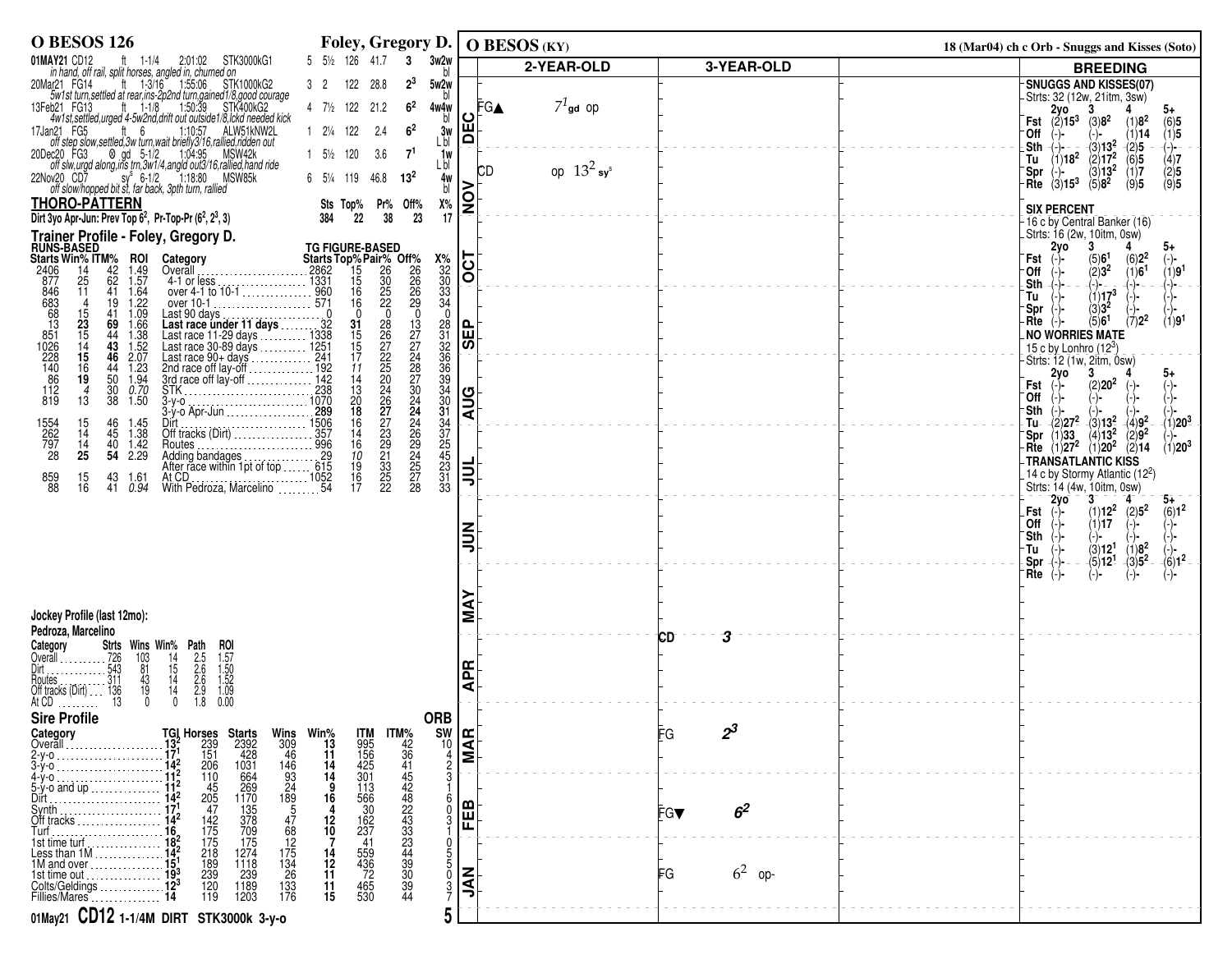| <b>MIDNIGHT BOURBON 126</b>                                                                                                                                                                                                                                                                                                                                                                                                                                                                                                                                        | Asmussen, Steven M.                                                                                                                                                                  |                                                                                                  | MIDNIGHT BOURBON (KY)                                        |                      | 18 (Jan25) b c Tiznow - Catch the Moon (Malibu Moon)                                                     |
|--------------------------------------------------------------------------------------------------------------------------------------------------------------------------------------------------------------------------------------------------------------------------------------------------------------------------------------------------------------------------------------------------------------------------------------------------------------------------------------------------------------------------------------------------------------------|--------------------------------------------------------------------------------------------------------------------------------------------------------------------------------------|--------------------------------------------------------------------------------------------------|--------------------------------------------------------------|----------------------|----------------------------------------------------------------------------------------------------------|
| 01MAY21 CD12<br>ft $1-1/4$<br>STK3000kG1<br>2:01:02<br>bumped early, off pace 4wd turns, 6wd 1/4, stayed on                                                                                                                                                                                                                                                                                                                                                                                                                                                        | 6 81/4 126<br>13.2<br>4w4w<br>-3                                                                                                                                                     |                                                                                                  | 2-YEAR-OLD                                                   | 3-YEAR-OLD           | <b>BREEDING</b>                                                                                          |
| 20Mar21 FG14<br>ar21 FG14 ft 1-3/16 1:55:06 STK1000kG2<br>3p1st,prompt outside,3p2nd,ask4p1/4.dueled,outfinished                                                                                                                                                                                                                                                                                                                                                                                                                                                   | 2 <sub>2</sub><br>122<br>7.2<br>3w3w<br>3                                                                                                                                            |                                                                                                  |                                                              |                      | <b>CATCH THE MOON(09)</b><br>-Unraced in N. America                                                      |
| bb21 FG13 ttp://themail.com/spacesoft.html<br>3w1st.prompt outside, vied 2-3w2nd, led1/4, headed3/16,outfinished<br>13Feb21 FG13                                                                                                                                                                                                                                                                                                                                                                                                                                   | 3 13/4 122<br>5.6<br>3w2w<br>5                                                                                                                                                       |                                                                                                  |                                                              |                      |                                                                                                          |
| ft 1-1/16 1:44:41 STK200kG3<br>16Jan21 FG13                                                                                                                                                                                                                                                                                                                                                                                                                                                                                                                        | $5^2$<br>122<br>3.7<br>2w1w                                                                                                                                                          | Ш                                                                                                |                                                              |                      | <b>PIRATE'S PUNCH</b><br><sup>-</sup> 16 c by Shanghai Bobby (14)                                        |
| hustled, well rated 2p-inside, asked 1/4, shook clear3/16, held drivng<br>10Oct20                                                                                                                                                                                                                                                                                                                                                                                                                                                                                  | 3 141/4 122<br>7.1<br>8                                                                                                                                                              | 4w                                                                                               |                                                              |                      | Strts: 18 (5w, 12itm, 1sw)                                                                               |
| ct20 BEL4 tt 1M 1:35:42 STK250kG1<br>6-7w backstretch, 5w turn, coaxed 3/8, 6w upper, weakened                                                                                                                                                                                                                                                                                                                                                                                                                                                                     |                                                                                                                                                                                      |                                                                                                  |                                                              |                      | $\mathsf{Fst}$ $\begin{bmatrix} 2\mathsf{yo} \\ (3)16^3 \end{bmatrix}$<br>3<br>(6)2 <sup>1</sup><br>(8)0 |
| ft 1M<br>1:35:00 STK200kG3<br>05Sep20 CD10<br>stalked 4-3wd, bid 1/4, led 2w3/8, clear, run down 1/16,2nd best                                                                                                                                                                                                                                                                                                                                                                                                                                                     | $2 \frac{2\frac{1}{2}}{118}$<br>5.2<br>8                                                                                                                                             | 3w                                                                                               |                                                              |                      | (1)16 <sup>1</sup><br>∙Off<br>$(-)$ -<br>-Sth                                                            |
| ug20 ELP8 ft 1M 1:37:32 MSW46.2k<br>tracked pace early, coasted past 1/4, drew away str in hand<br>22Aug20 ELP8                                                                                                                                                                                                                                                                                                                                                                                                                                                    | $1\quad 5\frac{1}{2}$ 119<br>$2.6*$<br>$12^{2}$                                                                                                                                      | Q<br>3w                                                                                          |                                                              |                      | Tu                                                                                                       |
| $ft$ 1M<br>1:39:33<br>MSW37k<br>25Jul20 ELP3<br>set pace inside, dueled ins foe 1/2, weakened 1/4                                                                                                                                                                                                                                                                                                                                                                                                                                                                  | 3 10 <sup>1</sup> / <sub>2</sub> 119<br>$2.0*$<br>20                                                                                                                                 | 1w                                                                                               |                                                              |                      | $-$ Spr $(2)16^3$<br>$\frac{(2)}{(5)2^1}$<br>(-)-<br>Rte $(1)$ 32<br>(8)0                                |
| <b>THORO-PATTERN</b>                                                                                                                                                                                                                                                                                                                                                                                                                                                                                                                                               | Sts Top% Pr% Off%                                                                                                                                                                    | Х%                                                                                               |                                                              |                      | <b>GIRVIN</b>                                                                                            |
| Dirt 3yo Apr-Jun: Prev Top $5^2$ , Pr-Top-Pr $(5, 3, 3)$                                                                                                                                                                                                                                                                                                                                                                                                                                                                                                           | 38<br>23<br>$22\phantom{.0}$<br>384                                                                                                                                                  | 17                                                                                               | <u>ان</u> اھا<br>8                                           |                      | 14 c by Tale of Ekati $(13^3)$<br>Strts: 10 (4w, 7itm, 3sw)                                              |
| Trainer Profile - Asmussen, Steven M.<br>RUNS-BASED                                                                                                                                                                                                                                                                                                                                                                                                                                                                                                                |                                                                                                                                                                                      | O                                                                                                |                                                              |                      | $-2yo$<br>-3-<br>$(6) - 0^1$<br>Fst $(1)4$                                                               |
| <b>Starts Win% ITM%</b><br>20674 20 51<br><b>ROI</b><br>1.47<br>Category<br>Overāll                                                                                                                                                                                                                                                                                                                                                                                                                                                                                | $\frac{X\%}{31}$                                                                                                                                                                     |                                                                                                  |                                                              |                      | $(1) - 0^1$<br>(1)6 <sup>1</sup><br>`Off                                                                 |
| 1.57<br>11748<br>29<br>65<br>4-1 or less  13174                                                                                                                                                                                                                                                                                                                                                                                                                                                                                                                    | $\frac{28}{33}$<br>$36$                                                                                                                                                              | $\begin{bmatrix} 1 \\ 2 \\ 3 \end{bmatrix}$                                                      |                                                              |                      | Sth<br>$(1)9^2$<br>. Tu                                                                                  |
| 5986<br>2940<br>$\frac{38}{19}$<br>over 4-1 to 10-1<br>over 4-1 to 10-1<br>over 10-1<br>Last 90 days<br>10<br>1.46<br>1.12                                                                                                                                                                                                                                                                                                                                                                                                                                         |                                                                                                                                                                                      |                                                                                                  | 8                                                            |                      | Spr $(1)4$                                                                                               |
| $\frac{52}{61}$<br>54<br>1.53<br>Last 90 days.<br>21<br>$^{23}_{22}$<br>$1.46$<br>$1.51$                                                                                                                                                                                                                                                                                                                                                                                                                                                                           |                                                                                                                                                                                      | $\overline{24}$<br>$\frac{30}{30}$                                                               | h? $12^2$                                                    |                      | $(8) - 0^1$<br>$(1) - 0^1$<br>Rte<br><b>COCKED AND LOADED</b>                                            |
| 51                                                                                                                                                                                                                                                                                                                                                                                                                                                                                                                                                                 |                                                                                                                                                                                      | יש:                                                                                              | ELP                                                          |                      | 13 c by Colonel John (14)                                                                                |
| $\begin{array}{c} 20 \\ 15 \\ 18 \end{array}$<br>$1.48$<br>$1.22$<br>$1.27$<br>$1.25$<br>$^{42}_{47}$                                                                                                                                                                                                                                                                                                                                                                                                                                                              |                                                                                                                                                                                      | I⊒⊧                                                                                              |                                                              |                      | Strts: 21 (5w, 10itm, 2sw)<br>2y0<br>3<br>4<br>5+                                                        |
| 709<br>7660<br>7660<br>8023<br>1610<br>823<br>2768<br>8143<br>$\frac{52}{44}$<br>18                                                                                                                                                                                                                                                                                                                                                                                                                                                                                | 31<br>35<br>32<br>32<br>30                                                                                                                                                           |                                                                                                  |                                                              |                      | Fst $-(5)6^1$<br>$-(7)1$<br>$-(3)3^3$<br>-(-)−<br>`Off<br>(2)2<br>(2)1<br>(−)−                           |
| $\frac{1.40}{1.43}$<br>$\frac{16}{19}$<br>49<br>$3-y-0$<br>$3-y-0$<br>$2682$<br>$3-y-0$ Apr-Jun                                                                                                                                                                                                                                                                                                                                                                                                                                                                    |                                                                                                                                                                                      |                                                                                                  | <b>ELP</b><br>20                                             |                      | ⊤Sth (1)9                                                                                                |
| $\frac{52}{51}$<br>Dirt<br>Off tracks (Dirt)<br>2827<br>$^{21}_{19}$<br>16111<br>2842<br>1.51<br>1.34                                                                                                                                                                                                                                                                                                                                                                                                                                                              | 31<br>33<br>24<br>27<br>38<br>21                                                                                                                                                     | 팋                                                                                                |                                                              |                      | $(1)16$ <sup>1</sup><br>(-)-<br>-Tu<br>(−)−<br>Spr $(4)9$                                                |
| 1.45<br>8197<br>19<br>49<br>Routes.                                                                                                                                                                                                                                                                                                                                                                                                                                                                                                                                | 14                                                                                                                                                                                   |                                                                                                  |                                                              |                      | $\binom{5}{5}$ 1<br>(5)5<br>$\binom{5}{-}$<br>Rte $(2)6^1$                                               |
| 172<br>21<br>49 1.30<br>Adding bandages<br>After race within 1pt of top  5262                                                                                                                                                                                                                                                                                                                                                                                                                                                                                      | 30<br>29<br>26<br>28<br>27<br>$\frac{12}{20}$                                                                                                                                        |                                                                                                  |                                                              |                      |                                                                                                          |
| 2289<br>67<br>18<br>47<br>1.47<br>At CD.<br>28<br>52 1.86<br>With Smith, Mike E.                                                                                                                                                                                                                                                                                                                                                                                                                                                                                   | 28<br>23<br>27<br>37<br>37<br>$\frac{13}{13}$<br>$\frac{32}{24}$<br>. 63                                                                                                             | z                                                                                                |                                                              |                      |                                                                                                          |
|                                                                                                                                                                                                                                                                                                                                                                                                                                                                                                                                                                    |                                                                                                                                                                                      |                                                                                                  |                                                              |                      |                                                                                                          |
|                                                                                                                                                                                                                                                                                                                                                                                                                                                                                                                                                                    |                                                                                                                                                                                      |                                                                                                  |                                                              |                      |                                                                                                          |
|                                                                                                                                                                                                                                                                                                                                                                                                                                                                                                                                                                    |                                                                                                                                                                                      |                                                                                                  |                                                              |                      |                                                                                                          |
| Jockey Profile (last 12mo):                                                                                                                                                                                                                                                                                                                                                                                                                                                                                                                                        |                                                                                                                                                                                      |                                                                                                  |                                                              |                      |                                                                                                          |
| Smith, Mike E.<br>Strts Wins Win% Path<br>ROI                                                                                                                                                                                                                                                                                                                                                                                                                                                                                                                      |                                                                                                                                                                                      |                                                                                                  |                                                              | 3<br>СD              |                                                                                                          |
| Category<br>Overall<br>$\ldots \ldots 287$                                                                                                                                                                                                                                                                                                                                                                                                                                                                                                                         |                                                                                                                                                                                      |                                                                                                  |                                                              |                      |                                                                                                          |
| 51<br>33<br>31<br>$\frac{18}{26}$<br>$\frac{16}{17}$                                                                                                                                                                                                                                                                                                                                                                                                                                                                                                               |                                                                                                                                                                                      | മ<br>⋖                                                                                           |                                                              |                      |                                                                                                          |
| $1.38$<br>$1.94$<br>$1.34$<br>$1.34$<br>$0.93$<br>$1.91$<br>$2.7$<br>$2.2$<br>$2.5$<br>$4.8$<br>$1.8$<br>22                                                                                                                                                                                                                                                                                                                                                                                                                                                        |                                                                                                                                                                                      |                                                                                                  |                                                              |                      |                                                                                                          |
| <b>Sire Profile</b>                                                                                                                                                                                                                                                                                                                                                                                                                                                                                                                                                | <b>TIZNOW</b>                                                                                                                                                                        |                                                                                                  |                                                              |                      |                                                                                                          |
| Category<br>Overall.                                                                                                                                                                                                                                                                                                                                                                                                                                                                                                                                               | <b>ITM</b>                                                                                                                                                                           | $\begin{array}{c}\n  \text{SW} \\  180 \\  23 \\  58 \\  41\n \end{array}$ <b>EXECUTE</b><br>∣ৰ⊧ |                                                              | ⊩G                   |                                                                                                          |
|                                                                                                                                                                                                                                                                                                                                                                                                                                                                                                                                                                    |                                                                                                                                                                                      |                                                                                                  |                                                              |                      |                                                                                                          |
| $5-y$ -o and up                                                                                                                                                                                                                                                                                                                                                                                                                                                                                                                                                    | Wins Win%<br>2168 175<br>175<br>1998 16<br>598 705<br>705 174<br>274 344<br>274 16<br>344 11                                                                                         |                                                                                                  | <b>SALE PRICES</b>                                           |                      |                                                                                                          |
| Svnth                                                                                                                                                                                                                                                                                                                                                                                                                                                                                                                                                              |                                                                                                                                                                                      | 58<br>73<br>41                                                                                   | KEE SEP<br>Y<br>525,000<br><b>KEE SEP</b><br>525,000 FG<br>Y |                      |                                                                                                          |
| Off tracks                                                                                                                                                                                                                                                                                                                                                                                                                                                                                                                                                         |                                                                                                                                                                                      | $\frac{1}{2}$<br>$\frac{18}{48}$                                                                 | <b>Tiznow 2019:</b>                                          | 5                    |                                                                                                          |
| $\begin{array}{r} \textbf{TGI}\ \textbf{Hor} \textbf{ss} \\ 11 \textbf{1} \\ 152 \textbf{2} \\ 152 \textbf{2} \\ 102 \textbf{3} \\ 103 \textbf{3} \\ 103 \textbf{3} \\ 133 \textbf{4} \\ 134 \textbf{3} \\ 146 \textbf{3} \\ 133 \textbf{3} \\ 146 \textbf{3} \\ 133 \textbf{3} \\ 134 \textbf{3} \\ 133 \textbf{3} \\ 134 \textbf{3} \\ 133 \textbf{3} \\ 133 \textbf{3} \\ 133 \text$<br><b>Starts</b><br>1414634<br>148549<br>18549213622<br>197325730<br>1773307382<br>5788364<br>1094<br>Turf<br>14<br>1st time turf<br>16 <sup>2</sup><br>Less than 1M<br>50 | TM%<br>4290<br>44445424542<br>45444429<br>432544429                                                                                                                                  |                                                                                                  | 19-yrlngs-sold, ave 102k                                     |                      |                                                                                                          |
| $\begin{array}{r} 793 \\ 1375 \\ 89 \end{array}$                                                                                                                                                                                                                                                                                                                                                                                                                                                                                                                   | $\frac{14}{16}$                                                                                                                                                                      | ΙZ                                                                                               |                                                              |                      |                                                                                                          |
| 1094<br>554<br>540<br>1st time out<br>Colts/Geldings<br>9349<br>4797<br>1495<br>673                                                                                                                                                                                                                                                                                                                                                                                                                                                                                | 5989<br>550<br>1931<br>1622<br>18364<br>3328<br>2325<br>1832<br>3664<br>318<br>401<br>5<br>401<br>5<br>$\begin{array}{c} 29 \\ 151 \\ 0 \\ 109 \\ 71 \end{array}$<br>$\frac{16}{14}$ | Ι₹                                                                                               |                                                              | 5 <sup>2</sup><br>FG |                                                                                                          |
| Fillies/Mares                                                                                                                                                                                                                                                                                                                                                                                                                                                                                                                                                      |                                                                                                                                                                                      | 6                                                                                                |                                                              |                      |                                                                                                          |
| 01May21 CD12 1-1/4M DIRT STK3000k 3-y-0                                                                                                                                                                                                                                                                                                                                                                                                                                                                                                                            |                                                                                                                                                                                      |                                                                                                  |                                                              |                      |                                                                                                          |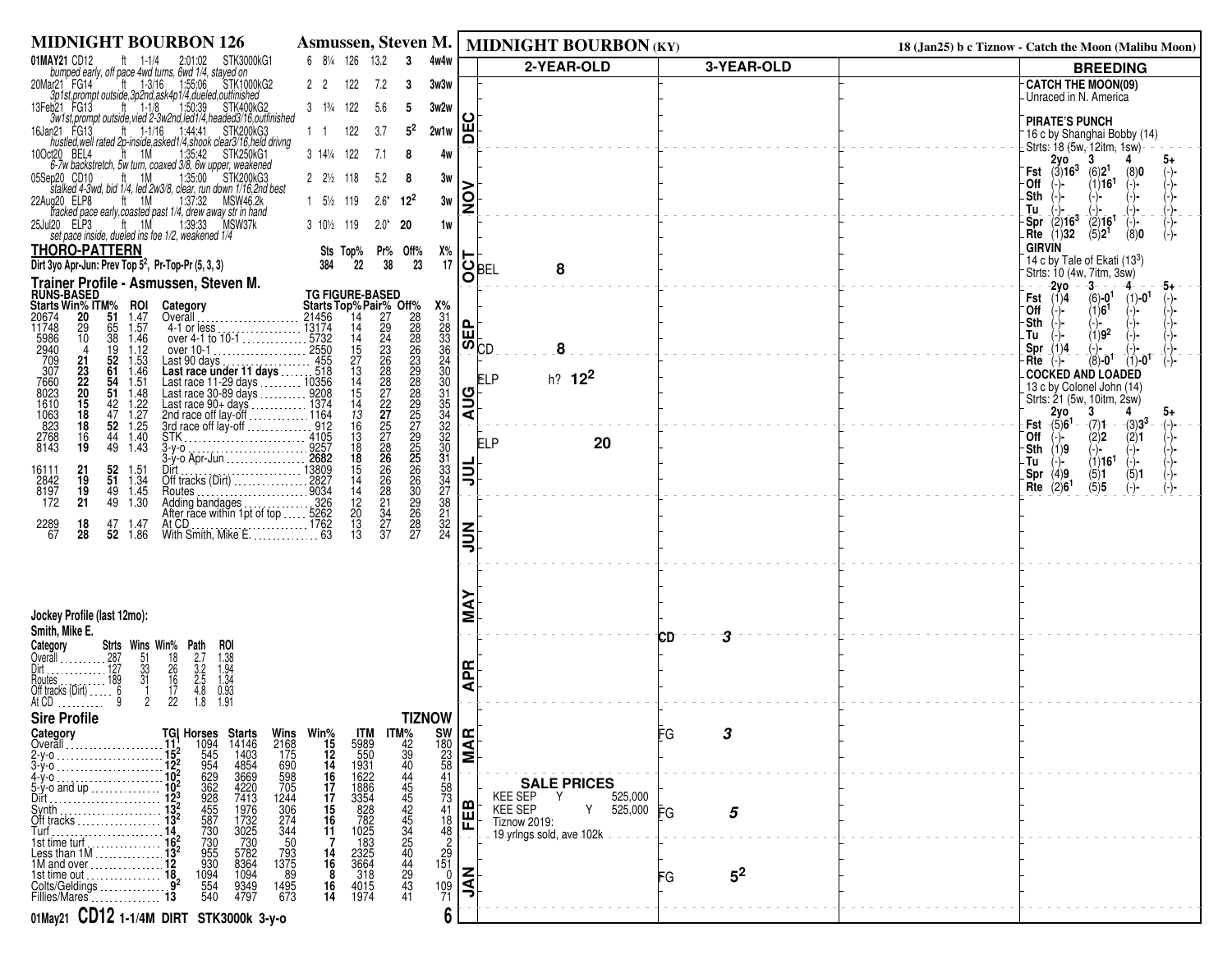| <b>KEEPMEINMIND 126</b>                                                                                                                                                                                                                                                                                                                                         | Diodoro, Robertino                                                                                                                                                                                      |               | <b>KEEPMEINMIND (KY)</b>          |                         |                                                                                                                                                                                     | 18 (Feb08) b c Laoban - Inclination (Victory Gallop)                                                            |
|-----------------------------------------------------------------------------------------------------------------------------------------------------------------------------------------------------------------------------------------------------------------------------------------------------------------------------------------------------------------|---------------------------------------------------------------------------------------------------------------------------------------------------------------------------------------------------------|---------------|-----------------------------------|-------------------------|-------------------------------------------------------------------------------------------------------------------------------------------------------------------------------------|-----------------------------------------------------------------------------------------------------------------|
| 01MAY21 CD12<br>$ft = 1-1/4$<br>2:01:02 STK3000kG1<br>broke slow, unhurried, sweeping move 6w, came 8w, gaining                                                                                                                                                                                                                                                 | 7 8 <sup>1</sup> / <sub>2</sub> 126<br>49.0<br>1w4w                                                                                                                                                     |               | 2-YEAR-OLD                        | 3-YEAR-OLD              | <b>BREEDING</b>                                                                                                                                                                     |                                                                                                                 |
| 03Apr21 KEE11<br>ft $1-1/8$<br>1:48:50<br>STK800kG2<br>chased pace early, 4path 1/4, came out, bmpd foe upper, faded                                                                                                                                                                                                                                            | 5 16<br>123<br>4w3w<br>12.4<br>8                                                                                                                                                                        |               |                                   |                         | INCLINATION(01)<br>Unraced in N. America                                                                                                                                            | <b>IN JACK'S MEMORY</b><br>-07 c by Malibu Moon (10 <sup>3</sup> )                                              |
| 13Mar21 OP11<br>ft 1-1/16 1:43:18 STK1000kG2                                                                                                                                                                                                                                                                                                                    | 119<br>4w5w<br>68<br>4.8<br>6                                                                                                                                                                           | ပ             |                                   |                         |                                                                                                                                                                                     | Strts: 32 (5w, 17itm, 0sw)                                                                                      |
| last to leave, trailed outside, 4-5w 2nd turn, did not fire<br>ft $1-1/16$ 1:44:52<br>28Nov20 CD11<br>STK200kG2                                                                                                                                                                                                                                                 | 122<br>$2.0*$<br>3w2w<br>$\frac{3}{4}$<br>-6                                                                                                                                                            | ш<br>$\Omega$ |                                   |                         | <b>UNNAMED</b><br>19 c by Honor Code (15)                                                                                                                                           | 3<br>2yo<br>5+<br>$(19)8^2$<br>$(5)4^2$<br>Fst                                                                  |
| trailed, patient, tip 5wd 1/4, railied, up late<br>1:42:09<br>06Nov20 KEE10<br>ft $1-1/16$<br>STK2000kG1                                                                                                                                                                                                                                                        | $5^3$<br>122<br>30.9<br>1w3w                                                                                                                                                                            |               | 6<br><b>CD</b>                    |                         | Unraced in N.-America                                                                                                                                                               | (-)-<br>-(-)-<br>(-)-<br>(-)-<br>(-)-<br>Off<br>$(4)9^1$<br>(-)-                                                |
| bumped st, trailed, rallied 2-4p2nd, sustained rally, up show<br>1:44:37<br>03Oct20 KEE9<br>ft 1-1/16<br>STK400kG1                                                                                                                                                                                                                                              | $8^2$<br>$2 \frac{3\frac{1}{4}}{4}$<br>122<br>52.7<br>1w1w                                                                                                                                              |               |                                   |                         | <b>POLLO</b><br>16 c by Bodemeister $(14^2)$                                                                                                                                        | Sth<br>(−)−<br>$(1)13^2$<br>$\langle 3 \rangle$ 6 <sup>2</sup><br>Tu                                            |
| off pace ins, in range 2w btw1/2, driven 3/8, churned on, split 1/8                                                                                                                                                                                                                                                                                             |                                                                                                                                                                                                         |               |                                   |                         | Strts: 3 (0w, 0itm, 0sw)<br>3<br>5+                                                                                                                                                 | $(25)6^2$<br>(1)20 <sup>2</sup><br>$(6)4^2$<br>Spr<br>.Rte<br>(-)−<br>(-)-                                      |
| $\otimes$ ft 1M<br>02Sep20 CD6<br>1:37:37 MSW97k<br>awk st, midpack 5w, 2w5/8, chased ins trn, split 2w3/16, stayed on                                                                                                                                                                                                                                          | $2 \frac{1}{2}$ 119<br>7.0<br>14'<br>1w                                                                                                                                                                 |               | $2$ <b>KEE</b><br>$5^3$           |                         | $2y0$<br>(3)22 <sup>1</sup><br>Fst<br>$(-)$<br>(-)−<br>$(-)$                                                                                                                        | <b>SKY'S THE LIMIT</b>                                                                                          |
| <b>THORO-PATTERN</b>                                                                                                                                                                                                                                                                                                                                            | Off%<br>Х%<br>Pr%<br>Sts Top%                                                                                                                                                                           |               |                                   |                         | -Off<br>(-)-<br>-Sth<br>$(-)$<br>(-)-                                                                                                                                               | -06 c by Sky Mesa (11 <sup>1</sup> )<br>Strts: 16 (4w, 9itm, 0sw)                                               |
| Dirt 3yo Apr-Jun: Prev Top 5 <sup>3</sup> , Pr-Off-Top (6, 8, 4)<br>Trainer Profile - Diodoro, Robertino                                                                                                                                                                                                                                                        | 20<br>210<br>43<br>20<br>17                                                                                                                                                                             |               |                                   |                         | Tu<br>(-)-                                                                                                                                                                          | $2y0$<br>(1)8 <sup>1</sup><br>3<br>5+                                                                           |
|                                                                                                                                                                                                                                                                                                                                                                 | <b>TG FIGURE-BASED</b>                                                                                                                                                                                  |               | $\overline{\text{G}}_{\text{KE}}$ |                         | (3)22 <sup>1</sup><br>Spr<br>$(-)$<br>Rte<br>$(-)$<br>(−)−<br>$(-)$ -                                                                                                               | $(4)5^3$<br>$(7)2^2$<br>Fst<br>(3)0<br>$(1)5^3$<br>0ff<br>$\begin{pmatrix} - \\ - \end{pmatrix}$ .              |
| <b>RUNS-BASED<br/>Starts Win% ITM%</b><br>9637 23 54<br>5873 32 67<br>ROI<br>$1.68$<br>$1.67$                                                                                                                                                                                                                                                                   | <b>TG FIGURE-BASED</b><br>Starts Top <sup>%</sup> Pair%<br>2787 12<br>2787 12<br>2787 12<br>2787 12<br>2787 12<br>28<br>28<br>28<br>28<br>28<br>28<br>28<br>28<br>28<br>28<br>28<br>28<br>28<br>462<br> |               | 8 <sup>2</sup>                    |                         | <b>EL CUCUY</b><br>15 c by Ghostzapper (10 <sup>2</sup> )                                                                                                                           | (-)-<br>(-)-<br>Sth<br>(-) -<br>Tu                                                                              |
| $\frac{13}{5}$<br>1.72<br>over 4-1 to 10-1  1105<br>41                                                                                                                                                                                                                                                                                                          |                                                                                                                                                                                                         |               |                                   |                         | Strts: 7 (1w, 4itm, 0sw)                                                                                                                                                            | (1)7 <sup>3</sup><br>$(1)4^3$<br>Spr                                                                            |
| 9637<br>5873<br>2490<br>1274<br>2742<br>2401<br>4494<br>445<br>768<br>2108<br>$\frac{22}{57}$<br>1.67<br>over 4-1 to 10-1<br>over 4-1 to 10-1<br>cover 10-1<br>Last 90 days<br>Last race under 11 days<br>Last race 11-29 days<br>Last race 11-29 days<br>Last race 90-4 days<br>Last race 90-4 days<br>Last race 90-4 days<br>242<br>Last race 90-4 days<br>27 |                                                                                                                                                                                                         | 메             |                                   |                         | 2y <sub>o</sub><br>3<br>5+<br>(1)14 <sup>2</sup><br>Fst<br>(4)7<br>$(-)$<br>(−)−                                                                                                    | $(8)2^2$<br>$\langle 3 \rangle$ 5 <sup>3</sup><br>(1)8 <sup>1</sup><br>Rte<br>(2)0<br><b>GENERALCBANDSALLIE</b> |
| 27<br>32<br>23<br>23<br>22<br>20<br>$1.75$<br>$1.89$<br>$1.63$<br>$1.78$<br>$1.75$<br>$\frac{58}{56}$<br>52                                                                                                                                                                                                                                                     |                                                                                                                                                                                                         | க             | $op-141$<br><b>CD</b>             |                         | $(2)8^3$<br>Off<br>$(-)$<br>(−)−<br>$(-)$                                                                                                                                           | 05 f by Officer (11)                                                                                            |
| 49                                                                                                                                                                                                                                                                                                                                                              |                                                                                                                                                                                                         |               |                                   |                         | Sth<br>$(-)$ -<br>(-)-<br>(-)-<br>.Tu                                                                                                                                               | Strts: 3 (1w, 1itm, 0sw)<br>$2y$ o<br>3<br>5+                                                                   |
| 53<br>1.36                                                                                                                                                                                                                                                                                                                                                      |                                                                                                                                                                                                         |               |                                   |                         | $(1)14^2$<br>(4)7<br>Spr (-)-<br>(2)15<br>Rte<br>$(-)$ -<br>(-)-                                                                                                                    | (2)20 <sup>3</sup><br>Fst<br>$(-)$<br>Off $(-)$                                                                 |
| 24<br>53<br>$\begin{array}{c} 1.79 \\ 1.68 \\ 1.58 \end{array}$<br>47<br>19                                                                                                                                                                                                                                                                                     |                                                                                                                                                                                                         | <b>AUG</b>    |                                   |                         | <b>SIR WILLIAM BRUCE</b>                                                                                                                                                            | $\begin{pmatrix} - \\ - \end{pmatrix}$ -<br>(-) -<br>(-) -<br>$\mathsf{Sth}$ (1)19 <sup>1</sup>                 |
| 21<br>50                                                                                                                                                                                                                                                                                                                                                        |                                                                                                                                                                                                         |               |                                   |                         | $\,$ 12 c bv Malibu Moon (10 $^3\mathrm{)}$<br>Strts: 1 (0w, 0itm, 0sw)                                                                                                             | (-)−<br>Tu-<br>-(-)- −<br>Spr $(1)191$<br>(-)-<br>(2)20 <sup>3</sup>                                            |
| $\frac{25}{27}$<br>$\begin{array}{c} 56 \\ 56 \end{array}$<br>7685<br>1150<br>1.76<br>1.98                                                                                                                                                                                                                                                                      |                                                                                                                                                                                                         |               |                                   |                         | $2y_0$<br>-3<br>5+                                                                                                                                                                  | Rte<br>$(-)$                                                                                                    |
| $\frac{52}{50}$<br>1.70<br>3290<br>286<br>$\frac{22}{26}$<br>1.66                                                                                                                                                                                                                                                                                               |                                                                                                                                                                                                         | 흷             |                                   |                         | $(1)14^3$<br>Fst<br>$(-)$<br>$(-)$<br>$(-)$<br>.Off                                                                                                                                 |                                                                                                                 |
| Adding bandages  181<br>After new top (by at least 1pt)  527<br>47<br>1.15<br>14                                                                                                                                                                                                                                                                                |                                                                                                                                                                                                         |               |                                   |                         | Sth<br>(-)-<br>(-)-<br>$\frac{(-)}{(-)}$<br>(−)−<br>Tu                                                                                                                              |                                                                                                                 |
| 195<br>788<br>52<br>21<br>1.69                                                                                                                                                                                                                                                                                                                                  | $\overline{28}$<br>8<br>41                                                                                                                                                                              |               |                                   |                         | -Spr $(1)14^3$                                                                                                                                                                      |                                                                                                                 |
|                                                                                                                                                                                                                                                                                                                                                                 |                                                                                                                                                                                                         | $\leq$        |                                   |                         | Rte<br>$(-)$ -<br>(-)-<br>(-)-<br>$(-)$ -<br><b>E MOON</b>                                                                                                                          |                                                                                                                 |
|                                                                                                                                                                                                                                                                                                                                                                 |                                                                                                                                                                                                         |               |                                   |                         | $10$ f by Malibu Moon (10 $3$ )                                                                                                                                                     |                                                                                                                 |
|                                                                                                                                                                                                                                                                                                                                                                 |                                                                                                                                                                                                         |               |                                   |                         | Strts: 31 (2w, 11itm, 0sw)<br>2y0<br>3<br>5+                                                                                                                                        |                                                                                                                 |
|                                                                                                                                                                                                                                                                                                                                                                 |                                                                                                                                                                                                         |               |                                   |                         | (5)12 <sup>1</sup><br>(2)25 <sup>1</sup><br>(1)20<br>Fst<br>$(-)$<br>$\left(-\right)$<br>$(1)25^{3}$<br>- Off<br>(2)15<br>(-)-                                                      |                                                                                                                 |
| Jockey Profile (last 12mo):                                                                                                                                                                                                                                                                                                                                     |                                                                                                                                                                                                         | ⋖<br>Σ        |                                   |                         | <b>Sth</b><br>$(-)$                                                                                                                                                                 |                                                                                                                 |
| Cohen, David                                                                                                                                                                                                                                                                                                                                                    |                                                                                                                                                                                                         |               |                                   | <b>CDO</b><br>$4 -$ op- | $(12)11^{2}$<br>Tu<br>(8)12 <sup>1</sup><br>$Spr$ $\rightarrow$<br>(3)25 <sup>1</sup><br>$(4)14^{3}$<br>$(4)12$ <sup>1</sup>                                                        |                                                                                                                 |
| Strts Wins Win% Path<br>Category<br><b>ROI</b><br>Overall .                                                                                                                                                                                                                                                                                                     |                                                                                                                                                                                                         |               |                                   |                         | (9)12 <sup>1</sup><br>$(11)$ <b>11<sup>2</sup></b><br>.Rte<br>(-)-<br>$(-)$ -                                                                                                       |                                                                                                                 |
| 59<br>56<br>20<br>11<br>455<br>408<br>13<br>14<br>11<br>Routes                                                                                                                                                                                                                                                                                                  |                                                                                                                                                                                                         | ᅂ             |                                   |                         | <b>INCLINED TO WIN</b><br>09 c by Vindication (10 <sup>3</sup> )                                                                                                                    |                                                                                                                 |
| $1.29$<br>$1.21$<br>$1.21$<br>$1.17$<br>0.76<br>$2.1$<br>$2.2$<br>$2.1$<br>$2.2$<br>$2.1$<br>$\frac{190}{86}$<br>136<br>13<br>Off tracks (Dirt)<br>13<br>10<br>At CD -                                                                                                                                                                                          |                                                                                                                                                                                                         | ⋖             |                                   | 8<br>KEE.               | Strts: 78 (10w, 24itm, 0sw)                                                                                                                                                         |                                                                                                                 |
| .<br><b>Sire Profile</b>                                                                                                                                                                                                                                                                                                                                        | <b>LAOBAN</b>                                                                                                                                                                                           |               |                                   |                         | 2yo - - 3 -<br>$4 -$<br>5∓<br>Fst $(3)14^2$ $(7)11^2$ $(2)16^1$<br>(43)9                                                                                                            |                                                                                                                 |
| <b>Category</b><br>Overall                                                                                                                                                                                                                                                                                                                                      |                                                                                                                                                                                                         |               |                                   |                         | $(1)10^{3}$<br>$\overline{O}$ ff (-)-<br>$(-)$<br>(7)10<br>-Sth<br>(-)-<br>$(-)$<br>(-)-                                                                                            |                                                                                                                 |
| TGI Horses<br>16 <sup>1</sup> 49<br>18 <sup>2</sup> 35<br>16 41<br><b>Starts</b><br>196<br>99<br>97                                                                                                                                                                                                                                                             | Wins Win <sup>%</sup><br>29 15<br>17 17<br>12 12<br>$17M$<br>$73$<br>$43$<br>$30$<br><b>ITM%</b><br>$37$<br>$43$<br>$31$                                                                                | <b>ANNEL</b>  |                                   | ЮP<br>6                 | $(5)10^2$                                                                                                                                                                           |                                                                                                                 |
|                                                                                                                                                                                                                                                                                                                                                                 |                                                                                                                                                                                                         |               |                                   |                         | -Tu (1)26 (5)12 (4)12 (5)10 <sup>2</sup><br>Spr (2)24 <sup>1</sup> (2)12 <sup>2</sup> (-)- (28)10<br>Trie (2)14 <sup>2</sup> (10)11 <sup>2</sup> (7)10 <sup>3</sup> (27)9<br>(28)10 |                                                                                                                 |
| <u>5-y-</u> o and up<br>126<br>20<br>Dirt                                                                                                                                                                                                                                                                                                                       | 16                                                                                                                                                                                                      |               |                                   |                         | <b>SKINNY PETER</b>                                                                                                                                                                 |                                                                                                                 |
| Off tracks                                                                                                                                                                                                                                                                                                                                                      | 33<br>14<br>16                                                                                                                                                                                          | 핕             |                                   |                         | -08 c by More Than Ready (11 <sup>1</sup> )<br>. Strts: 21 (4w, 8itm, 0sw)                                                                                                          |                                                                                                                 |
|                                                                                                                                                                                                                                                                                                                                                                 |                                                                                                                                                                                                         |               |                                   |                         | 2y0<br>3                                                                                                                                                                            |                                                                                                                 |
| 46<br>27<br>16<br>16<br>46<br>28<br>49<br>$343$<br>$24$<br>$167$<br>$127$<br>$69$<br>$49$<br>1st time turf<br>20                                                                                                                                                                                                                                                | 67775348899848<br>$\frac{13}{16}$                                                                                                                                                                       |               |                                   |                         | (2)7<br>Fst<br>(10)8<br>Off $(1)$ 24 <sup>3</sup><br>(2)5                                                                                                                           |                                                                                                                 |
|                                                                                                                                                                                                                                                                                                                                                                 | 19<br>14                                                                                                                                                                                                |               |                                   |                         | Sth<br>Tu<br>(5)9<br>(1)12                                                                                                                                                          |                                                                                                                 |
| 1st time out<br>Colts/Geldings<br>Fillies/Mares<br>$\frac{30}{19}$<br>$^{113}_{83}$<br>17<br>12                                                                                                                                                                                                                                                                 | 33<br>40<br>15<br>14                                                                                                                                                                                    | <b>NAL</b>    |                                   |                         | -Spr $(1)$ 24 <sup>3</sup><br>(10)8<br>(8)5                                                                                                                                         |                                                                                                                 |
| 01May21 CD12 1-1/4M DIRT STK3000k 3-y-0                                                                                                                                                                                                                                                                                                                         |                                                                                                                                                                                                         |               |                                   |                         | -Rte $(-)$ - $(1)13^2$<br>(1)8                                                                                                                                                      |                                                                                                                 |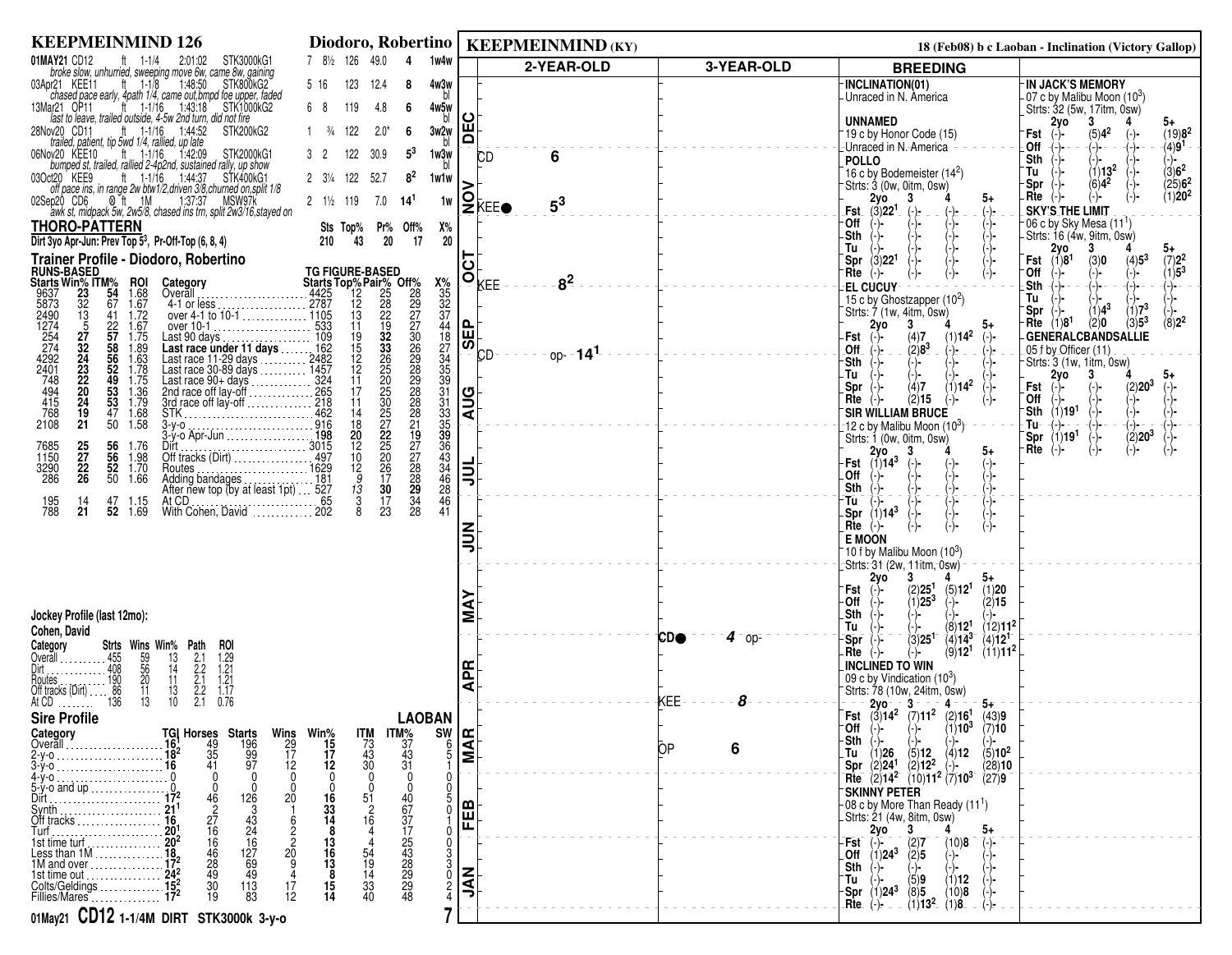| <b>HELIUM 126</b>                                                                                                                                                                                                                                                                                                                                                                                                                                                        |                       |                                                                                                                                                                                                                                                       |                            | Casse, Mark E.   HELIUM (KY)              |                  | 18 (Apr01) b c Ironicus - Thundering Emilia (Thunder Gulch) |                                                                      |
|--------------------------------------------------------------------------------------------------------------------------------------------------------------------------------------------------------------------------------------------------------------------------------------------------------------------------------------------------------------------------------------------------------------------------------------------------------------------------|-----------------------|-------------------------------------------------------------------------------------------------------------------------------------------------------------------------------------------------------------------------------------------------------|----------------------------|-------------------------------------------|------------------|-------------------------------------------------------------|----------------------------------------------------------------------|
| 01MAY21 CD12<br>2:01:02 STK3000kG1<br>AY21 CD12 ft 1-1/4 2:01:02 STK3000kG1<br>attended pace 3w, roused 3/8, weakened entering lane, gave way                                                                                                                                                                                                                                                                                                                            | 8 101/2 126 38.1      | $4^3$<br>3w3w                                                                                                                                                                                                                                         |                            | 2-YEAR-OLD                                | 3-YEAR-OLD       |                                                             | <b>BREEDING</b>                                                      |
| 06Mar21 TAM11<br>ft $1-1/16$ 1:43:55<br>STK400kG2<br>unhurried outside, advanced 5-wide far turn, shifted in, held foe                                                                                                                                                                                                                                                                                                                                                   | 1 $\frac{3}{4}$ 117   | 15.4<br>6w5w<br>3                                                                                                                                                                                                                                     |                            |                                           |                  |                                                             | THUNDERING EMILIA(06)                                                |
| 18Oct20 WO10 <★ ft 7<br>1:22:62 STK100kGL                                                                                                                                                                                                                                                                                                                                                                                                                                | 1 41/4 120            | $1.4*$<br>8 <sup>1</sup>                                                                                                                                                                                                                              | 3w<br>ပ                    |                                           |                  |                                                             | -Strts: 13 (1w, 3itm, 1sw)<br>3<br>2yo<br>5+                         |
| mid pack, closed 3w late trn, swept to lead 1/8 out, widened driving<br>27Sep20 WO5 ❖ft 7<br>1:23:45 MSW126.8k                                                                                                                                                                                                                                                                                                                                                           | 1 31/4 121            | $7.1$ 11                                                                                                                                                                                                                                              | Ě<br>1w                    |                                           |                  | Fst<br>⊺Off                                                 | $(3)7$<br>$(-)$ -                                                    |
| up inside rival, duel around turn, clear top lane, held safe<br><b>THORO-PATTERN</b>                                                                                                                                                                                                                                                                                                                                                                                     |                       |                                                                                                                                                                                                                                                       |                            |                                           |                  | _Sth                                                        |                                                                      |
| Dirt 3yo Apr-Jun: Prev Top 11, Top-Top-Off (81, 3, 43)                                                                                                                                                                                                                                                                                                                                                                                                                   | 156<br>15             | Х%<br>Sts Top% Pr% Off%<br>31<br>26                                                                                                                                                                                                                   | 28                         |                                           |                  | Tu<br>Spr                                                   | $\begin{pmatrix} -1 \\ -1 \\ -1 \end{pmatrix}$<br>(10)5 <sup>1</sup> |
|                                                                                                                                                                                                                                                                                                                                                                                                                                                                          |                       |                                                                                                                                                                                                                                                       |                            |                                           |                  | Rte                                                         | (13)5 <sup>1</sup>                                                   |
| Trainer Profile - Casse, Mark E.<br>RUNS-BASED<br>Starts Win% ITM% ROI Category<br>11036 17 46 1.59 Overall                                                                                                                                                                                                                                                                                                                                                              |                       |                                                                                                                                                                                                                                                       | $\frac{1}{2}$              |                                           |                  |                                                             | <b>EMILIA'S MOON</b>                                                 |
| <b>ROI</b><br>1.59<br>1.66<br>Overall [1, 2003] Overall [1, 2004] Dverall [1, 2004] Dverall [1, 2004] Dverall [1, 2004] Dverall [1, 200                                                                                                                                                                                                                                                                                                                                  |                       |                                                                                                                                                                                                                                                       |                            |                                           |                  |                                                             | 16 f by Malibu Moon (103)<br>Unraced in N. America                   |
| $\frac{28}{11}$<br>$1.60$<br>$1.45$<br>over 10-1                                                                                                                                                                                                                                                                                                                                                                                                                         |                       |                                                                                                                                                                                                                                                       |                            | $\cdot 8^1$<br><b>WO</b>                  |                  |                                                             | <b>MIGHTY SCARLETT</b>                                               |
| 1.33                                                                                                                                                                                                                                                                                                                                                                                                                                                                     |                       |                                                                                                                                                                                                                                                       | $\overline{OCI}$           |                                           |                  |                                                             | 15 f by Scat Daddy $(10^2)$<br>Strts: 14 (2w, 7itm, 0sw)             |
| 4935<br>3744<br>2357<br>241<br>321<br>4031<br>4030<br>664<br>2402<br>4822<br>$\frac{12}{16}$<br>$\frac{19}{17}$<br>$\frac{17}{16}$<br>1590<br>Next 10 days<br>Last race under 11 days<br>Last race under 11 days<br>159 days<br>Last race 30-89 days<br>Last race 90-99 days<br>Last race 90-99 days<br>Last race 90-4 days<br>Last race 90-4 days<br>2042<br>2042<br>2042<br>STK  2042<br>3-y-0<br>0.83<br>1.58<br>1.62<br>1.72<br>1.72<br>1.33<br>1.84<br>1.50<br>1.57 |                       |                                                                                                                                                                                                                                                       |                            | <b>WO</b>                                 |                  |                                                             | $-2y0 - 3$<br>-4<br>-5+                                              |
|                                                                                                                                                                                                                                                                                                                                                                                                                                                                          |                       |                                                                                                                                                                                                                                                       |                            | \$11                                      |                  | Fst<br>`Off                                                 | $(-)$<br>(-)                                                         |
|                                                                                                                                                                                                                                                                                                                                                                                                                                                                          |                       |                                                                                                                                                                                                                                                       | 읩                          |                                           |                  | -Sth<br>.Tu                                                 | (−)−<br>$(4)7^{3}$<br>(6)6<br>(4)6                                   |
| $\frac{20}{15}$                                                                                                                                                                                                                                                                                                                                                                                                                                                          |                       |                                                                                                                                                                                                                                                       | । $\overline{\bm v}$ ।     |                                           |                  | Spr                                                         | (-)-<br>$\binom{1}{4}$<br>$\sqrt(4)7^3$                              |
| 3-y-o Apr-Jun 1071                                                                                                                                                                                                                                                                                                                                                                                                                                                       |                       |                                                                                                                                                                                                                                                       |                            |                                           |                  |                                                             | (6)6<br>$Rte$ $(-)$<br>-KING DADDY                                   |
| Dirt 1390<br>Off tracks (Dirt) 1390<br>2240<br>405<br>5824<br>$\frac{16}{19}$<br>$43\n45\n44\n44\n$<br>1.35<br>1.33<br>1.61                                                                                                                                                                                                                                                                                                                                              |                       |                                                                                                                                                                                                                                                       |                            |                                           |                  |                                                             | 14 c by Scat Daddy $(10^2)$<br>Strts: 5 (0w, 0itm, 0sw)              |
| 9<br>11<br>1.22                                                                                                                                                                                                                                                                                                                                                                                                                                                          |                       |                                                                                                                                                                                                                                                       | <b>AUG</b>                 |                                           |                  |                                                             | 2yo<br>3<br>5+                                                       |
| At CD<br>With Leparoux, Julien R. 374<br>18<br>46<br>45<br>790<br>602<br>1.56<br>1.68<br>19                                                                                                                                                                                                                                                                                                                                                                              |                       | TG FIGURE-BASED<br>Starts Top%Pair% Off%<br>∴7715 19 31 227<br>∴2491 221 227<br>∴241 1590 221 227<br>∴241 159<br>241 222 234 228<br>1159 242 330 2257<br>∴3184 20 330 2257<br>∴3184 20 331 230<br>2042 19 32 244<br>∴2042 19 32 244<br>∴2042 19 32 24 |                            |                                           |                  | Fst<br><b>Off</b>                                           | $-(2)20^2$<br>(−)−                                                   |
|                                                                                                                                                                                                                                                                                                                                                                                                                                                                          |                       |                                                                                                                                                                                                                                                       |                            |                                           |                  | -Sth<br>۰Tu                                                 | $(2)8^2$<br>(1)11 <sup>1</sup>                                       |
|                                                                                                                                                                                                                                                                                                                                                                                                                                                                          |                       |                                                                                                                                                                                                                                                       | ⋚                          |                                           |                  | Spr                                                         | (-)-<br>(-)-<br>(-)-<br>(-)-<br>$(4)8^2$                             |
|                                                                                                                                                                                                                                                                                                                                                                                                                                                                          |                       |                                                                                                                                                                                                                                                       |                            |                                           |                  | Rte                                                         | (1)11 <sup>1</sup>                                                   |
|                                                                                                                                                                                                                                                                                                                                                                                                                                                                          |                       |                                                                                                                                                                                                                                                       |                            |                                           |                  |                                                             |                                                                      |
|                                                                                                                                                                                                                                                                                                                                                                                                                                                                          |                       |                                                                                                                                                                                                                                                       | ミミ                         |                                           |                  |                                                             |                                                                      |
|                                                                                                                                                                                                                                                                                                                                                                                                                                                                          |                       |                                                                                                                                                                                                                                                       |                            |                                           |                  |                                                             |                                                                      |
|                                                                                                                                                                                                                                                                                                                                                                                                                                                                          |                       |                                                                                                                                                                                                                                                       |                            |                                           |                  |                                                             |                                                                      |
|                                                                                                                                                                                                                                                                                                                                                                                                                                                                          |                       |                                                                                                                                                                                                                                                       |                            |                                           |                  |                                                             |                                                                      |
| Jockey Profile (last 12mo):<br>Leparoux, Julien R.                                                                                                                                                                                                                                                                                                                                                                                                                       |                       |                                                                                                                                                                                                                                                       | ΜÁ                         |                                           |                  |                                                             |                                                                      |
| Strts Wins Win% Path<br>roi                                                                                                                                                                                                                                                                                                                                                                                                                                              |                       |                                                                                                                                                                                                                                                       |                            |                                           | $4^3$<br>CD      |                                                             |                                                                      |
| 10<br>$10^{\circ}$                                                                                                                                                                                                                                                                                                                                                                                                                                                       |                       |                                                                                                                                                                                                                                                       | €ا                         |                                           |                  |                                                             |                                                                      |
| Category<br>Category<br>Cyerall<br>Dirt<br>Dirt<br>Routes<br>Routes<br>Comparent and the Soft tracks (Dirt)<br>256<br>At CD<br>256<br>$\frac{74}{34}$<br>45<br>45<br>$2.0$<br>$2.1$<br>$1.9$<br>$2.3$<br>$2.0$<br>$\begin{array}{c} 1.23 \\ 1.00 \\ 1.30 \\ 1.01 \end{array}$<br>10<br>Routes<br>Off tracks (Dirt)<br>11                                                                                                                                                 |                       |                                                                                                                                                                                                                                                       | ⋖                          |                                           |                  |                                                             |                                                                      |
| 25<br>10 <sup>°</sup><br>1.14                                                                                                                                                                                                                                                                                                                                                                                                                                            |                       |                                                                                                                                                                                                                                                       |                            |                                           |                  |                                                             |                                                                      |
| <b>Sire Profile</b><br>TGI Horses Starts<br>Category                                                                                                                                                                                                                                                                                                                                                                                                                     | Wins Win <sup>%</sup> | <b>IRONICUS</b><br><b>ITM</b>                                                                                                                                                                                                                         |                            |                                           |                  |                                                             |                                                                      |
| Overall<br>18<br>74<br>20<br>$2-y-0$<br>14                                                                                                                                                                                                                                                                                                                                                                                                                               |                       | <b>ITM%</b><br>27<br>25<br>29<br>$\frac{20}{10}$<br>10                                                                                                                                                                                                | $\frac{1}{2}$ 종<br>Σ       |                                           |                  |                                                             |                                                                      |
| $\frac{40}{34}$<br>13                                                                                                                                                                                                                                                                                                                                                                                                                                                    |                       | $\mathbf{0}$                                                                                                                                                                                                                                          |                            |                                           | 3<br><b>TAMV</b> |                                                             |                                                                      |
| 4-y-o<br>5-y-o and up.<br>12<br>30<br>Dirt.                                                                                                                                                                                                                                                                                                                                                                                                                              |                       |                                                                                                                                                                                                                                                       |                            | <b>SALE PRICES</b><br>FTK OCT Y<br>55,000 |                  |                                                             |                                                                      |
|                                                                                                                                                                                                                                                                                                                                                                                                                                                                          |                       | 27<br>75                                                                                                                                                                                                                                              | മ                          | FTK OCT<br>Y<br>55,000                    |                  |                                                             |                                                                      |
| 28<br>10                                                                                                                                                                                                                                                                                                                                                                                                                                                                 |                       | 0<br>21                                                                                                                                                                                                                                               | 匣                          | Ironicus 2019:<br>6 yrlngs sold, ave 24k  |                  |                                                             |                                                                      |
| $\frac{10}{43}$<br>31<br>10<br>$\begin{array}{c} 15 \\ 12 \end{array}$                                                                                                                                                                                                                                                                                                                                                                                                   |                       | $\frac{10}{28}$<br>$\begin{array}{c} 12 \\ 8 \end{array}$                                                                                                                                                                                             |                            |                                           |                  |                                                             |                                                                      |
| 1M and over $\ldots$ $\ldots$ $\ldots$<br>18<br>18<br>1st time out                                                                                                                                                                                                                                                                                                                                                                                                       |                       | 11                                                                                                                                                                                                                                                    | <b>INL</b><br>$\mathbf{0}$ |                                           |                  |                                                             |                                                                      |
| Colts/Geldings<br>41<br>33<br>Fillies/Mares                                                                                                                                                                                                                                                                                                                                                                                                                              |                       | 17<br>41<br>3                                                                                                                                                                                                                                         | $^{0}$                     |                                           |                  |                                                             |                                                                      |
| 01May21 CD12 1-1/4M DIRT STK3000k 3-y-0                                                                                                                                                                                                                                                                                                                                                                                                                                  |                       |                                                                                                                                                                                                                                                       | 8                          |                                           |                  |                                                             |                                                                      |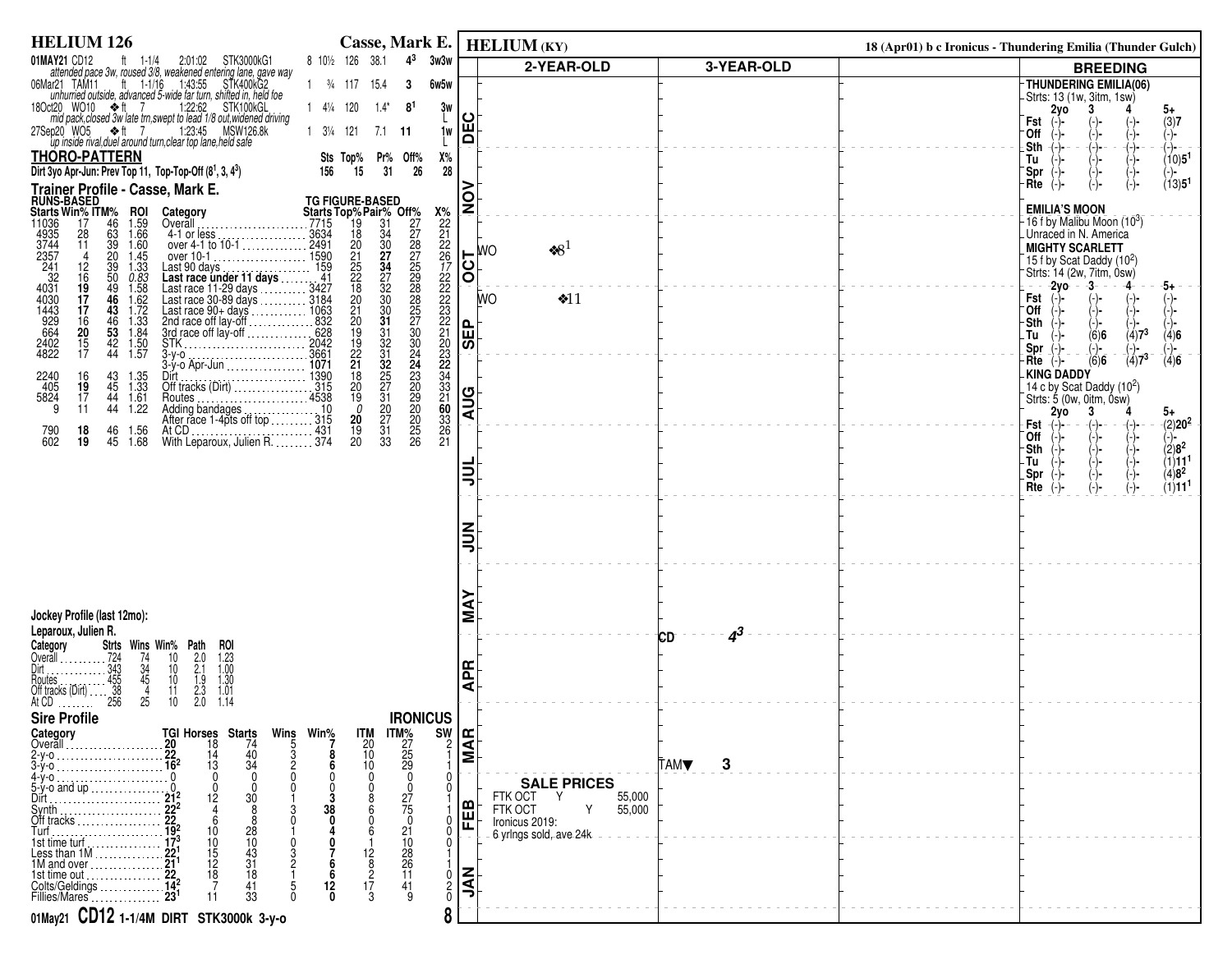| <b>KNOWN AGENDA 126</b>                                                                                                                                                                                                                                                                                                                                                                                                                                                                                                                                                     | Pletcher, Todd A.                                                                                                                                                                                                                                                                                                                                                                                                                                                               |                                                                            | <b>KNOWN AGENDA (KY)</b> |                       | 18 (Mar22) ch c Curlin - Byrama (GB) (Byron (GB))                                    |
|-----------------------------------------------------------------------------------------------------------------------------------------------------------------------------------------------------------------------------------------------------------------------------------------------------------------------------------------------------------------------------------------------------------------------------------------------------------------------------------------------------------------------------------------------------------------------------|---------------------------------------------------------------------------------------------------------------------------------------------------------------------------------------------------------------------------------------------------------------------------------------------------------------------------------------------------------------------------------------------------------------------------------------------------------------------------------|----------------------------------------------------------------------------|--------------------------|-----------------------|--------------------------------------------------------------------------------------|
| 01MAY21 CD12<br>ft $1-1/4$<br>2:01:02 STK3000kG1<br>unhurried inside, shifted out, stern urging, failed to threaten                                                                                                                                                                                                                                                                                                                                                                                                                                                         | 9 103/4 126<br>9.9<br>$6^3$<br>1w1w                                                                                                                                                                                                                                                                                                                                                                                                                                             |                                                                            | 2-YEAR-OLD               | 3-YEAR-OLD            | <b>BREEDING</b>                                                                      |
| 27Mar21 GP14<br>ft $1-1/8$<br>1:49:45 STK750kG1                                                                                                                                                                                                                                                                                                                                                                                                                                                                                                                             | $1 \t2^{3/4} \t122$<br>2w1w<br>-5.4                                                                                                                                                                                                                                                                                                                                                                                                                                             |                                                                            |                          |                       | BYRAMA (GB)(09)                                                                      |
| settled inside, 3wd 1/4, up 3/16, drifted out, driving<br>eb21 GP4 ft 1-1/8 1:50:47 AO<br>26Feb21 GP4<br>AŎC75kNW1\$X                                                                                                                                                                                                                                                                                                                                                                                                                                                       | 3 <sup>2</sup><br>122<br>$0.5*$<br>1 11<br>3w4w                                                                                                                                                                                                                                                                                                                                                                                                                                 |                                                                            |                          |                       | -Strts: 27 (4w, 19itm, 3sw)<br>2y0<br>5+<br>4                                        |
| step slow start, four wide, brushed top stretch, drive to 1/16p<br>ft 1-1/16 1:44:30 STK250kG3<br>06Feb21 TAM11                                                                                                                                                                                                                                                                                                                                                                                                                                                             | Lbl<br>$5 \t4\frac{1}{4} \t118$<br>$1.5^*$ 11<br>3w3w                                                                                                                                                                                                                                                                                                                                                                                                                           | ပ<br>LUL<br>DAQU                                                           |                          |                       | Fst<br>(−)−<br>$(1)5^2$<br>∙Off                                                      |
| settled between foes, swung 5-wide lane, belated progress<br>05Dec20 AQU4                                                                                                                                                                                                                                                                                                                                                                                                                                                                                                   | 39<br>118<br>1w1w<br>$2.0$ 11                                                                                                                                                                                                                                                                                                                                                                                                                                                   |                                                                            | $11$ sys                 |                       | $-(6)21$<br>.Sth<br>$(\overset{(1)}{0})$ 4 <sup>2</sup><br>(1)5<br>-(-)−             |
| ec20 AQU4 sy <sup>\$</sup> 1-1/8 1:50:60 STK150kG2<br>lean in,bump start, pocket,ask no pick up back,angle 5/16,6w1/8                                                                                                                                                                                                                                                                                                                                                                                                                                                       |                                                                                                                                                                                                                                                                                                                                                                                                                                                                                 |                                                                            |                          |                       | $(5)4^{3}$<br>$(1)$ 11<br>$\binom{3}{5}$ 4<br>Tu<br>$(2)4^3$<br>(5)4<br>Spr<br>$(-)$ |
| 08Nov20 AQU4<br>ov20 AQU4 ft 1-1/8 1:55:89 MSW80k<br>hustled st, 4-3w 1st turn, 3-4w pursuit, cut corner, dueled, game                                                                                                                                                                                                                                                                                                                                                                                                                                                      | 1 hd<br>119<br>$0.6^*e$ 5<br>4w2w                                                                                                                                                                                                                                                                                                                                                                                                                                               |                                                                            |                          |                       | $(4)4^{3}$<br>(5)2 <sup>1</sup><br>$Rte$ (1)11<br>(5)7                               |
| ep20 BEL7 ft 6-1/2 1:17:82 MSW63k<br>coaxed st, 5-4w pursuit, 3w 1/4, carried 4w uppr, dug in, willing<br>27Sep20 BEL7                                                                                                                                                                                                                                                                                                                                                                                                                                                      | 2 13/4 119<br>$6.5$ 11<br>4w                                                                                                                                                                                                                                                                                                                                                                                                                                                    | <b>2</b> ୁ⊧ଧ                                                               | 5                        |                       | PLAY THE KID                                                                         |
| <b>THORO-PATTERN</b>                                                                                                                                                                                                                                                                                                                                                                                                                                                                                                                                                        | Pr% Off%<br>Х%<br>Sts Top%                                                                                                                                                                                                                                                                                                                                                                                                                                                      |                                                                            |                          |                       | -16 c by Tapit (9)<br>Strts: 1 (0w, 0itm, 0sw)                                       |
| Dirt 3yo Apr-Jun: Prev Top 5, Top-Top-X $(3^2, 1^2, 6^3)$                                                                                                                                                                                                                                                                                                                                                                                                                                                                                                                   | 29<br>28<br>38<br>157<br>5                                                                                                                                                                                                                                                                                                                                                                                                                                                      |                                                                            |                          |                       | 2vo<br>5+                                                                            |
| Trainer Profile - Pletcher, Todd A.                                                                                                                                                                                                                                                                                                                                                                                                                                                                                                                                         |                                                                                                                                                                                                                                                                                                                                                                                                                                                                                 | <b>TOO</b>                                                                 |                          |                       | Fst<br>0ff                                                                           |
| <b>RUNS-BASED<br/>Starts Win% ITM%</b><br>11270 24 54<br>6885 33 67<br><b>ROI</b><br>1.66<br>1.72<br>Category<br>Overall                                                                                                                                                                                                                                                                                                                                                                                                                                                    |                                                                                                                                                                                                                                                                                                                                                                                                                                                                                 | <b>BEL</b>                                                                 | 11                       |                       | Sth<br>$(1)13^2$<br>Tu                                                               |
| 0945<br>Overall<br>4-1 or less<br>0368<br>over 4-1 to 10-1<br>compared 10 1<br>Last 90 days<br>157<br>Last 90 days<br>157<br>$\overline{12}$<br>1.63                                                                                                                                                                                                                                                                                                                                                                                                                        |                                                                                                                                                                                                                                                                                                                                                                                                                                                                                 |                                                                            |                          |                       | -Spr<br>$\left( -\right)$ -                                                          |
| 1.42<br>25<br>2.10<br>Last 90 days                                                                                                                                                                                                                                                                                                                                                                                                                                                                                                                                          |                                                                                                                                                                                                                                                                                                                                                                                                                                                                                 | ൨                                                                          |                          |                       | $(1)13^2$<br>Rte                                                                     |
| 11<br>$\frac{0.60}{1.70}$                                                                                                                                                                                                                                                                                                                                                                                                                                                                                                                                                   |                                                                                                                                                                                                                                                                                                                                                                                                                                                                                 | 핑                                                                          |                          |                       |                                                                                      |
| 6885<br>3102<br>1283<br>238<br>238<br>2963<br>5208<br>5208<br>1159<br>457<br>39<br>21<br>52<br>53<br>55<br>57<br>57<br>Last race under 11 days<br>Last race 11-29 days<br>Last race 11-29 days<br>Last race 90-89 days<br>Last race 90-4 days<br>Last race 90-4 days<br>2nd race off lay-off<br>2711<br>2712<br>2712<br>2712<br>2712<br>2712<br>2712<br>2712<br>2712<br>2712<br>2712<br>2<br>24<br>23<br>23<br>23<br>20<br>23<br>1.60                                                                                                                                       |                                                                                                                                                                                                                                                                                                                                                                                                                                                                                 |                                                                            |                          |                       |                                                                                      |
| $\frac{1.87}{1.68}$                                                                                                                                                                                                                                                                                                                                                                                                                                                                                                                                                         |                                                                                                                                                                                                                                                                                                                                                                                                                                                                                 |                                                                            |                          |                       |                                                                                      |
| 50<br>1.87<br>3494<br>5586<br>$^{49}_{53}$<br>1.62<br>1.69                                                                                                                                                                                                                                                                                                                                                                                                                                                                                                                  |                                                                                                                                                                                                                                                                                                                                                                                                                                                                                 | <b>AUG</b>                                                                 |                          |                       |                                                                                      |
|                                                                                                                                                                                                                                                                                                                                                                                                                                                                                                                                                                             |                                                                                                                                                                                                                                                                                                                                                                                                                                                                                 |                                                                            |                          |                       |                                                                                      |
| $\frac{26}{24}$<br>$\frac{23}{23}$<br>$\frac{58}{57}$<br>Dir1<br>7214<br>1326<br>7156<br>140<br>1.67<br>1.41                                                                                                                                                                                                                                                                                                                                                                                                                                                                |                                                                                                                                                                                                                                                                                                                                                                                                                                                                                 |                                                                            |                          |                       |                                                                                      |
| $\frac{52}{54}$<br>1.71<br>Routes<br>1.47                                                                                                                                                                                                                                                                                                                                                                                                                                                                                                                                   |                                                                                                                                                                                                                                                                                                                                                                                                                                                                                 | 흷                                                                          |                          |                       |                                                                                      |
| Adding bandages<br>After race 4pts or more off top 1657<br>1.74                                                                                                                                                                                                                                                                                                                                                                                                                                                                                                             | <b>TG FIGURE-BASED</b><br><b>Starts Top%Pair% Off%</b><br>59945 17 34 267<br>-- 2025 17 34 255 278<br>-- 2225 14 35 358 215 728<br>-- 2225 14 330 2278<br>-- 157 30 358 22<br>-- 157 30 358 2278<br>-- 157 31 32<br>-- 548 18 30 226<br>-- 548 18 30 226<br>--<br><b>X</b> %232733065222222222222333227116422<br>30<br>332333<br>335<br>335<br>33                                                                                                                               |                                                                            |                          |                       |                                                                                      |
| 357<br>500<br>$\frac{15}{25}$<br>40 1.74<br><b>54</b> 1.76                                                                                                                                                                                                                                                                                                                                                                                                                                                                                                                  | $\frac{13}{19}$<br>24                                                                                                                                                                                                                                                                                                                                                                                                                                                           |                                                                            |                          |                       |                                                                                      |
|                                                                                                                                                                                                                                                                                                                                                                                                                                                                                                                                                                             |                                                                                                                                                                                                                                                                                                                                                                                                                                                                                 | $\sum_{i=1}^{n}$                                                           |                          |                       |                                                                                      |
|                                                                                                                                                                                                                                                                                                                                                                                                                                                                                                                                                                             |                                                                                                                                                                                                                                                                                                                                                                                                                                                                                 |                                                                            |                          |                       |                                                                                      |
|                                                                                                                                                                                                                                                                                                                                                                                                                                                                                                                                                                             |                                                                                                                                                                                                                                                                                                                                                                                                                                                                                 |                                                                            |                          |                       |                                                                                      |
|                                                                                                                                                                                                                                                                                                                                                                                                                                                                                                                                                                             |                                                                                                                                                                                                                                                                                                                                                                                                                                                                                 |                                                                            |                          |                       |                                                                                      |
| Jockey Profile (last 12mo):                                                                                                                                                                                                                                                                                                                                                                                                                                                                                                                                                 |                                                                                                                                                                                                                                                                                                                                                                                                                                                                                 | Σ                                                                          |                          |                       |                                                                                      |
| Ortiz, Jr., Irad<br>Category<br>ROI                                                                                                                                                                                                                                                                                                                                                                                                                                                                                                                                         |                                                                                                                                                                                                                                                                                                                                                                                                                                                                                 |                                                                            |                          | $6^3$<br>СD           |                                                                                      |
| Overall $\ldots$                                                                                                                                                                                                                                                                                                                                                                                                                                                                                                                                                            |                                                                                                                                                                                                                                                                                                                                                                                                                                                                                 |                                                                            |                          |                       |                                                                                      |
| Houtes                                                                                                                                                                                                                                                                                                                                                                                                                                                                                                                                                                      |                                                                                                                                                                                                                                                                                                                                                                                                                                                                                 | 운<br>ৱ                                                                     |                          |                       |                                                                                      |
| At CD                                                                                                                                                                                                                                                                                                                                                                                                                                                                                                                                                                       |                                                                                                                                                                                                                                                                                                                                                                                                                                                                                 |                                                                            |                          |                       |                                                                                      |
|                                                                                                                                                                                                                                                                                                                                                                                                                                                                                                                                                                             |                                                                                                                                                                                                                                                                                                                                                                                                                                                                                 |                                                                            |                          |                       |                                                                                      |
|                                                                                                                                                                                                                                                                                                                                                                                                                                                                                                                                                                             |                                                                                                                                                                                                                                                                                                                                                                                                                                                                                 |                                                                            |                          |                       |                                                                                      |
|                                                                                                                                                                                                                                                                                                                                                                                                                                                                                                                                                                             |                                                                                                                                                                                                                                                                                                                                                                                                                                                                                 |                                                                            |                          |                       |                                                                                      |
| 5-y-o and up                                                                                                                                                                                                                                                                                                                                                                                                                                                                                                                                                                |                                                                                                                                                                                                                                                                                                                                                                                                                                                                                 |                                                                            |                          | $3^2$ op-h?<br>GPA●   |                                                                                      |
|                                                                                                                                                                                                                                                                                                                                                                                                                                                                                                                                                                             |                                                                                                                                                                                                                                                                                                                                                                                                                                                                                 |                                                                            |                          |                       |                                                                                      |
| Off tracks<br><b>Turfing the contract of the contract of the contract of the contract of the contract of the contract of the contract of the contract of the contract of the contract of the contract of the contract of the contract of the c</b>                                                                                                                                                                                                                                                                                                                          |                                                                                                                                                                                                                                                                                                                                                                                                                                                                                 |                                                                            |                          | TAM                   |                                                                                      |
| 16'<br>1st time turt                                                                                                                                                                                                                                                                                                                                                                                                                                                                                                                                                        | $\overline{2}$                                                                                                                                                                                                                                                                                                                                                                                                                                                                  |                                                                            |                          |                       |                                                                                      |
| 1M and over.                                                                                                                                                                                                                                                                                                                                                                                                                                                                                                                                                                |                                                                                                                                                                                                                                                                                                                                                                                                                                                                                 |                                                                            |                          |                       |                                                                                      |
| 5797                                                                                                                                                                                                                                                                                                                                                                                                                                                                                                                                                                        |                                                                                                                                                                                                                                                                                                                                                                                                                                                                                 |                                                                            |                          |                       |                                                                                      |
| 01May21 CD12 1-1/4M DIRT STK3000k 3-y-0                                                                                                                                                                                                                                                                                                                                                                                                                                                                                                                                     | 9                                                                                                                                                                                                                                                                                                                                                                                                                                                                               |                                                                            |                          |                       |                                                                                      |
| <b>Strts Wins Win% Path</b><br>1409 355 25 2.3<br>701 187 27 2.7<br>736 189 26 2.2<br>126 37 29 2.9<br>22 3 2.3 2.3<br>$1.73$<br>$1.78$<br>$1.71$<br>$1.85$<br>2.44<br>Off tracks (Dirt)<br><b>Sire Profile</b><br>Category<br>Overall<br>Starts<br>8863<br>825<br>2985<br>2424<br>248<br>623<br>4234<br>2116<br>2116<br>Dirt<br>178<br>394<br>436<br>436<br>564<br>56<br>56<br>37<br>210<br>252<br>853<br>853<br>833<br>83<br>$-436$<br>3381<br>5482<br>Less than 1M<br>637<br>1st time out.<br>Colts/Geldings<br>Fillies/Mares<br>$\frac{321}{316}$<br>936<br>490<br>3066 | <b>CURLIN</b><br>Wins Win <sup>%</sup><br>1426 16<br>121 15<br>510 17<br>590 87<br>68 210 252<br>252<br>252<br>46<br>253<br>46<br><b>ITM</b><br>3898<br>369<br>1323<br>1107<br>1026<br>$\begin{array}{c} 63 \\ 21 \\ 134 \\ 11 \\ \hline \end{array}$<br>1099<br>2352<br>250<br>576<br>576<br>720<br>$^{16}_{21}$<br>$\frac{110}{1535}$<br>$\frac{1535}{231}$<br>$\frac{231}{2511}$<br>$\frac{1387}{251}$<br>16<br>16<br>13<br>16<br>16<br>$\frac{35}{143}$<br>$\frac{81}{101}$ | $\begin{bmatrix} 5W \\ 182 \\ 24 \\ 74 \end{bmatrix}$<br>FEB<br><b>NAL</b> |                          | $1^2$ bo<br>GP▼<br>11 |                                                                                      |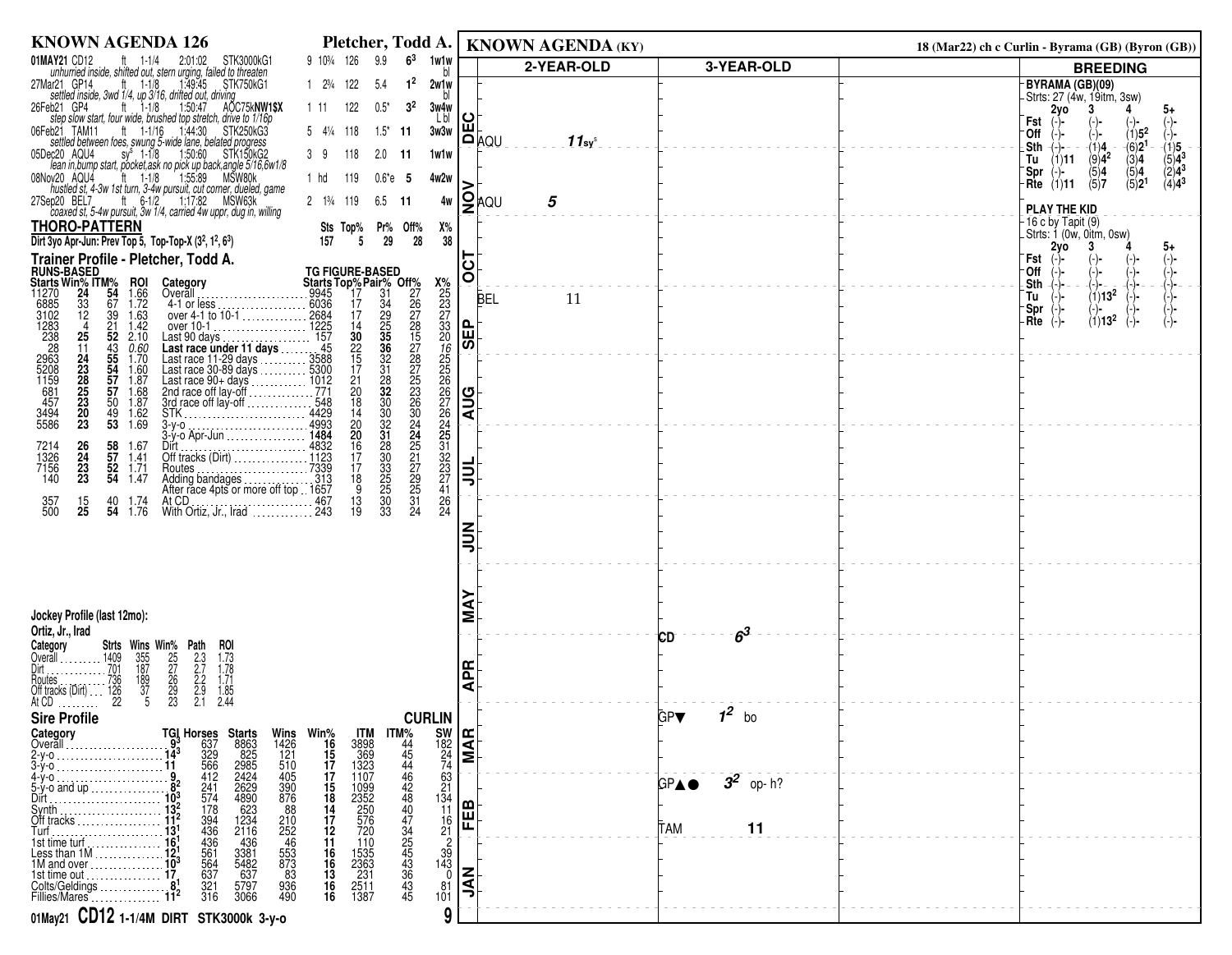| <b>HIGHLY MOTIVATED 126</b>                                                                                                                                                                                                                                                                                                                                                       | Brown, Chad C.                                                                                                                                                                                                            |                                                                    | <b>HIGHLY MOTIVATED (KY)</b>        |            | 18 (Mar23) b c Into Mischief - Strong Incentive (Warrior's Reward) |                                                                 |
|-----------------------------------------------------------------------------------------------------------------------------------------------------------------------------------------------------------------------------------------------------------------------------------------------------------------------------------------------------------------------------------|---------------------------------------------------------------------------------------------------------------------------------------------------------------------------------------------------------------------------|--------------------------------------------------------------------|-------------------------------------|------------|--------------------------------------------------------------------|-----------------------------------------------------------------|
| 01MAY21 CD12<br>STK3000kG1<br>ft $1-1/4$<br>2:01:02<br>bumped start, midpack 2w1st, chased 4w2nd, faded                                                                                                                                                                                                                                                                           | 126<br>10.7<br>2w4w<br>5<br>10 11                                                                                                                                                                                         |                                                                    | 2-YEAR-OLD                          | 3-YEAR-OLD |                                                                    | <b>BREEDING</b>                                                 |
| 03Apr21 KEE11<br>$^{\prime}$ ft 1-1/8<br>1:48:50 STK800kG2                                                                                                                                                                                                                                                                                                                        | 123<br>1 <sup>1</sup><br>2w1w<br>2 nk<br>3.6                                                                                                                                                                              |                                                                    |                                     |            |                                                                    | <b>STRONG INCENTIVE(12)</b>                                     |
| set pace ins, pressured 1/4 long dry str, grudgingly gave in<br>lar21 AQU9 tt 1M 1.38:70 STK300kG3<br>06Mar21 AQU9                                                                                                                                                                                                                                                                | 3 13/4 120<br>$1.0*$<br>-3                                                                                                                                                                                                | 3w                                                                 |                                     |            |                                                                    | -Strts: 6 (2w, 3itm, 1sw)<br>2y <sub>o</sub><br>3<br>5+         |
| 06Nov20 KEE1                                                                                                                                                                                                                                                                                                                                                                      | $1 \t4\frac{1}{4} \t118$<br>$2.6*$<br>-3                                                                                                                                                                                  | ပ<br>ш<br>1w                                                       |                                     |            |                                                                    | (2)9 <sup>2</sup><br>Fst<br>$\binom{-}{-}$<br>'Off<br>(-)-      |
| brk in, midpack ins, stalked, tip 3w1/4, rallied , bid 1/8, drew off<br>ft $6-1/2$ 1:17:82<br>27Sep20 BEL7<br>MSW63k                                                                                                                                                                                                                                                              | $1 \t1^{3/4} \t119$<br>$0.8^*$<br>$10^{3}$                                                                                                                                                                                | ō<br>2w                                                            |                                     |            |                                                                    | .Sth<br>-(-)−                                                   |
| veered in st, 3-2w pursuit, 2w 1/4, bmp, up ins 1/8, inched away<br>ug20 SAR6 my 6 1:10:01 MSW72k                                                                                                                                                                                                                                                                                 |                                                                                                                                                                                                                           |                                                                    |                                     |            |                                                                    | $(1)8^2$<br>(3)9 <sup>2</sup><br>(4)8 <sup>2</sup><br>Tu<br>Spr |
| 29Aug20 SAR6<br>bmpd brk, urged along, ins-3w turn, 4w1/4, bid3/16, led, caught                                                                                                                                                                                                                                                                                                   | 8 <sup>1</sup><br>2 nk<br>119<br>4.4                                                                                                                                                                                      | 1w                                                                 |                                     |            |                                                                    | $(2)9^2$<br>Rte<br>(-)-                                         |
| <b>THORO-PATTERN</b>                                                                                                                                                                                                                                                                                                                                                              | Pr% Off%<br>Sts Top%                                                                                                                                                                                                      | Х%                                                                 | $2^{\text{K}}$ EE<br>$\mathfrak{Z}$ |            |                                                                    | <b>DEW SPRINGS</b>                                              |
| Dirt 3yo Apr-Jun: Prev Top 3, Pr-Top-Off (3, 1 <sup>1</sup> , 5)                                                                                                                                                                                                                                                                                                                  | 37<br>28<br>323<br>13                                                                                                                                                                                                     | 22                                                                 |                                     |            |                                                                    | -17 f by Temple City (15)                                       |
| Trainer Profile - Brown, Chad C.<br><b>RUNS-BASED</b>                                                                                                                                                                                                                                                                                                                             |                                                                                                                                                                                                                           |                                                                    |                                     |            |                                                                    | - Strts: 6 (2w, 2itm, 0sw)<br>No figures on file                |
| <b>Starts Win% ITM%</b><br>7325 26 59<br>5007 32 68<br><b>ROI</b><br>Category<br>1.76                                                                                                                                                                                                                                                                                             | <b>TG FIGURE-BASED<br/> Starts Top%Pair% Off%</b><br>2465 17 43 29<br>2465 17 43 29<br>2465 17 43 22<br>222 16 333 355<br>40 25 222<br>85 0 40 42<br>756 16 44 231<br>756 11 44 24<br>756 11 44 24<br>1529 19 44 24<br>15 | $ \overline{\text{C}} $<br>$X_{12}^{\%}$<br>$12$<br>$11$           |                                     |            |                                                                    |                                                                 |
| 7325<br>5007<br>1839<br>479<br>184<br>1.74<br>$\overline{13}$<br>1.78                                                                                                                                                                                                                                                                                                             |                                                                                                                                                                                                                           |                                                                    |                                     |            |                                                                    |                                                                 |
| $\frac{45}{24}$<br>56<br>1.79<br>6                                                                                                                                                                                                                                                                                                                                                |                                                                                                                                                                                                                           |                                                                    | $10^{3}$<br><b>BEL</b>              |            |                                                                    |                                                                 |
| 1.69<br>24<br>1.05<br>-8                                                                                                                                                                                                                                                                                                                                                          |                                                                                                                                                                                                                           |                                                                    |                                     |            |                                                                    |                                                                 |
| $\begin{array}{r} 100 \\ 59 \\ 62 \end{array}$<br>1.60<br>1.81                                                                                                                                                                                                                                                                                                                    |                                                                                                                                                                                                                           | $\frac{1}{25}$                                                     |                                     |            |                                                                    |                                                                 |
| 1131<br>3666<br>1254<br>486<br>217<br>$\frac{61}{60}$                                                                                                                                                                                                                                                                                                                             |                                                                                                                                                                                                                           | 14<br>16<br>12<br>12<br>14<br>14                                   | $81$ my <sup>s</sup><br>SAR         |            |                                                                    |                                                                 |
| 25<br>24<br>28<br>23<br>23<br>23<br>25<br>$\begin{array}{c} 1.79 \\ 1.52 \\ 1.50 \\ 1.76 \\ 1.75 \end{array}$<br>62                                                                                                                                                                                                                                                               |                                                                                                                                                                                                                           | 6                                                                  |                                     |            |                                                                    |                                                                 |
| $\frac{56}{58}$<br>2219<br>3188                                                                                                                                                                                                                                                                                                                                                   |                                                                                                                                                                                                                           | $^{12}_{11}$<br><b>AUG</b>                                         |                                     |            |                                                                    |                                                                 |
| $\frac{26}{28}$                                                                                                                                                                                                                                                                                                                                                                   | 15<br>15<br>24<br>26<br>17<br>17                                                                                                                                                                                          | 12<br>22<br>23<br>10<br>38<br>23<br>5                              |                                     |            |                                                                    |                                                                 |
| <u>But<br/>Off tracks (Dirt)</u><br>Poutes<br>Routes<br>2620<br>564<br>5403<br>12<br>$61$ 1.60<br>$62$ 1.65<br>$60$ 1.83<br>$\frac{26}{25}$                                                                                                                                                                                                                                       | $\frac{31}{33}$<br>44<br>$\frac{30}{24}$<br>29                                                                                                                                                                            |                                                                    |                                     |            |                                                                    |                                                                 |
| 50 2.40                                                                                                                                                                                                                                                                                                                                                                           | $\frac{13}{24}$<br>24<br>0<br>21                                                                                                                                                                                          |                                                                    |                                     |            |                                                                    |                                                                 |
| $\frac{20}{27}$<br>At CD<br>$47$ 1.65<br>62 1.75<br>164<br>With CASTELLANO, JAVIER 1049<br>2227                                                                                                                                                                                                                                                                                   | $\frac{50}{33}$<br>$\frac{42}{41}$<br>$\overline{17}$<br>96<br>18<br>30                                                                                                                                                   | 흷<br>10                                                            |                                     |            |                                                                    |                                                                 |
|                                                                                                                                                                                                                                                                                                                                                                                   |                                                                                                                                                                                                                           |                                                                    |                                     |            |                                                                    |                                                                 |
|                                                                                                                                                                                                                                                                                                                                                                                   |                                                                                                                                                                                                                           |                                                                    |                                     |            |                                                                    |                                                                 |
|                                                                                                                                                                                                                                                                                                                                                                                   |                                                                                                                                                                                                                           | ミミ                                                                 |                                     |            |                                                                    |                                                                 |
|                                                                                                                                                                                                                                                                                                                                                                                   |                                                                                                                                                                                                                           |                                                                    |                                     |            |                                                                    |                                                                 |
|                                                                                                                                                                                                                                                                                                                                                                                   |                                                                                                                                                                                                                           |                                                                    |                                     |            |                                                                    |                                                                 |
| Jockey Profile (last 12mo):                                                                                                                                                                                                                                                                                                                                                       |                                                                                                                                                                                                                           | Σ                                                                  |                                     |            |                                                                    |                                                                 |
| <b>CASTELLANO, JAVIER</b>                                                                                                                                                                                                                                                                                                                                                         |                                                                                                                                                                                                                           |                                                                    |                                     | 5          |                                                                    |                                                                 |
| Strts Wins Win% Path<br>Category<br>Overall<br>roi                                                                                                                                                                                                                                                                                                                                |                                                                                                                                                                                                                           |                                                                    |                                     | СD         |                                                                    |                                                                 |
| $\frac{628}{274}$                                                                                                                                                                                                                                                                                                                                                                 |                                                                                                                                                                                                                           | <b>APR</b>                                                         |                                     |            |                                                                    |                                                                 |
| $\frac{112}{50}$<br>$\frac{61}{12}$<br>$\frac{8}{5}$<br>2.3<br>2.6<br>2.6<br>2.9<br>1.9<br>$1.79$<br>$1.46$<br>$1.92$<br>$2.04$<br>$0.97$<br>$\frac{18}{18}$<br>$\frac{17}{25}$<br>11<br>$\begin{array}{r} \bar{3}\bar{5}\bar{3} \\ 48 \\ 70 \end{array}$<br>loutes<br>Off tracks (Dirt)                                                                                          |                                                                                                                                                                                                                           |                                                                    |                                     |            |                                                                    |                                                                 |
| At CD $\ldots$                                                                                                                                                                                                                                                                                                                                                                    |                                                                                                                                                                                                                           |                                                                    |                                     | KEE-       |                                                                    |                                                                 |
| <b>Sire Profile</b><br>Category                                                                                                                                                                                                                                                                                                                                                   | <b>INTO MISCHIEF</b>                                                                                                                                                                                                      |                                                                    |                                     |            |                                                                    |                                                                 |
| Overall                                                                                                                                                                                                                                                                                                                                                                           |                                                                                                                                                                                                                           |                                                                    |                                     |            |                                                                    |                                                                 |
|                                                                                                                                                                                                                                                                                                                                                                                   |                                                                                                                                                                                                                           | $\begin{array}{c} 500 \\ 209 \\ 40 \\ 101 \\ 45 \\ 45 \end{array}$ |                                     | AQU<br>3   |                                                                    |                                                                 |
| $5-y$ -o and $up$                                                                                                                                                                                                                                                                                                                                                                 |                                                                                                                                                                                                                           |                                                                    | <b>SALE PRICES</b>                  |            |                                                                    |                                                                 |
| Dirt                                                                                                                                                                                                                                                                                                                                                                              |                                                                                                                                                                                                                           | FEB                                                                | W 240,000<br><b>KEE NOV</b>         |            |                                                                    |                                                                 |
| <b>TGI Horses Starts<br/> 10<sup>2</sup> 769 9530<br/> 151<sup>3</sup> 503 1429<br/> 193 429 2560<br/> 193 429 2560<br/> 192 1165 624<br/> 1722 165 624<br/> 173 489 1425<br/> 174 489 1425<br/> 174 489 1425<br/> 174 489 1261<br/> 174 501<br/> 174 501<br/> 174 6523<br/> 174 501<br/> 172 489 1261<br/> 174 50</b><br>1425<br>161<br>501<br>6233<br>3297<br>769<br>Off tracks | TM<br>4356<br>1657<br>1657<br>1659<br>25906<br>2607<br>393<br>180                                                                                                                                                         | $\frac{23}{143}$<br>$\frac{143}{17}$<br>$\frac{35}{2}$             |                                     |            |                                                                    |                                                                 |
|                                                                                                                                                                                                                                                                                                                                                                                   |                                                                                                                                                                                                                           |                                                                    |                                     |            |                                                                    |                                                                 |
| 1045<br>582<br>113<br>511<br>1M and over<br>769<br>1st time out                                                                                                                                                                                                                                                                                                                   | 2844<br>1512<br>318                                                                                                                                                                                                       | $\frac{111}{98}$                                                   |                                     |            |                                                                    |                                                                 |
| $\frac{388}{381}$<br>907<br>Colts/Geldings<br>Fillies/Mares<br>5415<br>4115<br>720                                                                                                                                                                                                                                                                                                | 15<br>19<br>15<br>16<br>15<br>17<br>17<br>17<br>17<br>17<br>2409<br>1947<br>$^{44}_{47}$                                                                                                                                  | MA<br>S<br>$\frac{101}{108}$                                       |                                     |            |                                                                    |                                                                 |
| 01May21 CD12 1-1/4M DIRT STK3000k 3-y-0                                                                                                                                                                                                                                                                                                                                           |                                                                                                                                                                                                                           | 10                                                                 |                                     |            |                                                                    |                                                                 |
|                                                                                                                                                                                                                                                                                                                                                                                   |                                                                                                                                                                                                                           |                                                                    |                                     |            |                                                                    |                                                                 |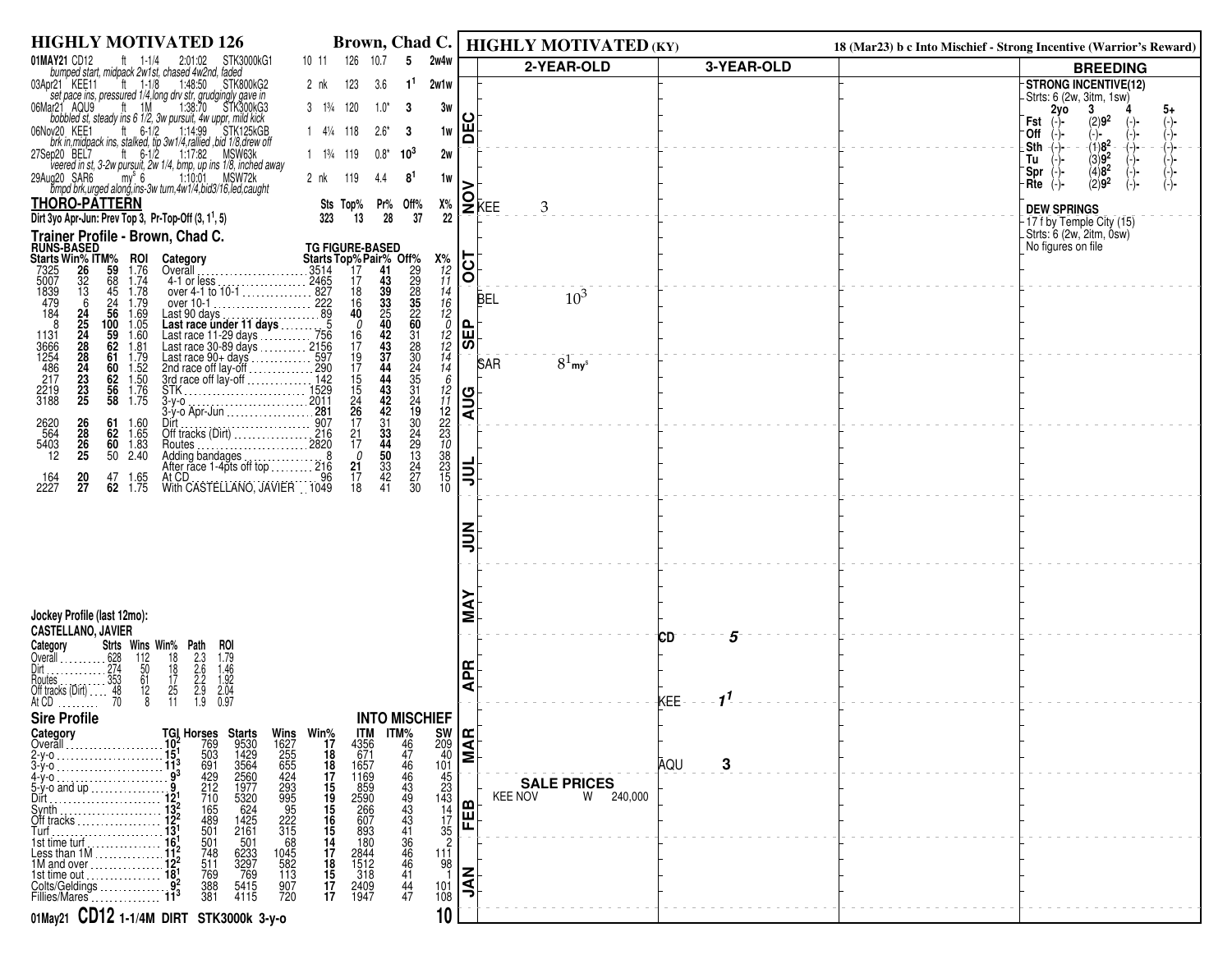| <b>SAINTHOOD 126</b>                                                                                                                                                                                                                                   | Pletcher, Todd A.   SAINTHOOD (KY)                                                                                                                                                                                                                           |                                                          |                                           |                      | 18 (May15) dk b/br c Mshawish - Lemon Hero (Lemon Drop Kid)                                                                                                                         |
|--------------------------------------------------------------------------------------------------------------------------------------------------------------------------------------------------------------------------------------------------------|--------------------------------------------------------------------------------------------------------------------------------------------------------------------------------------------------------------------------------------------------------------|----------------------------------------------------------|-------------------------------------------|----------------------|-------------------------------------------------------------------------------------------------------------------------------------------------------------------------------------|
| 01MAY21 CD12<br>ft $1-1/4$<br>2:01:02 STK3000kG1                                                                                                                                                                                                       | $7^2$<br>11 123/4 126 43.4<br>1w1w                                                                                                                                                                                                                           |                                                          | 2-YEAR-OLD                                | 3-YEAR-OLD           | <b>BREEDING</b>                                                                                                                                                                     |
| bumped start, midpack inside, saved ground, brushed 5/16, faded<br>lar21 TP11 $\Rightarrow$ ft 1-1/8 1:50:22 STK250kG3<br>27Mar21 TP11 $\div$ ft 1-1/8                                                                                                 | 6 <sup>3</sup><br>123<br>1w3w<br>2 1<br>10.9                                                                                                                                                                                                                 |                                                          |                                           |                      | LEMON HERO(09)                                                                                                                                                                      |
| Thad a problematic trip to far turn, brushed into stretch, rallied<br>eb21 FG6 tt 1-1/16 1:45:26 MSW60k<br>3-2p1st,pace,urged1/2,2p2nd,whip1/4.drift out 1/8.headed.gamely<br>13Feb21 FG6                                                              | $8^2$<br>2w2w<br>120<br>$1.0*$<br>1 no                                                                                                                                                                                                                       |                                                          |                                           |                      | -Strts: 23 (3w, 11itm, 0sw)                                                                                                                                                         |
| 09Jan21 GP3                                                                                                                                                                                                                                            | 8 <sup>2</sup><br>5.4<br>2 hd<br>118<br>4w                                                                                                                                                                                                                   | ပ<br>١ě                                                  |                                           |                      | $2y0$ 3<br>Fst $(1)15^3$ $(2)9$<br>(1)10 <sup>2</sup><br>(1)12 <sup>1</sup><br>'Off                                                                                                 |
| in 21 GP3 tt 6 1:11:92 MSW50k<br>hop bit st, chased 3w, bid1/4, dueled, slight lead 1/16, outgamed                                                                                                                                                     |                                                                                                                                                                                                                                                              |                                                          |                                           |                      | (1)9<br>$(-)$ -<br>(−)−<br>.Sth<br>-(-)−                                                                                                                                            |
| <b>THORO-PATTERN</b><br>Dirt 3yo Apr-Jun: Prev Top 8 <sup>2</sup> , Pr-Top-Pr (8 <sup>2</sup> , 6 <sup>3</sup> , 7 <sup>2</sup> )                                                                                                                      | Х%<br>Sts Top%<br>Pr%<br>Off%<br>22<br>38<br>384<br>23                                                                                                                                                                                                       | 17                                                       |                                           |                      | $(1)$<br>20 <sup>2</sup> $(7)$<br>2)15 <sup>3</sup> $(8)$<br>2)15 <sup>3</sup> $(8)$<br>$\binom{7}{8}7^2$<br>(2)12 <sup>1</sup><br>Tu<br><b>Spr</b> $(2)15^3$<br>(3)12 <sup>1</sup> |
| Trainer Profile - Pletcher, Todd A.                                                                                                                                                                                                                    |                                                                                                                                                                                                                                                              |                                                          |                                           |                      | $(2)13^2$<br>$Rte$ $(-)$<br>$(-)$ -<br>$(-)$ -                                                                                                                                      |
| <b>Hallie 1:00:</b><br><b>Starts Win% ITM%</b><br>11270 24 54<br>6885 33 67<br>Category                                                                                                                                                                |                                                                                                                                                                                                                                                              | $\mathbf{S}$                                             |                                           |                      | <b>LIMON VOLADOR</b>                                                                                                                                                                |
| <b>ROI</b><br>1.66<br>1.72<br>Overāll                                                                                                                                                                                                                  |                                                                                                                                                                                                                                                              |                                                          |                                           |                      | 17 f by Karakontie (12 <sup>2</sup> )                                                                                                                                               |
| $\frac{24}{33}$<br>$\frac{12}{4}$<br>1.63                                                                                                                                                                                                              |                                                                                                                                                                                                                                                              |                                                          |                                           |                      | Strts: 4 (0w, 0itm, 0sw)<br>$2y$ o<br>3<br>5+                                                                                                                                       |
| 1.42<br>2.10                                                                                                                                                                                                                                           |                                                                                                                                                                                                                                                              | $\overline{OCI}$                                         |                                           |                      | (1)40 <sup>1</sup><br>Fst<br>0ff<br>-)-                                                                                                                                             |
| <i>0.60</i><br>1.70                                                                                                                                                                                                                                    |                                                                                                                                                                                                                                                              |                                                          |                                           |                      | (2)20−<br>Sth<br>$\left( -\right) = -$                                                                                                                                              |
| 1.60<br>1.87                                                                                                                                                                                                                                           |                                                                                                                                                                                                                                                              |                                                          |                                           |                      | $(1)18^{3}$<br>Tu<br>$(2)18^{3}$<br>`Spr                                                                                                                                            |
| 6885<br>3102<br>1283<br>2388<br>2963<br>2963<br>5494<br>457<br>445<br>3494<br>5586<br>25<br>124<br>23<br>28<br>25<br>23<br>20<br>23<br>$\begin{array}{c} 1.68 \\ 1.87 \\ 1.62 \\ 1.69 \end{array}$                                                     |                                                                                                                                                                                                                                                              | ١£                                                       |                                           |                      | Rte<br>(2)20                                                                                                                                                                        |
|                                                                                                                                                                                                                                                        |                                                                                                                                                                                                                                                              | ळ                                                        |                                           |                      |                                                                                                                                                                                     |
| 945<br>4-1 or less<br>4-1 or less<br>over 4-1 to 10-1<br>over 4-1 to 10-1<br>Last race under 11 days<br>Last race 11-29 days<br>Last race 11-29 days<br>Last race 11-29 days<br>Last race 11-29 days<br>Last race 90-9 days<br>Last race 90-4 days<br> |                                                                                                                                                                                                                                                              |                                                          |                                           |                      |                                                                                                                                                                                     |
| $\begin{array}{c} 26 \\ 24 \\ 23 \\ 23 \end{array}$<br>58 1.67<br>57 1.41<br>52 1.71<br>54 1.47<br>7214<br>1326<br>7156<br>140                                                                                                                         |                                                                                                                                                                                                                                                              |                                                          |                                           |                      |                                                                                                                                                                                     |
| Routes<br>Adding bandages<br>Adding bandages<br>After race within 1pt of top  2895                                                                                                                                                                     |                                                                                                                                                                                                                                                              | AUG                                                      |                                           |                      |                                                                                                                                                                                     |
| 1.74                                                                                                                                                                                                                                                   | TG FIGURE-BASED<br>Starts Top%Pair% Off%<br>9945<br>9945<br>17 31 227<br>17 31 227<br>17 31 228<br>17 328<br>17 33 33 228<br>17 3588<br>17 31 322<br>5300<br>1771 20 322 232<br>548<br>18 300<br>1771 20 322<br><br>$\frac{18}{21}$<br>$\frac{13}{10}$<br>31 |                                                          |                                           |                      |                                                                                                                                                                                     |
| At CD<br>With LANERIE, COREY J. 20<br>$\begin{array}{c} 357 \\ 27 \end{array}$<br>$\begin{array}{c} 15 \\ 15 \end{array}$<br>$\frac{40}{30}$<br>1.14                                                                                                   | $\frac{30}{25}$<br>40                                                                                                                                                                                                                                        |                                                          |                                           |                      |                                                                                                                                                                                     |
|                                                                                                                                                                                                                                                        |                                                                                                                                                                                                                                                              | ⋾                                                        |                                           |                      |                                                                                                                                                                                     |
|                                                                                                                                                                                                                                                        |                                                                                                                                                                                                                                                              |                                                          |                                           |                      |                                                                                                                                                                                     |
|                                                                                                                                                                                                                                                        |                                                                                                                                                                                                                                                              |                                                          |                                           |                      |                                                                                                                                                                                     |
|                                                                                                                                                                                                                                                        |                                                                                                                                                                                                                                                              |                                                          |                                           |                      |                                                                                                                                                                                     |
|                                                                                                                                                                                                                                                        |                                                                                                                                                                                                                                                              | ⋾                                                        |                                           |                      |                                                                                                                                                                                     |
|                                                                                                                                                                                                                                                        |                                                                                                                                                                                                                                                              |                                                          |                                           |                      |                                                                                                                                                                                     |
|                                                                                                                                                                                                                                                        |                                                                                                                                                                                                                                                              |                                                          |                                           |                      |                                                                                                                                                                                     |
| Jockey Profile (last 12mo):                                                                                                                                                                                                                            |                                                                                                                                                                                                                                                              | ⋖<br>Σ                                                   |                                           |                      |                                                                                                                                                                                     |
| <b>LANERIE, COREY J.</b>                                                                                                                                                                                                                               |                                                                                                                                                                                                                                                              |                                                          |                                           | $7^2$<br>СD          |                                                                                                                                                                                     |
| Category<br>Overall<br>Strts<br>Wins Win% Path<br>roi                                                                                                                                                                                                  |                                                                                                                                                                                                                                                              |                                                          |                                           |                      |                                                                                                                                                                                     |
| $\begin{array}{c} 107 \\ 82 \\ 50 \\ 9 \end{array}$<br>$\frac{10}{12}$                                                                                                                                                                                 |                                                                                                                                                                                                                                                              | <b>APR</b>                                               |                                           |                      |                                                                                                                                                                                     |
| $1.44$<br>$1.62$<br>$1.34$<br>$0.84$<br>$1.80$<br>$\frac{1.9}{2.0}$<br>$\frac{1.9}{1.8}$<br>$\frac{1.9}{1.8}$<br>11<br>49<br>13                                                                                                                        |                                                                                                                                                                                                                                                              |                                                          |                                           |                      |                                                                                                                                                                                     |
| <b>Sire Profile</b>                                                                                                                                                                                                                                    | <b>MSHAWISH</b>                                                                                                                                                                                                                                              |                                                          |                                           | $\ast 6^3$ tu<br>tpV |                                                                                                                                                                                     |
| Category<br>Overall                                                                                                                                                                                                                                    |                                                                                                                                                                                                                                                              | $\frac{1}{2}$<br>$\frac{1}{2}$                           |                                           |                      |                                                                                                                                                                                     |
| <b>TGI Horses<br/>18</b> 51<br>20 <sup>1</sup> 35<br>18 36<br>19 0<br>Starts<br>187<br>89<br>98<br>3-ý-o                                                                                                                                               | Wins Win <sup>%</sup><br>20 11<br>12 13<br>8<br>$\frac{17M}{55}$<br>$\frac{31}{24}$<br><b>ITM%</b><br>29<br>35<br>24                                                                                                                                         | $\begin{matrix} 0 \\ 0 \\ 0 \end{matrix}$                |                                           |                      |                                                                                                                                                                                     |
| $\mathbf{0}$                                                                                                                                                                                                                                           |                                                                                                                                                                                                                                                              | 0                                                        | <b>SALE PRICES</b>                        |                      |                                                                                                                                                                                     |
| $5-y$ -o and up<br>Dirt<br>$12 \overline{ }$                                                                                                                                                                                                           | 23<br>13<br>21                                                                                                                                                                                                                                               |                                                          | <b>OBS</b><br>62,000                      |                      |                                                                                                                                                                                     |
| 36954324329<br>94<br>19<br>27<br>42<br>24<br>12<br>5<br>5<br>5<br>5<br>1<br>Synth<br>Off tracks                                                                                                                                                        |                                                                                                                                                                                                                                                              | 剾                                                        | KEE JAN<br>100,000<br>62,000<br>OBS       | 8 <sup>2</sup><br>FG |                                                                                                                                                                                     |
| Turf                                                                                                                                                                                                                                                   | 16<br>6                                                                                                                                                                                                                                                      | $\bf{0}$<br>0                                            | Mshawish 2019:<br>24 yrlngs sold, ave 51k |                      |                                                                                                                                                                                     |
| $\frac{15}{5}$                                                                                                                                                                                                                                         | 36<br>19<br>12<br>8                                                                                                                                                                                                                                          | 0<br>Ō.                                                  |                                           |                      |                                                                                                                                                                                     |
| 51<br>1st time out<br>25<br>26<br>Colts/Geldings                                                                                                                                                                                                       | 2473345<br>23345<br>3309<br>3309<br>17<br>18<br>$\frac{25}{30}$<br>11                                                                                                                                                                                        | $\overline{\vec{z}}$<br>$\overline{0}$<br>$\overline{0}$ |                                           | $8^2$ op-            |                                                                                                                                                                                     |
| 105<br>Fillies/Mares                                                                                                                                                                                                                                   | 10                                                                                                                                                                                                                                                           |                                                          |                                           | GР                   |                                                                                                                                                                                     |
| 01May21 CD12 1-1/4M DIRT STK3000k 3-y-0                                                                                                                                                                                                                | 11                                                                                                                                                                                                                                                           |                                                          |                                           |                      |                                                                                                                                                                                     |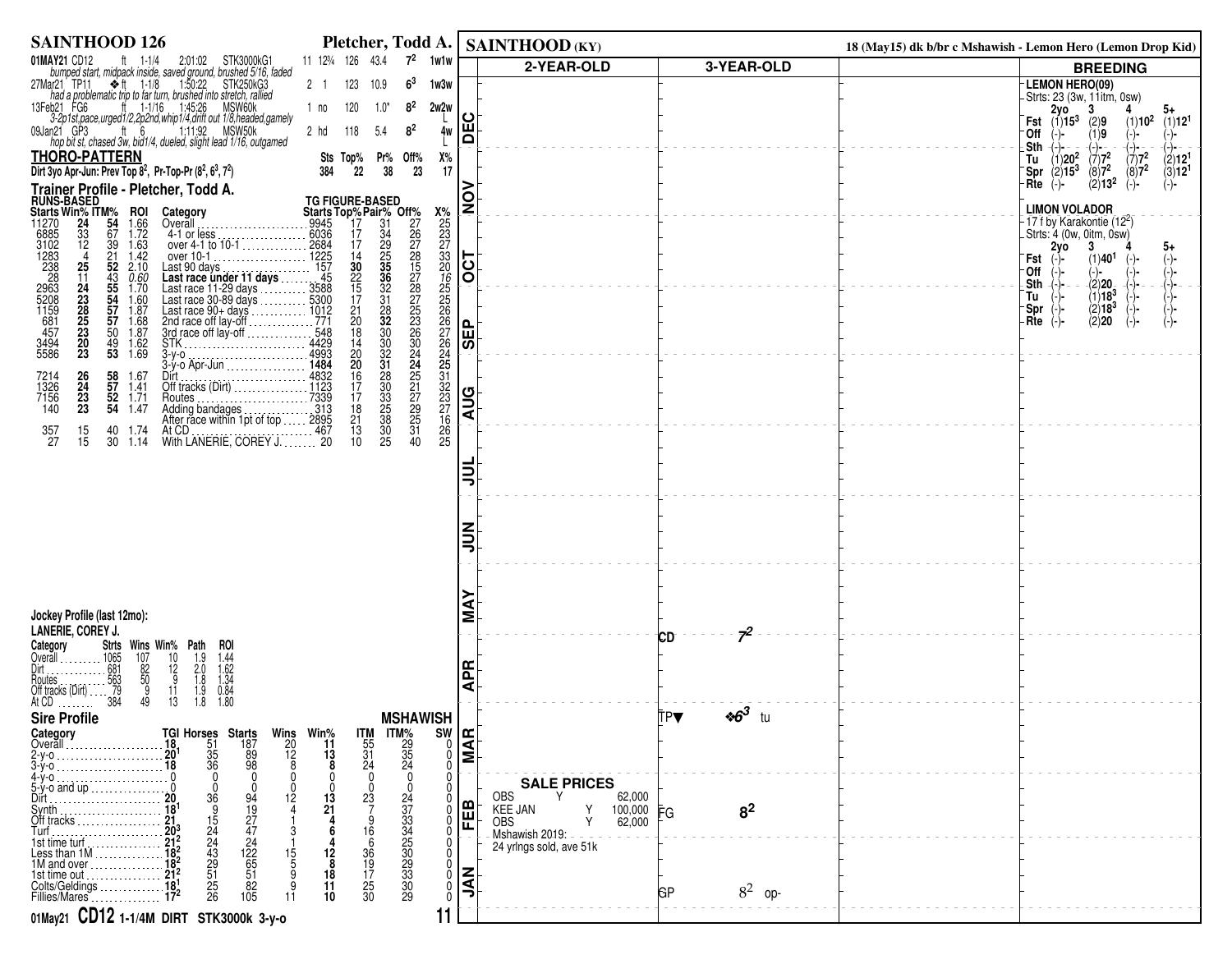| <b>LIKE THE KING 126</b>                                                                                                                                                                                                         |                                                                                                                                                                                                                                                                                                                                                                   |                                 | Ward, Wesley A.   LIKE THE KING (KY)                 |                      | 18 (Feb13) ch c Palace Malice - Like a Queen (Corinthian) |                                                                         |
|----------------------------------------------------------------------------------------------------------------------------------------------------------------------------------------------------------------------------------|-------------------------------------------------------------------------------------------------------------------------------------------------------------------------------------------------------------------------------------------------------------------------------------------------------------------------------------------------------------------|---------------------------------|------------------------------------------------------|----------------------|-----------------------------------------------------------|-------------------------------------------------------------------------|
| ft $1-1/4$<br>2:01:02 STK3000kG1<br>01MAY21 CD12                                                                                                                                                                                 | $62$ 2w3w<br>12 123/4 126 49.9                                                                                                                                                                                                                                                                                                                                    |                                 | 2-YEAR-OLD                                           | 3-YEAR-OLD           |                                                           | <b>BREEDING</b>                                                         |
| bump st, far back 2p1st, slight gain 5p5/16, faild to sustain bid<br>27Mar21 TP11<br>no speed to far turn, advanced, swiped rival, bothered, cleared<br>no speed to far turn, advanced, swiped rival, bothered, cleared          | $5^3$<br>123<br>7.0<br>1w4w<br>$1\quad1$                                                                                                                                                                                                                                                                                                                          |                                 |                                                      |                      |                                                           | -LIKE A QUEEN(12)<br>-Strts: 29 (2w, 11itm, 0sw)                        |
| $\div$ ft 1-1/16 1:44:00<br>26Feb21 TP5<br>STK100kGB<br>stalked pace to far turn, bid past quarter pole, in tight late<br>ec20 TP2 $\leftrightarrow$ ft 1M 1:37:70 AOC50kNW1X                                                    | $2 \frac{1}{2}$ 118<br>5.2<br>8 <sup>3</sup><br>2w3w                                                                                                                                                                                                                                                                                                              |                                 |                                                      |                      | Fst                                                       | $2y0$<br>(2)18 <sup>2</sup><br>3<br>5+                                  |
| 04Dec20 TP2                                                                                                                                                                                                                      | $9^2$<br>$3\frac{1}{2}$ 120<br>$1.9*$<br>3w1w                                                                                                                                                                                                                                                                                                                     | $\mathsf{H}^\vdash_\mathsf{IP}$ | $\cdot 9^2$                                          |                      | °Off                                                      |                                                                         |
| spointed to the lead in hand, galloped around staying well clear<br>24Oct20 KEE4<br>8 gd 1-1/16 1:44:32 ALW71kNW2L<br>tracked pace early, full drive far turn, off rail into lane empty<br>09Sep20 BTP3 T fm 1M 1:35:96 MSW14.1k | $3 \t12$<br>118<br>7.5<br>$13^{2}$<br>2w2w                                                                                                                                                                                                                                                                                                                        |                                 |                                                      |                      | .Sth<br>Tu                                                | $(\text{-})$ -<br>(-)−<br>(−)− −<br>(14)8<br>(9)9 <sup>1</sup><br>(4)13 |
|                                                                                                                                                                                                                                  | $1 \t7\frac{1}{2} \t119$<br>$1.5^*$ 13 <sup>2</sup><br>1w1w                                                                                                                                                                                                                                                                                                       |                                 |                                                      |                      | `Spr                                                      | (3)16<br>(5)8<br>(2)10<br>(7)9 <sup>1</sup><br>(9)9<br><b>Rte</b> (3)13 |
| away sharply, established control in short order, hustled away<br>u20 BTP4 ft 5-1/2 1.06.89 MSW14.1k<br>29Jul20 BTP4<br>bit tardy start, rushed to chase winner to no avail, best of rest                                        | 2 73/4 119<br>$2.5$ 22 <sup>1</sup><br>1w<br>L bl                                                                                                                                                                                                                                                                                                                 | ă                               |                                                      |                      |                                                           | <b>KISS PRINCIPAL</b>                                                   |
| <b>THORO-PATTERN</b>                                                                                                                                                                                                             | Х%<br>17<br>Sts Top%<br>Pr% Off%<br>38 23                                                                                                                                                                                                                                                                                                                         |                                 | $132$ gd                                             |                      |                                                           | 19 c by Maclean's Music (13 <sup>2</sup> )<br>Unraced in N. America     |
| Dirt 3yo Apr-Jun: Prev Top $9^2$ , Pr-Top-Pr $(8^3, 5^3, 6^2)$                                                                                                                                                                   | 22<br>384                                                                                                                                                                                                                                                                                                                                                         |                                 | KEE▼                                                 |                      |                                                           |                                                                         |
| Trainer Profile - Ward, Wesley A.<br><b>RUNS-BASED</b>                                                                                                                                                                           | <b>TG FIGURE-BASED</b>                                                                                                                                                                                                                                                                                                                                            | O                               |                                                      |                      |                                                           |                                                                         |
| <b>Starts Win% ITM%</b><br>5054 23 53<br>3198 31 65<br><b>ROI</b><br>1.58<br>1.62<br>Category<br>Overall                                                                                                                         |                                                                                                                                                                                                                                                                                                                                                                   |                                 |                                                      |                      |                                                           |                                                                         |
| $\frac{31}{12}$<br>4-1 or less<br>38<br>$1.59$<br>$1.35$                                                                                                                                                                         |                                                                                                                                                                                                                                                                                                                                                                   | 0                               |                                                      |                      |                                                           |                                                                         |
| 17<br>66<br>2.06                                                                                                                                                                                                                 |                                                                                                                                                                                                                                                                                                                                                                   | ਯ਼ੂ <sub>BTP●</sub>             | $-13^2$                                              |                      |                                                           |                                                                         |
| 1310<br>546<br>125<br>3386<br>2204<br>810<br>357<br>37<br>79<br>2019<br>35<br>27<br>24<br>22<br>25<br>23<br>17<br>3<br>$\frac{73}{55}$<br>$\frac{1.39}{1.67}$<br>51<br>1.51                                                      | TG FIGURE-BASED<br>Starts Top% Pair% Off%<br>$\frac{3609}{20}$<br>$\frac{22}{21}$<br>$\frac{31}{24}$<br>$\frac{24}{25}$<br>$\frac{43}{22}$<br>$\frac{35}{22}$<br>$\frac{25}{25}$<br>$\frac{43}{22}$<br>$\frac{35}{22}$<br>$\frac{22}{25}$<br>$\frac{43}{25}$<br>$\frac{35}{22}$<br>$\frac{22}{25}$<br>$\frac{43}{25$<br>X%223022556000714460823302342608824902330 |                                 |                                                      |                      |                                                           |                                                                         |
| $\frac{51}{54}$                                                                                                                                                                                                                  |                                                                                                                                                                                                                                                                                                                                                                   |                                 |                                                      |                      |                                                           |                                                                         |
| $\begin{array}{c} 1.50 \\ 1.69 \\ 1.35 \\ 1.62 \\ 1.79 \end{array}$<br>59<br>STK                                                                                                                                                 |                                                                                                                                                                                                                                                                                                                                                                   | <b>AUG</b>                      |                                                      |                      |                                                           |                                                                         |
| $\frac{45}{52}$<br>$3-y-0$ .<br>$3-y$ -o Apr-Jun                                                                                                                                                                                 |                                                                                                                                                                                                                                                                                                                                                                   | <b>BTP</b>                      | op $22^1$                                            |                      |                                                           |                                                                         |
| $\begin{array}{c} 25 \\ 25 \\ 17 \end{array}$<br>$\begin{array}{c} 55 \\ 59 \end{array}$<br>$1.62$<br>$1.52$<br>Dirt<br>Off tracks (Dirt)<br>Off tracks (Dirt)<br>1782<br>348                                                    |                                                                                                                                                                                                                                                                                                                                                                   |                                 |                                                      |                      |                                                           |                                                                         |
| 1426<br>44<br>1.30<br>0.58<br>10<br>10<br>30                                                                                                                                                                                     |                                                                                                                                                                                                                                                                                                                                                                   | ⋾                               |                                                      |                      |                                                           |                                                                         |
| 1.62                                                                                                                                                                                                                             |                                                                                                                                                                                                                                                                                                                                                                   |                                 |                                                      |                      |                                                           |                                                                         |
| At CD<br>With Van Dyke, Drayden<br>228<br>$^{420}_{4}$<br>$\frac{51}{50}$<br>$^{21}_{25}$<br>4.00                                                                                                                                |                                                                                                                                                                                                                                                                                                                                                                   |                                 |                                                      |                      |                                                           |                                                                         |
|                                                                                                                                                                                                                                  |                                                                                                                                                                                                                                                                                                                                                                   | ∍                               |                                                      |                      |                                                           |                                                                         |
|                                                                                                                                                                                                                                  |                                                                                                                                                                                                                                                                                                                                                                   |                                 |                                                      |                      |                                                           |                                                                         |
|                                                                                                                                                                                                                                  |                                                                                                                                                                                                                                                                                                                                                                   |                                 |                                                      |                      |                                                           |                                                                         |
| Jockey Profile (last 12mo):                                                                                                                                                                                                      |                                                                                                                                                                                                                                                                                                                                                                   |                                 |                                                      |                      |                                                           |                                                                         |
| Van Dyke, Drayden                                                                                                                                                                                                                |                                                                                                                                                                                                                                                                                                                                                                   |                                 |                                                      | 6 <sup>2</sup><br>СD |                                                           |                                                                         |
| Strts Wins Win% Path<br>Category<br>ROI                                                                                                                                                                                          |                                                                                                                                                                                                                                                                                                                                                                   |                                 |                                                      |                      |                                                           |                                                                         |
| $\begin{array}{c}\n10 \\ 10 \\ 9 \\ 0\n\end{array}$<br>$\frac{48}{25}$                                                                                                                                                           |                                                                                                                                                                                                                                                                                                                                                                   | 운                               |                                                      |                      |                                                           |                                                                         |
| $1.39$<br>$1.44$<br>$1.15$<br>$0.00$<br>0.00<br>$2.4$<br>$3.0$<br>$2.3$<br>$3.1$<br>$2.4$<br>$\theta$<br>0                                                                                                                       |                                                                                                                                                                                                                                                                                                                                                                   | ⋖                               |                                                      |                      |                                                           |                                                                         |
| <b>Sire Profile</b>                                                                                                                                                                                                              | <b>PALACE MALICE</b>                                                                                                                                                                                                                                                                                                                                              |                                 |                                                      | $*5^3$<br>ĪТР        |                                                           |                                                                         |
| Category<br>Overall.                                                                                                                                                                                                             | <b>ITM</b><br>412<br>105<br>247                                                                                                                                                                                                                                                                                                                                   | $\frac{\text{SN}}{\frac{9}{4}}$ |                                                      |                      |                                                           |                                                                         |
| <b>TGI Horses Starts</b><br>15 <sup>3</sup> 136 1019<br>18 <sup>2</sup> 94 283<br>16 <sup>1</sup> 115 586<br>13 46 150<br>$3-y-0$                                                                                                | Wins Win <sup>%</sup><br>126 12<br>31 11<br>73 12<br>22 15<br>$\frac{40}{37}$<br>$\frac{47}{42}$<br>$\frac{42}{40}$                                                                                                                                                                                                                                               |                                 |                                                      |                      |                                                           |                                                                         |
| 4-y-o.<br>$5-y$ -o and up<br>Dirt                                                                                                                                                                                                | 60<br>66<br>14                                                                                                                                                                                                                                                                                                                                                    |                                 | <b>SALE PRICES</b><br><b>OBS</b><br>170,000          | $*8^3$               |                                                           |                                                                         |
| $Synth$<br>Off tracks $\ldots$ $\ldots$ $\ldots$ $\ldots$                                                                                                                                                                        | $214$<br>$35$<br>$62$<br>$101$<br>16                                                                                                                                                                                                                                                                                                                              | FEB                             | <b>OBS</b><br>Y<br>170,000                           |                      |                                                           |                                                                         |
| 108<br>25<br>80<br>82<br>82<br>117<br>481<br>67<br>183<br>288<br>82<br>52<br>30<br>43<br>52<br>3<br>4<br>96<br>Turf<br>1st time turf                                                                                             | 44<br>52<br>33<br>35<br>32<br>4<br>39<br>31<br>$\frac{11}{17}$<br>$\frac{17}{6}$<br>11                                                                                                                                                                                                                                                                            |                                 | <b>KEE NOV</b><br>W<br>28,000<br>Palace-Malice 2019: |                      |                                                           |                                                                         |
| Less than $1M$<br>101<br>1M and over                                                                                                                                                                                             | $\frac{75}{51}$<br>$\frac{13}{13}$<br>$\frac{13}{12}$<br>$\frac{12}{10}$                                                                                                                                                                                                                                                                                          |                                 | 20 yrlngs sold, ave 96k                              |                      |                                                           |                                                                         |
| 1st time out<br>$\frac{136}{71}$<br>65                                                                                                                                                                                           | $26$<br>$243$<br>$169$<br>$42$<br>$207$<br>$205$<br>40                                                                                                                                                                                                                                                                                                            | Ę                               |                                                      |                      |                                                           |                                                                         |
| $\frac{15^2}{16}$<br>Colts/Geldings<br>Fillies/Mares                                                                                                                                                                             | $\frac{13}{12}$<br>67<br>59<br>41                                                                                                                                                                                                                                                                                                                                 |                                 |                                                      |                      |                                                           |                                                                         |
| 01May21 CD12 1-1/4M DIRT STK3000k 3-y-0                                                                                                                                                                                          | 12                                                                                                                                                                                                                                                                                                                                                                |                                 |                                                      |                      |                                                           |                                                                         |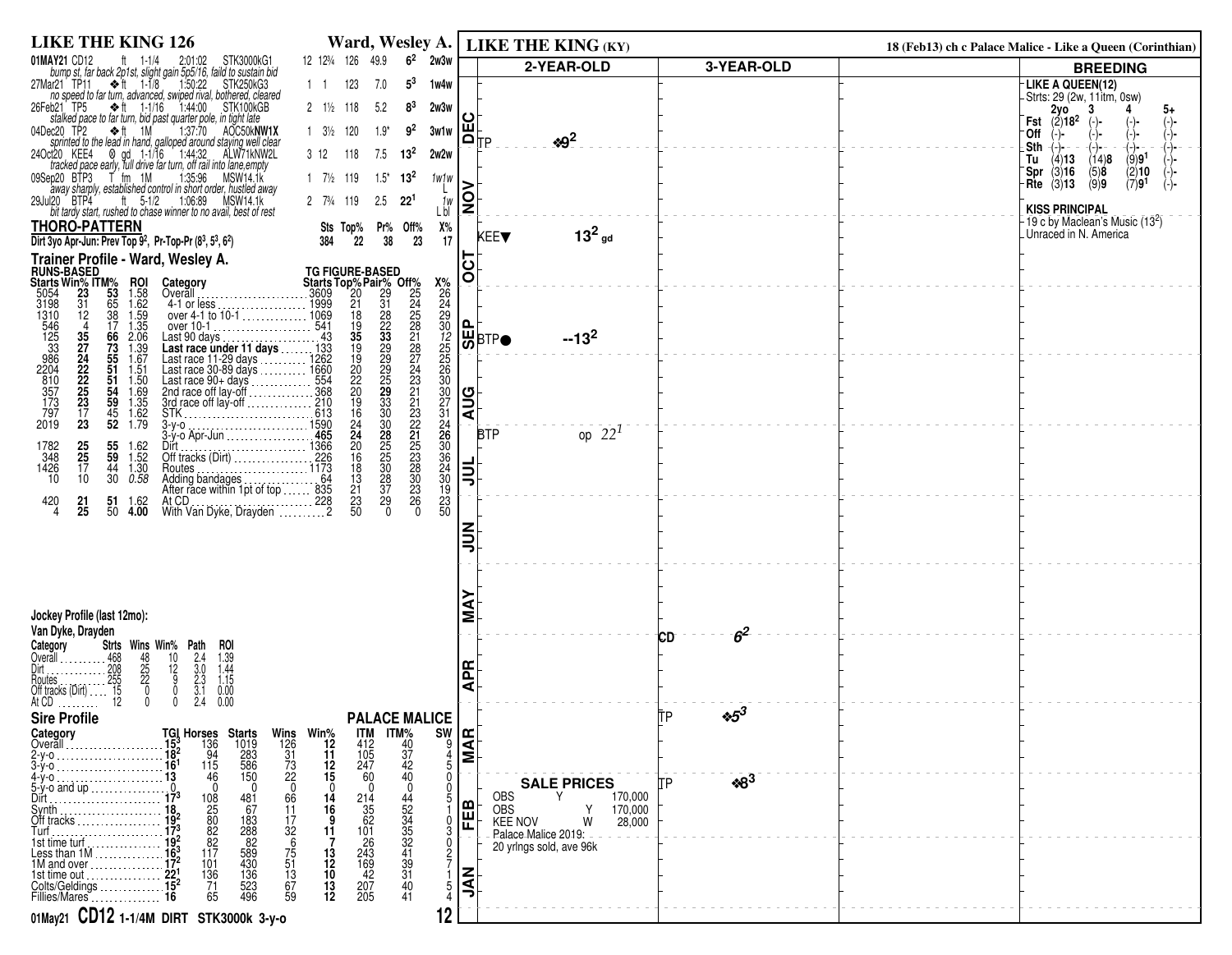| <b>BOURBONIC 126</b>                                                                                                                                                                                                                                                                                                                                 |                                                                                                                                         | Pletcher, Todd A.   BOURBONIC (KY)                      |                                             | 18 (Apr07) dk b/br c Bernardini - Dancing Afleet (Afleet Alex)                         |
|------------------------------------------------------------------------------------------------------------------------------------------------------------------------------------------------------------------------------------------------------------------------------------------------------------------------------------------------------|-----------------------------------------------------------------------------------------------------------------------------------------|---------------------------------------------------------|---------------------------------------------|----------------------------------------------------------------------------------------|
| 01MAY21 CD12<br>IAY21 CD12 ft 1-1/4 2:01:02 STK3000kG1<br>tucked in early, at rear 2wd, inside 2nd, improved                                                                                                                                                                                                                                         | 30.4<br>$8^3$<br>2w1w<br>126<br>13 16                                                                                                   | 2-YEAR-OLD                                              | 3-YEAR-OLD                                  | <b>BREEDING</b>                                                                        |
| nove in early at each window 2014 1.18 1.54:49 STK750kG2<br>saved grd at rear, tip 3-4w 9/16, 4-5w uppr, closed well, up wire<br>eb21 PRX9 sy 1M 70 1:43:75 AOC50kNW1X<br>trailed early, advanced outside, finished well while no threa<br>03Apr21 AQU10                                                                                             | 123<br>1 hd<br>72.3<br>1w4w<br>4                                                                                                        |                                                         |                                             | DANCING AFLEET(10)                                                                     |
| 23Feb21 PRX9                                                                                                                                                                                                                                                                                                                                         | 119<br>2.1 $10^2$<br>$2 \quad 4$<br>3w3w<br>Lbl                                                                                         |                                                         |                                             | -Strts: 6 (3w, 4itm, 1sw)<br>2y <sub>o</sub><br>3<br>5+                                |
| 17Jan21 AQU3                                                                                                                                                                                                                                                                                                                                         | $1.3*$<br>119<br>$10^{2}$<br>1 nk<br>1w                                                                                                 | ပ                                                       |                                             | $^{(4)4^2}_{(2)4^2}$<br>Fst<br>(−)−                                                    |
|                                                                                                                                                                                                                                                                                                                                                      | L bl                                                                                                                                    | ∐⊔<br> Д∣до∪●<br>$10^2$ <sub>gd</sub>                   |                                             | $\begin{pmatrix} - \\ - \end{pmatrix}$ –<br>-(-) –<br>-(-) –<br>∙Off<br>.Sth<br>(→)− – |
| Trailed early, advanced outside, inished well while no threat<br>chased 2p, to ins 1/2, cut comer roused, dug in gamely, up<br>chased 2p, to ins 1/2, cut comer roused, dug in gamely, up<br>bec20 AQU1 gd 1M 1:38:64 MCL50k<br>6w ba<br>06Dec20 AQU1                                                                                                | $14\frac{3}{4}119$<br>$1.4^*$ 10 <sup>2</sup><br>2w<br>bl                                                                               |                                                         |                                             | Tu<br>(-)-                                                                             |
| 14Nov20 AQU3                                                                                                                                                                                                                                                                                                                                         | 11 131/4 119 40.8<br>$18^{2}$<br>2w3w                                                                                                   | ⋗                                                       |                                             | (1)15<br>'Spr<br>$(5)4^2$<br>Rte<br>(−)−                                               |
| 11Oct20 BEL8                                                                                                                                                                                                                                                                                                                                         | 6 143/4 119 20.9 19 <sup>2</sup><br>1w                                                                                                  | sl_pace $-18^2$ yl<br>ĀQU<br>$\frac{1}{2}$              |                                             |                                                                                        |
|                                                                                                                                                                                                                                                                                                                                                      |                                                                                                                                         |                                                         |                                             | <b>AVANT GARDE</b><br>$-17$ c by Tonalist $(12^2)$                                     |
| <b>THORO-PATTERN</b><br>Dirt 3yo Apr-Jun: Prev Top 10 <sup>2</sup> , Pr-Top-X (10 <sup>2</sup> , 4, 8 <sup>3</sup> )                                                                                                                                                                                                                                 | $X\%$<br>Sts Top% Pr% Off%<br>29<br>12<br>33<br>26<br>309                                                                               |                                                         |                                             | $-$ Strts: 13 (6w, 9itm, 0sw)<br>2yo 3 4                                               |
|                                                                                                                                                                                                                                                                                                                                                      |                                                                                                                                         |                                                         |                                             | 5+<br>Fst<br>$(-)$ -                                                                   |
| <b>Trainer Profile - Pletcher, Todd A.</b><br>RUNS-BASED<br>Starts Win% ITM% ROI Category<br>11270 24 54 1.66 Overall<br>6885 33 67 1.72 4-1 or less<br>102 12 39 1.63 over 4-1 to 10-1<br>1283 4 21 1.42 over 10-1                                                                                                                                  | <b>TG FIGURE-BASED</b>                                                                                                                  | <b>OBEL</b><br>green $19^2$                             |                                             | $\binom{5}{3}3^2$<br>(3)6 <sup>1</sup><br>$(2)1$<br>(-)-<br>-Off                       |
|                                                                                                                                                                                                                                                                                                                                                      |                                                                                                                                         |                                                         |                                             | (-)−<br>Sth<br>$(\cdot)$ .<br>-(-)-<br>(-)-<br>Tu<br>$(-)$ -                           |
| $4-1$ or less<br>over 4-1 to 10-1<br>over 10-1<br>over 10-1<br>over 10-1<br>6885<br>3102<br>1283<br>238<br>238<br>2963<br>5208<br>5208<br>1159<br>457                                                                                                                                                                                                |                                                                                                                                         |                                                         |                                             | $\begin{array}{c} (3)20 \\ (2)3^2 \\ (9)3^2 \end{array}$<br>Spr                        |
| $\begin{array}{cccc}\n 87 & 1.72 \\  39 & 1.63 \\  21 & 1.42 \\  52 & 2.10 \\  43 & 0.60 \\  55 & 1.70 \\  54 & 1.60 \\  57 & 1.87 \\  57 & 1.63 \\  57 & 1.63\n \end{array}$<br>25                                                                                                                                                                  |                                                                                                                                         | 메                                                       |                                             | Rte<br>(2)1<br><b>RAGNAN</b>                                                           |
| 11                                                                                                                                                                                                                                                                                                                                                   |                                                                                                                                         | க                                                       |                                             | 16 c by Stormy Atlantic (122)                                                          |
| $0.60$<br>$1.70$<br>$1.60$<br>$1.87$<br>$1.68$                                                                                                                                                                                                                                                                                                       |                                                                                                                                         |                                                         |                                             | Unraced in N. America                                                                  |
|                                                                                                                                                                                                                                                                                                                                                      |                                                                                                                                         |                                                         |                                             |                                                                                        |
| 24<br>23<br>28<br>25<br>23<br>20<br>23<br>50<br>1.87                                                                                                                                                                                                                                                                                                 |                                                                                                                                         | <b>AUG</b>                                              |                                             |                                                                                        |
| over 10-1<br>Last 90 days<br>Last race under 11 days<br>Last race 11-29 days<br>Last race 11-29 days<br>Last race 90-9 days<br>Last race 90-4 days<br>Last race 90-4 days<br>Last race 90-4 days<br>Last race 90-4 days<br>Last race of lay-off<br>C<br>3494<br>5586<br>$\frac{1.62}{1.69}$<br>$\frac{49}{53}$                                       |                                                                                                                                         |                                                         |                                             |                                                                                        |
| 58 1.67<br>57 1.41                                                                                                                                                                                                                                                                                                                                   |                                                                                                                                         |                                                         |                                             |                                                                                        |
| 26<br>24<br>23<br>23<br>7214<br>1326<br>7156<br>140<br>52 1.71                                                                                                                                                                                                                                                                                       |                                                                                                                                         |                                                         |                                             |                                                                                        |
| 54<br>1.47<br>Adding bandages<br>After race 4pts or more off top 1657                                                                                                                                                                                                                                                                                |                                                                                                                                         | 흷                                                       |                                             |                                                                                        |
| 357<br>135<br>15<br>40<br>1.74                                                                                                                                                                                                                                                                                                                       | <b>X</b> %23273306522222222222333227116422                                                                                              |                                                         |                                             |                                                                                        |
| 21<br>$53 \quad 2.42$                                                                                                                                                                                                                                                                                                                                |                                                                                                                                         |                                                         |                                             |                                                                                        |
|                                                                                                                                                                                                                                                                                                                                                      |                                                                                                                                         | ミミ                                                      |                                             |                                                                                        |
|                                                                                                                                                                                                                                                                                                                                                      |                                                                                                                                         |                                                         |                                             |                                                                                        |
|                                                                                                                                                                                                                                                                                                                                                      |                                                                                                                                         |                                                         |                                             |                                                                                        |
|                                                                                                                                                                                                                                                                                                                                                      |                                                                                                                                         | ⋖                                                       |                                             |                                                                                        |
| Jockey Profile (last 12mo):                                                                                                                                                                                                                                                                                                                          |                                                                                                                                         | Σ                                                       |                                             |                                                                                        |
| Carmouche, Kendrick                                                                                                                                                                                                                                                                                                                                  |                                                                                                                                         |                                                         | $s^3$<br>СD                                 |                                                                                        |
| ROI<br>1.65<br>1.74                                                                                                                                                                                                                                                                                                                                  |                                                                                                                                         |                                                         |                                             |                                                                                        |
|                                                                                                                                                                                                                                                                                                                                                      |                                                                                                                                         | <b>APR</b>                                              |                                             |                                                                                        |
| $\frac{1.60}{1.55}$<br>0.00                                                                                                                                                                                                                                                                                                                          |                                                                                                                                         |                                                         |                                             |                                                                                        |
| <b>Sire Profile</b>                                                                                                                                                                                                                                                                                                                                  | <b>BERNARDINI</b>                                                                                                                       |                                                         | <b>AQUV</b>                                 |                                                                                        |
| Category                                                                                                                                                                                                                                                                                                                                             |                                                                                                                                         |                                                         |                                             |                                                                                        |
| Overall                                                                                                                                                                                                                                                                                                                                              |                                                                                                                                         |                                                         |                                             |                                                                                        |
|                                                                                                                                                                                                                                                                                                                                                      |                                                                                                                                         | $\frac{120}{120}$<br>$\frac{16}{55}$<br>$\frac{16}{38}$ |                                             |                                                                                        |
| 5-y-o and up                                                                                                                                                                                                                                                                                                                                         | 11                                                                                                                                      |                                                         | $10^2$ sy <sup>s</sup> h_pace<br><b>PRX</b> |                                                                                        |
| Dirt<br>Svnth                                                                                                                                                                                                                                                                                                                                        | $\frac{86}{4}$                                                                                                                          |                                                         |                                             |                                                                                        |
| Off tracks<br>Turf                                                                                                                                                                                                                                                                                                                                   | $\frac{18}{12}$                                                                                                                         | FEB                                                     |                                             |                                                                                        |
| 1st time turf $\ldots$                                                                                                                                                                                                                                                                                                                               |                                                                                                                                         |                                                         |                                             |                                                                                        |
| <b>Starts Wins Win%</b><br>8321 1252 15<br>990 142 14<br>2984 436 16<br>2234 364 16<br>2234 364 16<br>2113 310 15<br>2113 10<br>4662 17<br>797 18<br>462 16<br>482 16<br>482 16<br>482 16<br>482 16<br>482 16<br>482 16<br>482 16<br>482 16<br>482 16<br>482 11<br>482 11<br>48<br>Less than $1M$<br>1M and over $\ldots$ $\ldots$ $\ldots$ $\ldots$ |                                                                                                                                         |                                                         | 10 <sup>2</sup>                             |                                                                                        |
| 548<br>704<br>79<br>872<br>380<br>1st time out<br>$\frac{373}{371}$<br>5618<br>2703<br>Colts/Geldings                                                                                                                                                                                                                                                | TM<br>3372<br>1153507115350711535097115866622<br>244553931506662222702<br>22701102<br>$34800$<br>$546$<br>$66$<br>$\frac{16}{14}$<br>40 | $\leq$                                                  | AQUA                                        |                                                                                        |
|                                                                                                                                                                                                                                                                                                                                                      |                                                                                                                                         |                                                         |                                             |                                                                                        |
| 01May21 CD12 1-1/4M DIRT STK3000k 3-y-0                                                                                                                                                                                                                                                                                                              | 13                                                                                                                                      |                                                         |                                             |                                                                                        |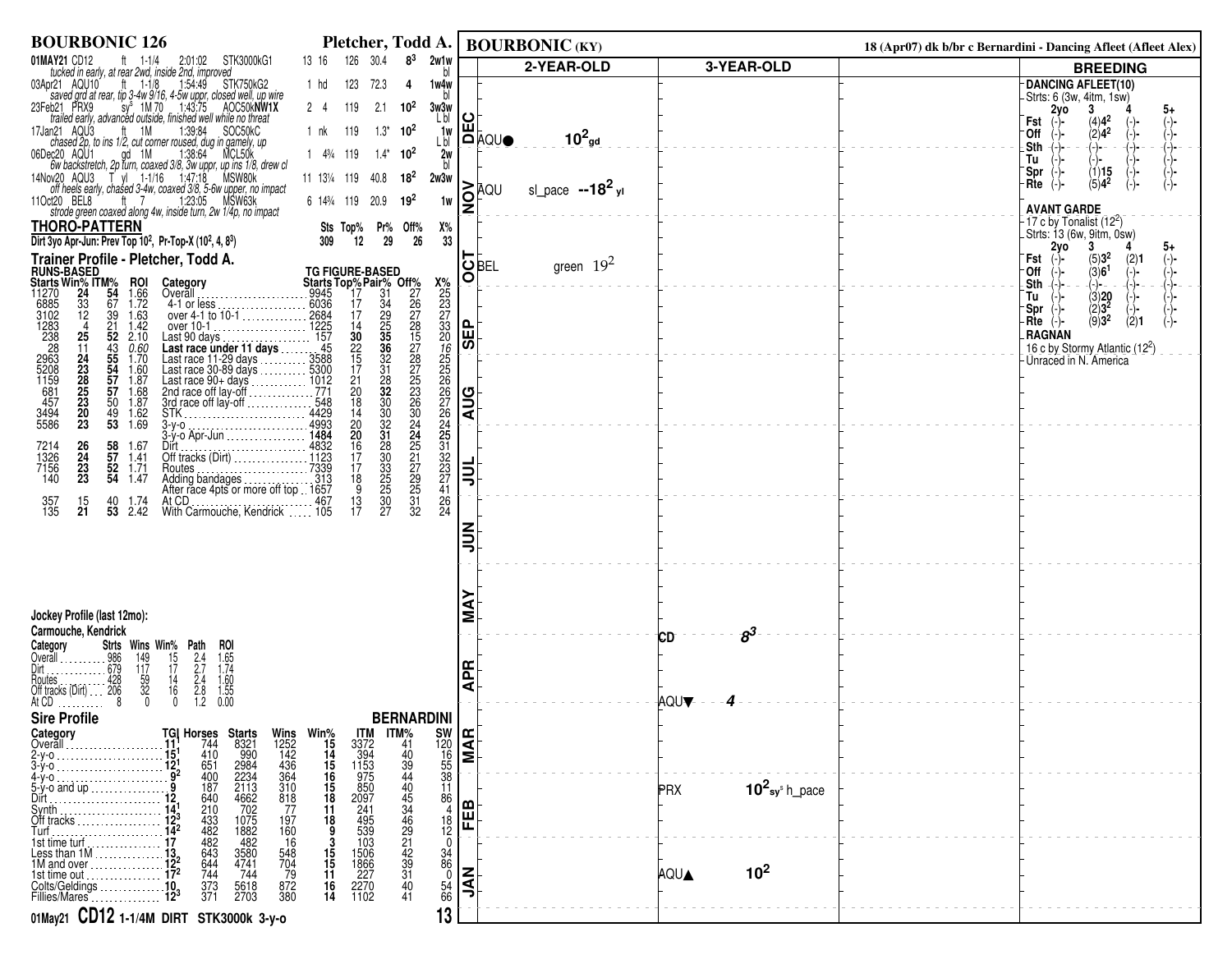| <b>HIDDEN STASH 126</b>                                                                                                                                                                                                                                                                        |                                                                                                                      |                                                                        | Oliver, Victoria H.   HIDDEN STASH (KY)             |                                  | 18 (Mar15) ch c Constitution - Making Mark Money (Smart Strike)                        |
|------------------------------------------------------------------------------------------------------------------------------------------------------------------------------------------------------------------------------------------------------------------------------------------------|----------------------------------------------------------------------------------------------------------------------|------------------------------------------------------------------------|-----------------------------------------------------|----------------------------------|----------------------------------------------------------------------------------------|
| 01MAY21 CD12<br>STK3000kG1<br>ft $1-1/4$<br>2:01:02<br>far back 4p1st, 2w2nd, no impact                                                                                                                                                                                                        | 14 163/4 126 39.4<br>$7^2$<br>4w3w                                                                                   |                                                                        | 2-YEAR-OLD                                          | 3-YEAR-OLD                       | <b>BREEDING</b>                                                                        |
| 03Apr21 KEE11<br>ft $1-1/8$<br>STK800kG2<br>1:48:50                                                                                                                                                                                                                                            | 4 10<br>123<br>6 <sup>1</sup><br>18.4<br>1w3w                                                                        |                                                                        |                                                     |                                  | MAKING MARK MONEY(10)                                                                  |
| back early on, 5path 1/4, bumped upper, moved up late<br>lar21 TAM11 ft 1-1/16 1:43:55 STK400kG2<br>settled 3-wide between foes, advanced 5-wide, loomed, outkicked<br>06Mar21 TAM11                                                                                                           | $2 \frac{3}{4}$ 117<br>3.1<br>5w5w<br>4                                                                              |                                                                        |                                                     |                                  | -Strts: 1 (0w, 1itm, 0sw)<br>2y0<br>3<br>5+                                            |
| 06Feb21 TAM11                                                                                                                                                                                                                                                                                  | $3 \t1\frac{1}{4} \t118$<br>8.5<br>$10^{3}$<br>2w1w                                                                  | 片                                                                      |                                                     |                                  | Fst<br>(1)19<br>`Off<br>-)-                                                            |
| 28Nov20 CD3<br>AOC75kNW1X                                                                                                                                                                                                                                                                      | $1 \frac{1}{2}$ 122                                                                                                  |                                                                        |                                                     |                                  | -)-<br>-)-<br>-)-<br>.Sth<br>(-)−∙<br>-(-)-                                            |
| stalked 4wd 2nd flight, 3p into lane, long drv str, edged past late<br>ct20 KEE8 gd 1-1/16 1:45:10 MSW70k                                                                                                                                                                                      | 4w3w<br>7<br>4.1                                                                                                     |                                                                        | 7<br><b>CD</b>                                      |                                  | Tu<br>$(1)$ 19<br>Spr                                                                  |
| 24Oct20 KEE8<br>midpack 2p, glide 4w1/4, bid upr, drew off 1/8, left lead                                                                                                                                                                                                                      | 119<br>13<br>3.2<br>2w3w<br>7                                                                                        |                                                                        |                                                     |                                  | Rte<br>(-)-                                                                            |
| ft $6-1/2$<br>1:17:50<br>MSW75k<br>18Sep20 CD10                                                                                                                                                                                                                                                | 5.2<br>3w<br>119<br>35<br>12                                                                                         | $\frac{1}{2}$                                                          |                                                     |                                  | <b>CUPID'S STRIKE</b>                                                                  |
| be midpack 3wd btwn, stayed on, left lead<br>ug20 ELP6 ft 6-1/2 1:16:52 MSW46.2k<br>stalked pace early, 4path into lane, weakened late stretch<br>30Aug20 ELP6                                                                                                                                 | 119<br>48<br>8.4<br>$15^2$<br>3w                                                                                     |                                                                        |                                                     |                                  | -19 f by Cupid (--)                                                                    |
| <b>THORO-PATTERN</b>                                                                                                                                                                                                                                                                           | Х%<br>Sts Top% Pr% Off%                                                                                              |                                                                        | KEE<br>7 <sub>gd</sub> bi                           |                                  | Unraced in N. America<br><b>STYLITUDE</b>                                              |
| Dirt 3yo Apr-Jun: Prev Top 7, Top-Off-Off (4, 6 <sup>1</sup> , 7 <sup>2</sup> )                                                                                                                                                                                                                | 31<br>33<br>27<br>10<br>251                                                                                          | ان                                                                     |                                                     |                                  | 15 f by Flatter $(11^1)$                                                               |
| Trainer Profile - Oliver, Victoria H.                                                                                                                                                                                                                                                          |                                                                                                                      | O                                                                      |                                                     |                                  | Strts: 17 (2w, 9itm, 0sw)<br>-2vo -<br>-3-                                             |
| <b>RUNS-BASED</b><br><b>Starts Win% ITM% ROI</b><br>1633 10 36 1.43                                                                                                                                                                                                                            | <b>TG FIGURE-BASED</b>                                                                                               |                                                                        |                                                     |                                  | Fst $(3)18^2$ (7)13<br>(1)15 <sup>1</sup><br>$(1)9^{3}$<br>`Off<br>(1)39               |
| Category<br>Category<br>Citats Top%Pair% Off%<br>Overall<br>4-1 or less<br>wer 4-1 to 10-1<br>over 10-1<br>Over 10-1<br>Over 10-1<br>Over 10-1<br>Over 10-1<br>Over 10-1<br>Over 10-1<br>Over 10-1<br>Over 10-1<br>Over 10-1<br>Over 10-1<br>Over 10-1<br>Over 10<br>1.47<br>24<br>66          | $x_{22}^{\prime\prime}$<br>$x_{19}^{\prime\prime}$<br>$x_{10}^{\prime\prime}$<br>$x_{21}^{\prime\prime}$             | $L$ $CD$                                                               | 12                                                  |                                  | (2)11 <sup>2</sup><br>-Sth                                                             |
| 344<br>482<br>807<br>10<br>41<br>1.44<br>$20^{\circ}$<br>1.41                                                                                                                                                                                                                                  |                                                                                                                      | 画<br>। $\overline{\bm{\omega}}$ ।                                      |                                                     |                                  | $(1)22^2$<br>(1)15 <sup>1</sup><br>. Tu<br>$-(-$<br>(1)24<br>$(3)11^2$<br>(3)14<br>Spr |
| $\frac{42}{3}$<br>10-1<br>Last 90 days<br>Last race under 11 days<br>Last race under 11 days<br>Last race 11-29 days<br>Last race 90-89 days<br>Last race 90-89 days<br>Last race 90-89 days<br>Last race 90-89 days<br>2021<br>2021<br>2021<br>2022<br>2023<br>2023<br>2023<br><br>12<br>1.63 | $\mathbf{0}$                                                                                                         |                                                                        | $15^{2}$<br>ELP                                     |                                  | $(6)9^3$<br>Rte<br>$(3)18^2$<br>(1)39                                                  |
| 29<br>67<br>39<br>37<br>$0.00$<br>1.47<br>0<br>11                                                                                                                                                                                                                                              | 0                                                                                                                    |                                                                        |                                                     |                                  |                                                                                        |
| 1.37<br>9<br>$\frac{28}{38}$<br>1.17                                                                                                                                                                                                                                                           |                                                                                                                      | $\frac{1}{2}$                                                          |                                                     |                                  |                                                                                        |
| 624<br>698<br>148<br>100<br>78<br>1.55<br>36<br>6                                                                                                                                                                                                                                              |                                                                                                                      |                                                                        |                                                     |                                  |                                                                                        |
| $0.66$<br>$1.59$<br>$1.19$<br>$\frac{231}{682}$<br>$\frac{24}{38}$<br>$\frac{5}{11}$                                                                                                                                                                                                           | 0<br>26<br>22<br>27<br>27<br>27<br>20<br>33<br>33<br>33<br>33<br>30<br>30                                            |                                                                        |                                                     |                                  |                                                                                        |
| 3-y-o<br>2-y-o Apr-Jun<br>2-y-o Apr-Jun<br>2-y-o Apr-Jun                                                                                                                                                                                                                                       |                                                                                                                      |                                                                        |                                                     |                                  |                                                                                        |
| 39<br>33<br>37<br>Dirt<br>Off tracks (Dirt)<br>091<br>565<br>100<br>$\begin{array}{c} 1.10 \\ 0.98 \\ 1.56 \end{array}$<br>11<br>9                                                                                                                                                             | 222108431706093221733221332<br>$3127233$<br>$33125$<br>$35$<br>20<br>21<br>26<br>20<br>21<br>25<br>22<br>32          | 릐                                                                      |                                                     |                                  |                                                                                        |
| 11<br>1190<br>79<br>1.52<br>9<br>23                                                                                                                                                                                                                                                            | $\frac{20}{20}$<br>30                                                                                                |                                                                        |                                                     |                                  |                                                                                        |
| 9<br>1.15                                                                                                                                                                                                                                                                                      |                                                                                                                      |                                                                        |                                                     |                                  |                                                                                        |
| 39<br>40<br>445<br>103<br>12<br>1.30                                                                                                                                                                                                                                                           | $\frac{16}{20}$<br>13                                                                                                | $\sum_{i=1}^{n}$                                                       |                                                     |                                  |                                                                                        |
|                                                                                                                                                                                                                                                                                                |                                                                                                                      |                                                                        |                                                     |                                  |                                                                                        |
|                                                                                                                                                                                                                                                                                                |                                                                                                                      |                                                                        |                                                     |                                  |                                                                                        |
|                                                                                                                                                                                                                                                                                                |                                                                                                                      |                                                                        |                                                     |                                  |                                                                                        |
| Jockey Profile (last 12mo):                                                                                                                                                                                                                                                                    |                                                                                                                      |                                                                        |                                                     |                                  |                                                                                        |
| Bejarano, Rafael<br>Strts Wins Win% Path<br>Category<br>roi                                                                                                                                                                                                                                    |                                                                                                                      |                                                                        |                                                     | $7^2$<br>СD                      |                                                                                        |
| Overall  806<br>111                                                                                                                                                                                                                                                                            |                                                                                                                      |                                                                        |                                                     |                                  |                                                                                        |
| $\frac{14}{12}$<br>$\frac{15}{13}$<br>$\frac{13}{11}$<br>47<br>66                                                                                                                                                                                                                              |                                                                                                                      | 뚠<br>⋖                                                                 |                                                     |                                  |                                                                                        |
| $1.83$<br>$1.59$<br>$1.95$<br>$2.09$<br>2.05<br>$2.1$<br>$2.3$<br>$2.0$<br>$2.3$<br>$2.1$<br>Dirt<br>Poutes<br>Routes<br>Off tracks (Dirt)<br>At CD<br>1990<br>296<br>34                                                                                                                       |                                                                                                                      |                                                                        |                                                     | $\boldsymbol{6}^1$<br><b>KEE</b> |                                                                                        |
| <b>Sire Profile</b>                                                                                                                                                                                                                                                                            | <b>CONSTITUTION</b>                                                                                                  |                                                                        |                                                     |                                  |                                                                                        |
| Category<br>Overall                                                                                                                                                                                                                                                                            |                                                                                                                      |                                                                        |                                                     |                                  |                                                                                        |
|                                                                                                                                                                                                                                                                                                |                                                                                                                      | $\begin{bmatrix} \mathbf{S}\mathbf{W} \\ 27 \\ 11 \\ 14 \end{bmatrix}$ |                                                     | TAM<br>4                         |                                                                                        |
| <b>TGI Horses Starts Wins Win%</b><br>1.12 <sup>1</sup> 161 1084 190 18<br>1.15 <sup>1</sup> 109 299 55 18<br>1.12 <sup>2</sup> 139 612 104 17<br>11 <sup>1</sup> 62 173 31 18                                                                                                                 | $\overline{c}$                                                                                                       |                                                                        | <b>SALE PRICES</b>                                  |                                  |                                                                                        |
| $\Omega$<br>$\Omega$<br>$5-y$ -o and up<br>128<br>Dirt                                                                                                                                                                                                                                         | $\mathbf 0$<br>12                                                                                                    | മ                                                                      | <b>KEE SEP</b><br>Y<br>50,000                       |                                  |                                                                                        |
| 31<br>Synth.<br>Off tracks $\ldots$                                                                                                                                                                                                                                                            |                                                                                                                      | EE                                                                     | <b>KEE SEP</b><br>50,000<br>Y<br>Constitution 2019: |                                  |                                                                                        |
| 513<br>70<br>178<br>1823<br>855<br>56<br>515<br>161<br>90<br>10<br>32<br>58<br>10<br>92<br>26<br>26<br>$\begin{array}{c} 91 \\ 87 \\ 87 \end{array}$<br>Turf .                                                                                                                                 | 18<br>14<br>18<br>18<br>11<br>$\frac{12}{0}$                                                                         |                                                                        | 38-yrings-sold, ave 100k                            | 10 <sup>3</sup><br><b>TAM</b>    |                                                                                        |
| 146<br>120<br>161                                                                                                                                                                                                                                                                              |                                                                                                                      |                                                                        |                                                     |                                  |                                                                                        |
| Colts/Geldings                                                                                                                                                                                                                                                                                 | 17<br>18<br>16<br>19<br>16<br>$\frac{20}{0}$<br>$\frac{16}{11}$                                                      | $\overline{\mathsf{z}}$                                                |                                                     |                                  |                                                                                        |
| $\frac{104}{86}$<br>79<br>82<br>542<br>542<br>Fillies/Mares                                                                                                                                                                                                                                    | <b>CONSTRUCTS</b><br>TM TM 443<br>1308<br>1308<br>235<br>235<br>245<br>245<br>247<br>247<br>247<br>247<br>247<br>247 |                                                                        |                                                     |                                  |                                                                                        |
| 01May21 CD12 1-1/4M DIRT STK3000k 3-y-0                                                                                                                                                                                                                                                        | 14                                                                                                                   |                                                                        |                                                     |                                  |                                                                                        |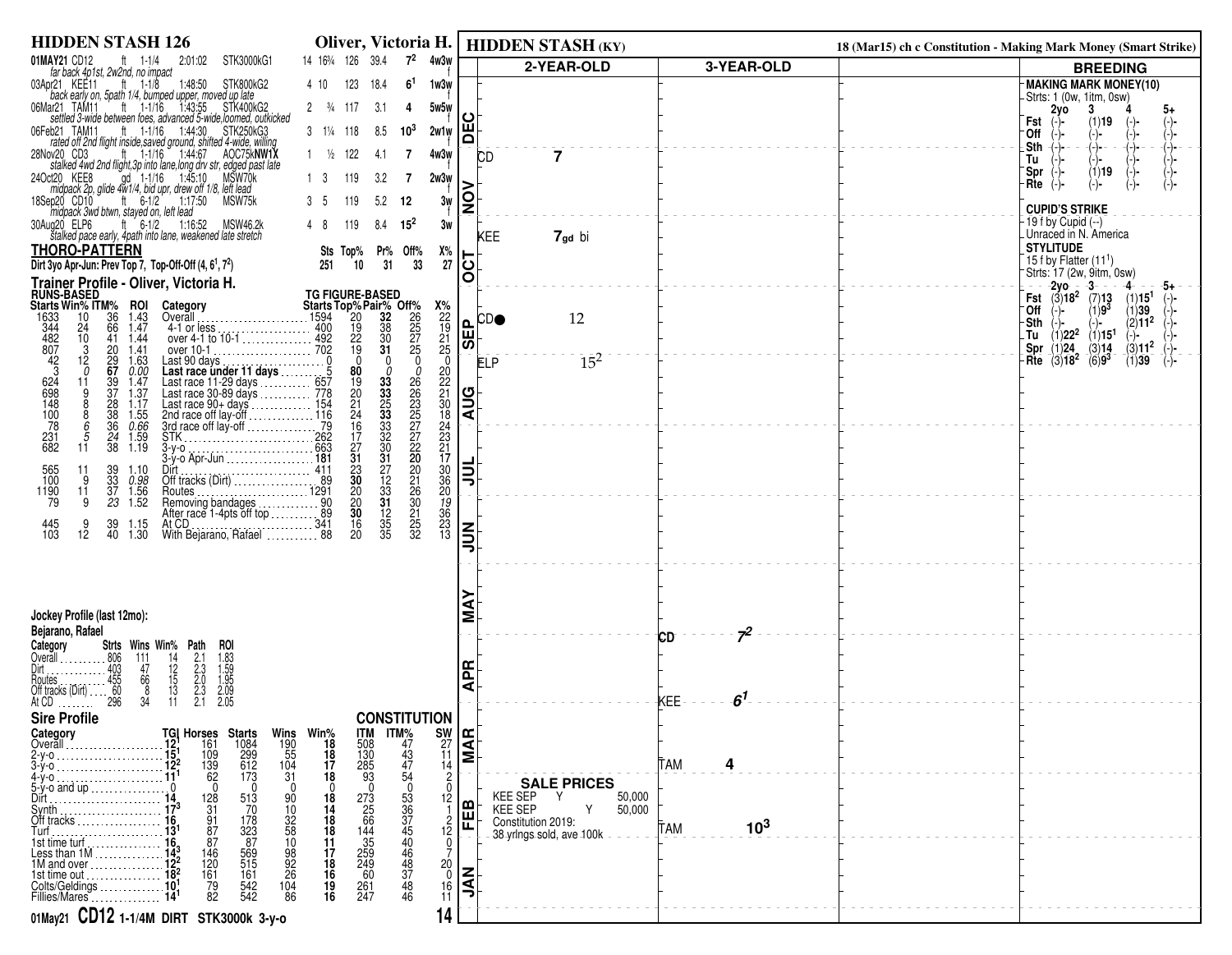| <b>BROOKLYN STRONG 126</b>                                                                                                                                                                                                                                                                                                                   | <b>Velazquez, Daniel</b>                                                                                                                                               |                                                      | <b>BROOKLYN STRONG (NY)</b>                           |               | 18 (Jan20) b g Wicked Strong - Riviera Chic (Medaglia d'Oro)                                 |
|----------------------------------------------------------------------------------------------------------------------------------------------------------------------------------------------------------------------------------------------------------------------------------------------------------------------------------------------|------------------------------------------------------------------------------------------------------------------------------------------------------------------------|------------------------------------------------------|-------------------------------------------------------|---------------|----------------------------------------------------------------------------------------------|
| 01MAY21 CD12<br>STK3000kG1<br>$1 - 1/4$<br>2:01:02<br>bumped gate/jostled start, far back 3wd turns, no factor                                                                                                                                                                                                                               | 15 181/4 126<br>43.5<br>3w2w<br>9                                                                                                                                      |                                                      | 2-YEAR-OLD                                            | 3-YEAR-OLD    | <b>BREEDING</b>                                                                              |
| 03Apr21 AQU10 ft 1-1/8 1:54:49<br>STK750kG2                                                                                                                                                                                                                                                                                                  | 123<br>7.3<br>$5 \frac{43}{4}$<br>8<br>1w1w                                                                                                                            |                                                      |                                                       |               | <b>RIVIERA CHIC(07)</b><br>-Strts: 16 (2w, 6itm, 0sw)                                        |
| brk out st, tracked ins. coaxed 3/8, cut corner, by tired foes<br>ec20 AQU4 sy 1-1/8 150:60 STK150kG2<br>1:50:60 STK150kG2<br>05Dec20 AQU4                                                                                                                                                                                                   | 120<br>7.1<br>3w3w<br>1 nk<br>4                                                                                                                                        |                                                      |                                                       |               | 2yo                                                                                          |
| 3w turns, ask into lane, carry out 1/8, undeterred, game, up<br>24Oct20 BEL3<br>Succional to the Consumerencu, game.up<br>3w.vs duo turn-1/8, ask upper, up 1/16, kicked clear<br>120 BEL9 the Terminal to the Consumer of the STV 100 Decision                                                                                              | 1 21/4 120<br>3.8<br>81                                                                                                                                                | ш<br>3w                                              |                                                       |               | (1)6 <sup>3</sup><br>(2)9 <sup>2</sup><br>Fst<br>'0ff<br>(−)−                                |
| 02Oct20 BEL9                                                                                                                                                                                                                                                                                                                                 | $3 \t2\frac{1}{4} \t120$<br>10.5<br>-12                                                                                                                                | 4w                                                   | i <b>o</b> µo∩<br>$\mathbf{A}_{\mathbf{sy}^\text{S}}$ |               | $\frac{1}{(3)}7^3$<br>.Sth<br>$(3)10^{-}$                                                    |
| off 1/2 beat slow, keen early, 4w turn, 5w upper, rallied show<br>ft 1M<br>1:40:97 WMC40k<br>12Sep20 DEL4                                                                                                                                                                                                                                    | 1 <sup>3</sup><br>120<br>2.8<br>14'                                                                                                                                    | 3w3w                                                 |                                                       |               | $(3)10^{2}$<br>(4)6 <sup>1</sup><br>Tu<br>(1)10 <sup>2</sup><br>`Spr<br>(−)−                 |
| stalked 2-3wd, up btw 1/4, vied past 1/8, drew off, driving                                                                                                                                                                                                                                                                                  |                                                                                                                                                                        |                                                      |                                                       |               | $(6)6^3$<br>(9)6 <sup>1</sup><br>$Rte$ $(-)$                                                 |
| <b>THORO-PATTERN</b><br>Dirt 3yo Apr-Jun: Prev Top 8 <sup>1</sup> , Top-Off-X (4, 8, 9)                                                                                                                                                                                                                                                      | Off%<br>Sts Top%<br>Pr%                                                                                                                                                | $\mathsf{S}$<br>$X\%$<br>39                          |                                                       |               | <b>DONTCALLMEFRANCIS</b>                                                                     |
| Trainer Profile - Velazquez, Daniel                                                                                                                                                                                                                                                                                                          | TG FIGURE-BASED<br>Starts Top% Pair% Off%<br>5562 8 228 231<br>708 9 228 31<br>6 22 29<br>10                                                                           |                                                      | 8 <sup>1</sup><br>BEL                                 |               | -16 f by Mission Impazible (15)<br>Strts: 4 (0w, 0itm, 0sw)                                  |
| <b>RUNS-BASED</b><br>Starts Win% ITM%<br>Category                                                                                                                                                                                                                                                                                            |                                                                                                                                                                        |                                                      |                                                       |               | 2y <sub>o</sub><br>$\mathbf{3}$<br>5+<br>$(1)29^{3}$<br>Fst                                  |
| <b>ROI</b><br>1.81<br>1065<br>48<br>17<br>67<br>1.65<br>28                                                                                                                                                                                                                                                                                   |                                                                                                                                                                        | $\overline{\text{DT}}$                               |                                                       |               | (1)23<br>∙Off                                                                                |
| 435<br>353<br>277<br>4-1 or less<br>over 4-1 to 10-1<br>over 10-1<br>over 10-1<br>$\frac{1.96}{1.87}$<br>13<br>40<br>27                                                                                                                                                                                                                      | $\frac{31}{29}$<br>$23$<br>0                                                                                                                                           |                                                      | BEL'<br>$12 -$ op-                                    |               | Sth<br>-(−)−<br>$(1)32^2$<br>Tu                                                              |
| 57<br>1.42<br>24                                                                                                                                                                                                                                                                                                                             | $\mathbf{0}$                                                                                                                                                           | $\mathbf 0$                                          |                                                       |               | (3)23<br>Spr:<br>Rte<br>(−)−                                                                 |
| $\begin{array}{c} 18 \\ 16 \end{array}$<br>49<br>2.00<br>1.58<br>48                                                                                                                                                                                                                                                                          | $\check{g}$                                                                                                                                                            | $^{49}_{41}$<br>ه ا                                  | l峃bɛ∟<br>op- $14^1$                                   |               | <b>AMERICAN MISSION</b>                                                                      |
| 20<br>49<br>2.07<br>36<br>44<br>$1.03$<br>$1.37$<br>10                                                                                                                                                                                                                                                                                       | 18<br>31<br>25<br>22<br>16<br>$\frac{8}{6}$                                                                                                                            | M                                                    |                                                       |               | 15 f by Mission Impazible (15)<br>Strts: 31 (5w, 13itm, 0sw)                                 |
| 13<br>0.72<br>10<br>43                                                                                                                                                                                                                                                                                                                       | 13<br>12                                                                                                                                                               |                                                      |                                                       |               | 2yo<br>3<br>$(7)12^3$<br>$(5)12^2$<br>$(5)8^2$<br>Fst                                        |
| over 10-1<br>Last 90 days<br>Last 100 days<br>Last race under 11 days<br>Last race 11-29 days<br>Last race 30-89 days<br>Last race 90+ days<br>Last race 90+ days<br>Last race 90+ days<br>Last race 90+ days<br>232<br>27d race of I lay-off<br>STK<br><br>$\begin{array}{c} 17 \\ 12 \end{array}$<br>48<br>$2.13$<br>$1.00$<br>$\ddot{42}$ | $\frac{31}{37}$<br>$32$<br>11<br>10 <sup>2</sup>                                                                                                                       | 42<br>47<br>48<br>33<br>37<br>46<br>46<br><b>AUG</b> |                                                       |               | Off<br>$(2)$ 12<br>(2)14<br>(7)12<br>(2)19                                                   |
| 17                                                                                                                                                                                                                                                                                                                                           | 11                                                                                                                                                                     |                                                      |                                                       |               | ∙Sth<br>(−)−<br>(-)-<br>(-)-<br>Tu-<br>$(1)$ <b>24<sup>1</sup></b><br>-(-)−                  |
| 1029<br>221<br>411<br>Dirt<br>Off tracks (Dirt)<br>120<br>$\frac{48}{57}$<br>1.85<br>1.97<br>21<br>1.60<br>16<br>46                                                                                                                                                                                                                          | $\frac{8}{6}$                                                                                                                                                          |                                                      |                                                       |               | $(7)8^2$<br>$(13)12$ $(7)12^2$<br>(2)12<br>`Spr<br><b>Rte</b> $(1)24^1$<br>$(1)24^2$<br>(−)− |
| Routes<br>Adding bandages<br>After race 4pts or more off top  209<br>After race 4pts or more off top  208<br>56<br>21<br>41 2.91                                                                                                                                                                                                             | $\frac{19}{22}$<br>$\frac{22}{19}$<br>$\frac{9}{19}$<br>24<br>27<br>28<br>25<br>26<br>24                                                                               | 43<br>43<br>55<br>55<br>53                           |                                                       |               | <b>DANIELLE'S PRIDE</b>                                                                      |
| At CD.<br>0.00<br>0<br>$\Omega$<br>0 0.00<br>With Rispoli, Umberto 0                                                                                                                                                                                                                                                                         | $\mathbf 0$<br>0<br>$\mathbf 0$<br>$\Omega$<br>$\Omega$                                                                                                                | ا≣ا<br>$\mathbf 0$<br>$\mathbf{0}$                   |                                                       |               | 14 f by Mission Impazible (15)<br>Strts: 19 (2w, 4itm, 0sw)                                  |
|                                                                                                                                                                                                                                                                                                                                              |                                                                                                                                                                        |                                                      |                                                       |               | $2\overline{y}$ o<br>$3^{-}$<br>$5+$<br>(1)19 <sup>2</sup><br><b>Fst</b>                     |
|                                                                                                                                                                                                                                                                                                                                              |                                                                                                                                                                        |                                                      |                                                       |               | (3)14<br>Off                                                                                 |
|                                                                                                                                                                                                                                                                                                                                              |                                                                                                                                                                        |                                                      |                                                       |               | Sth<br>$(-)$<br>(4)12 <sup>1</sup><br>∙Tu<br>(4)9 <sup>1</sup><br>(7)12                      |
|                                                                                                                                                                                                                                                                                                                                              |                                                                                                                                                                        |                                                      |                                                       |               | (1)17<br>Spr<br>(4)12 <sup>1</sup><br>$(10)12$ $(4)91$<br>Rte                                |
|                                                                                                                                                                                                                                                                                                                                              |                                                                                                                                                                        |                                                      |                                                       |               | (-)-                                                                                         |
| Jockey Profile (last 12mo):                                                                                                                                                                                                                                                                                                                  |                                                                                                                                                                        |                                                      |                                                       |               |                                                                                              |
| Rispoli, Umberto                                                                                                                                                                                                                                                                                                                             |                                                                                                                                                                        | Σ                                                    |                                                       | $9$ op-<br>CD |                                                                                              |
| Strts Wins Win% Path<br>Category<br>roi                                                                                                                                                                                                                                                                                                      |                                                                                                                                                                        |                                                      |                                                       |               |                                                                                              |
|                                                                                                                                                                                                                                                                                                                                              |                                                                                                                                                                        | $\mathbf{E}$                                         |                                                       |               |                                                                                              |
| $\frac{1}{3}$<br>$\frac{1}{3}$<br>$\frac{2}{3}$<br>$\frac{2}{3}$<br>$\frac{2}{3}$<br>2.3<br>2.8<br>2.1<br>2.6<br>1.6<br>1.89<br>1.84<br>1.95<br>2.20<br>2.18<br>$\begin{array}{r} 140 \\ 36 \\ 85 \\ 2 \end{array}$                                                                                                                          |                                                                                                                                                                        | ⋖                                                    |                                                       | 8<br>AQU-     |                                                                                              |
| <b>Sire Profile</b>                                                                                                                                                                                                                                                                                                                          | <b>WICKED STRONG</b>                                                                                                                                                   |                                                      |                                                       |               |                                                                                              |
| Category<br>TGĮ                                                                                                                                                                                                                                                                                                                              |                                                                                                                                                                        | SW<br>$ \mathbf{\Xi} $                               |                                                       |               |                                                                                              |
| <b>Horses Starts</b><br>162 1300<br>108 351<br>139 731<br>2 58 218<br>Overall                                                                                                                                                                                                                                                                | Wins Win%<br>162 12<br>44 13<br>93 13<br>25 11<br>25 11<br><b>ITM</b><br>502<br>130<br>281<br>$\begin{array}{r} 1 \text{TM} \% \\ 39 \\ 37 \\ 38 \\ 42 \\ \end{array}$ | 3<br>ΙΣ                                              |                                                       |               |                                                                                              |
|                                                                                                                                                                                                                                                                                                                                              | 91                                                                                                                                                                     |                                                      | <b>SALE PRICES</b>                                    |               |                                                                                              |
| $\mathbf{0}$<br>$5-y$ -o and up                                                                                                                                                                                                                                                                                                              | $\mathbf{0}$                                                                                                                                                           |                                                      | OBS SPR <sub>2</sub><br>5,000                         |               |                                                                                              |
| 142<br>1175<br>175<br>152<br>108<br>162<br>72<br>90<br>632<br>84<br>3534<br>75<br>73<br>55<br>55<br>55<br>55<br>74<br>9<br>Svnth                                                                                                                                                                                                             | 459789134223933<br>8513883849<br>$\frac{13}{13}$<br>$\frac{11}{12}$<br>284<br>33<br>95<br>90                                                                           | ≃<br>띤                                               | OBS SPR<br>FTN FALL MXD<br>5,000<br>2<br>W<br>30,000  |               |                                                                                              |
| 182<br>Turf<br>Turf<br>Turf<br>192<br>182<br>Less than 1M<br>192<br>194<br>194<br>10<br>10<br>10<br>10<br>10                                                                                                                                                                                                                                 | 14                                                                                                                                                                     |                                                      |                                                       |               |                                                                                              |
|                                                                                                                                                                                                                                                                                                                                              | $\frac{11}{15}$                                                                                                                                                        |                                                      |                                                       |               |                                                                                              |
| 1st time out<br>Colts/Geldings                                                                                                                                                                                                                                                                                                               | 264<br>238<br>236<br>213<br>289                                                                                                                                        | Ιξ<br>$\mathbf{0}$                                   |                                                       |               |                                                                                              |
| Fillies/Mares                                                                                                                                                                                                                                                                                                                                | $\frac{75}{87}$<br>$\frac{14}{12}$                                                                                                                                     |                                                      |                                                       |               |                                                                                              |
| 01May21 CD12 1-1/4M DIRT STK3000k 3-y-0                                                                                                                                                                                                                                                                                                      |                                                                                                                                                                        | 15                                                   |                                                       |               |                                                                                              |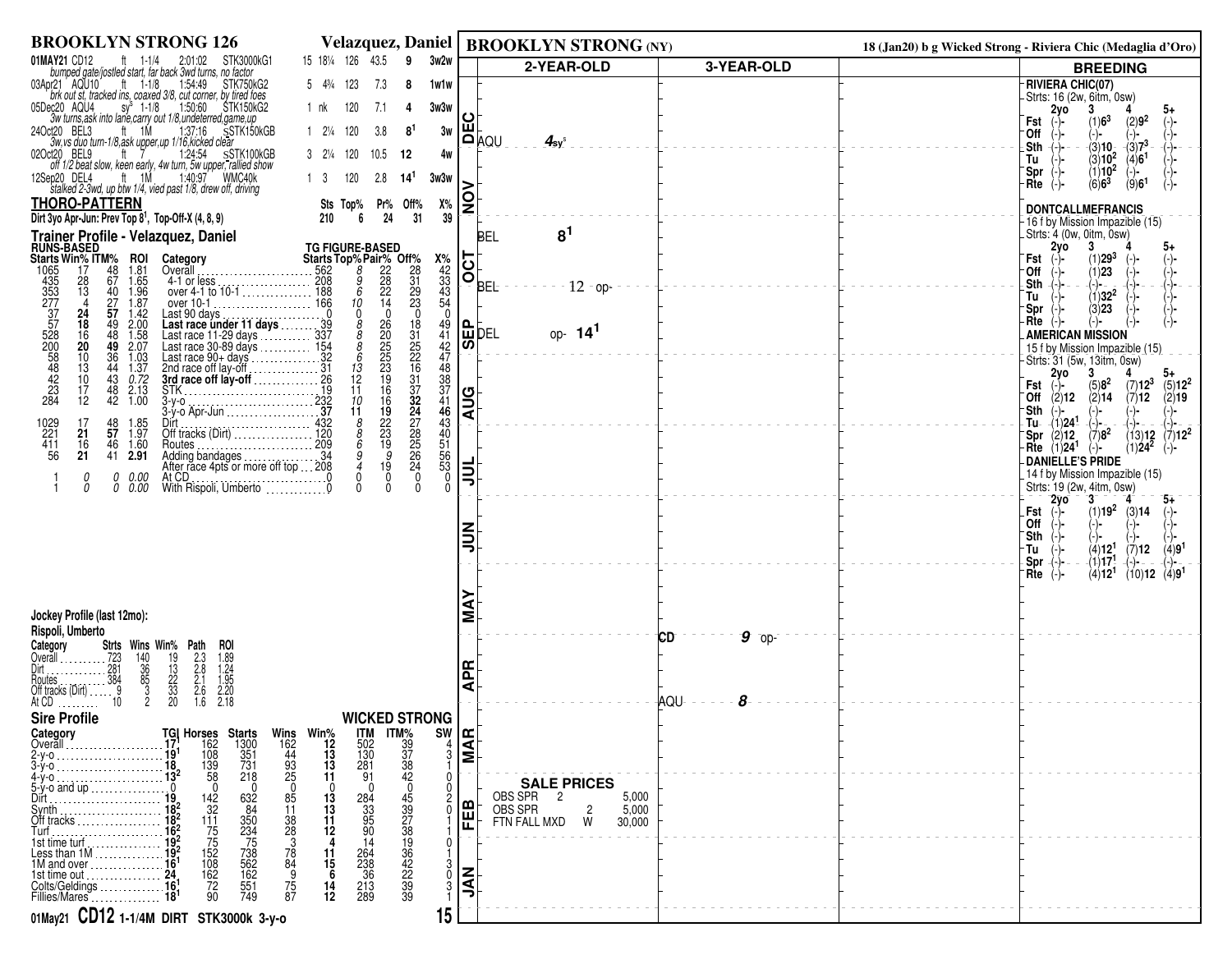| <b>SUPER STOCK 126</b>                                                                                                                                                                                                                                                                                                                                                                                                         | Asmussen, Steven M.                                                                                                                                                                      |                  | <b>SUPER STOCK (KY)</b>                              |                      | 18 (Apr12) b c Dialed In - Super Girlie (Closing Argument)                                                                     |
|--------------------------------------------------------------------------------------------------------------------------------------------------------------------------------------------------------------------------------------------------------------------------------------------------------------------------------------------------------------------------------------------------------------------------------|------------------------------------------------------------------------------------------------------------------------------------------------------------------------------------------|------------------|------------------------------------------------------|----------------------|--------------------------------------------------------------------------------------------------------------------------------|
| 01MAY21 CD12<br>STK3000kG1<br>iAY21 CD12 ft 1-1/4 2:01:02 STK3000kG<br>settled between horses, moved up 5w, empty entering lane                                                                                                                                                                                                                                                                                                | 16 1934 126 33.9<br>3w4w<br>9                                                                                                                                                            |                  | 2-YEAR-OLD                                           | 3-YEAR-OLD           | <b>BREEDING</b>                                                                                                                |
| 10Apr21 OP12<br>ft $1-1/8$<br>1:50:92<br>STK1000kG1                                                                                                                                                                                                                                                                                                                                                                            | $1 \t2\frac{1}{2} \t122$<br>3 <sup>2</sup><br>12.2<br>1w2w                                                                                                                               |                  |                                                      |                      | -SUPER GIRLIE(07)                                                                                                              |
| tracked inside, inched closer 2nd turn, switched out 1/8, clear<br>13Mar21 OP11<br>ft 1-1/16 1:43:18 STK1000kG2                                                                                                                                                                                                                                                                                                                | 4 61/2 117 40.6<br>3w2w<br>-7                                                                                                                                                            |                  |                                                      |                      | - Strts: 39 (7w, 20itm, 0sw)<br>2γο<br>3                                                                                       |
| 4-3w into first turn, lacked speed, 2p 2nd turn, mild interest<br>250ct20 CD8                                                                                                                                                                                                                                                                                                                                                  | 122<br>$0.9*$<br>3w2w<br>$\frac{1}{2}$<br>9'                                                                                                                                             | ш                |                                                      |                      | Fst $(3)$ 15<br>(10)8 <sup>3</sup><br>$^{(8)8^3}_{(4)9^1}$<br>(5)10<br>$(1)18^{2}$<br>$(3)$ 10<br>Off (2)18                    |
| ct20 CD8 ft 1-1/16 1:44:30 STK98kGL<br>stalked 2wd, bid 3/8, btwn 5/16, headed upr, battled on gamely<br>03Oct20 KEE9                                                                                                                                                                                                                                                                                                          | 1و                                                                                                                                                                                       |                  |                                                      |                      | .Sth<br>$(-)$ - $-$<br>(-)- -<br>′-)- −                                                                                        |
| ct20 KEE9 ft 1-1/16 1:44:37 STK400KG<br>stalked inside, keen 1st, 3-4w upr, leveled off, outfinished<br>STK400kG1                                                                                                                                                                                                                                                                                                              | $3 \quad 4\frac{3}{4} \quad 122$<br>10.4<br>1w1w                                                                                                                                         |                  |                                                      |                      | $\binom{7}{7}$ $\binom{3}{7}$<br>(1)16 <sup>3</sup><br>$^{(1)}_{(5)8^3}$<br>(1)26 <sup>1</sup><br>Tu<br>(4)15<br>(7)10<br>`Spr |
| ep20 CD10 ft 1M 1:3!<br>close up 2wd btwn, 4p3/16, stayed on<br>1:35:00<br>05Sep20 CD10<br>STK200kG3                                                                                                                                                                                                                                                                                                                           | 120<br>י9<br>2w<br>$3 \frac{4}{4}$<br>8.3                                                                                                                                                |                  |                                                      |                      | $(5)10^2$<br>Rte $(2)$ 18<br>(7)10<br>(2)16                                                                                    |
| 11Aug20 LS8<br>ug20 LS8 ft 5-1/2 1:04:95 STK113.6kGB<br>speed, 2 wide, drew clear mid stretch, driving,                                                                                                                                                                                                                                                                                                                        | 1 31/2 119<br>$1.8*$<br>$10^2$<br>2w                                                                                                                                                     | g                |                                                      |                      | <b>SHAKEM N BREAKEM</b>                                                                                                        |
| ft 5-1/2 1:03:81 MSW40.1k<br>04Aug20 LS1                                                                                                                                                                                                                                                                                                                                                                                       | 2 hd<br>119<br>4.4<br>9'<br>4w                                                                                                                                                           |                  | 9 <sup>1</sup>                                       |                      | $-17$ c by Shakin It Up (17 <sup>2</sup> )                                                                                     |
| stalked pace, 4wd into lane, gamely<br><b>THORO-PATTERN</b>                                                                                                                                                                                                                                                                                                                                                                    | Х%<br>Sts Top%<br>Off%<br>Pr%                                                                                                                                                            |                  | <b>CD</b>                                            |                      | -Strts: 26 (2w, 6itm, 0sw)<br>2vo 3 4<br>2vo                                                                                   |
| Dirt 3yo Apr-Jun: Prev Top 9 <sup>1</sup> , Top-Top-X (7, 3 <sup>2</sup> , 9)                                                                                                                                                                                                                                                                                                                                                  | 29<br>28<br>38<br>157<br>5                                                                                                                                                               | ٥١               |                                                      |                      | <b>Fst</b> $(3)12$<br>$(11)$ <b>12</b> $(7)$ <b>12</b><br>$(3)$ <b>15<sup>2</sup></b> $(-)$ -<br>0ff<br>(1)29                  |
| Trainer Profile - Asmussen, Steven M.                                                                                                                                                                                                                                                                                                                                                                                          |                                                                                                                                                                                          | O                | 9 <sup>1</sup><br>KEE                                |                      | -(-)−<br>Sth<br>$(-)^{2}$                                                                                                      |
| <b>RUNS-BASED</b><br>Starts Win <sup>%</sup> ITM% ROI<br>Category                                                                                                                                                                                                                                                                                                                                                              | <b>TG FIGURE-BASED</b><br>Starts Top% Pair <sup>%</sup> Off%                                                                                                                             |                  |                                                      |                      | $(1)27^2$<br>Tu<br>(4)12<br>`Spr<br>(3)12                                                                                      |
| 51<br>1.47<br>20674<br>20<br>Overall  21456<br>65<br>1.57<br>11748<br>29                                                                                                                                                                                                                                                                                                                                                       | 27<br>28<br>14<br>28<br>14                                                                                                                                                               | $\mathbf{F}$     |                                                      |                      | $^{(13)}_{(1)24^2}$<br>$(1)27^2$<br>Rte<br>(4)16 <sup>1</sup>                                                                  |
| $\frac{38}{19}$<br>10<br>1.46<br>1.12                                                                                                                                                                                                                                                                                                                                                                                          | $\frac{14}{15}$<br>27                                                                                                                                                                    |                  | $\overline{\omega}_{\mathsf{CDV}}$<br>9 <sup>1</sup> |                      | <b>BOUJIE GIRL</b><br>16 f by Flashback (17 <sup>2</sup> )                                                                     |
| 52<br>21<br>1.53                                                                                                                                                                                                                                                                                                                                                                                                               |                                                                                                                                                                                          |                  |                                                      |                      | Strts: 13 (2w, 8itm, 0sw)                                                                                                      |
| 4-1 or less<br>21456<br>2007 4-1 or less<br>2550<br>2007 10-1<br>2552<br>2550<br>Last race under 11 days<br>2550<br>Last race 11-29 days<br>265<br>Last race 90-4 days<br>2008 days<br>2008 10-2012<br>2008 2008<br>2008 2009 days<br>2008 2009 days<br>2008 10-<br>$\frac{23}{22}$<br>22<br>$\frac{67}{54}$<br>54<br>1.46<br>1.51                                                                                             | 13<br>14                                                                                                                                                                                 |                  |                                                      |                      | 2y0<br>3<br>$(5)5^2$<br>$(5)5^2$<br>$(3)5^2$<br>Fst                                                                            |
| 1.48<br>15                                                                                                                                                                                                                                                                                                                                                                                                                     | 15<br>14                                                                                                                                                                                 |                  | $10^{2}$                                             |                      | ⊺Off                                                                                                                           |
| $\frac{42}{47}$<br>18<br>52<br>18                                                                                                                                                                                                                                                                                                                                                                                              | 13<br>16                                                                                                                                                                                 |                  | $\frac{1}{2}$ is $\frac{1}{2}$<br>9 <sup>1</sup>     |                      | ∙Sth<br>Tu-                                                                                                                    |
| 5986<br>2940<br>709<br>7660<br>8023<br>1610<br>823<br>2768<br>8143<br>$\begin{array}{c} 1.22 \\ 1.27 \\ 1.25 \\ 1.40 \\ 1.43 \end{array}$<br>$\frac{44}{49}$<br>16<br>19                                                                                                                                                                                                                                                       | $\frac{13}{18}$                                                                                                                                                                          |                  |                                                      |                      | $(3)5^2$<br>$(3)5^2$<br>$(4)5^2$<br>'Spr<br>$(2)14^{2}$<br>$-Rte$ (1)13 <sup>3</sup>                                           |
| $3-y-0$<br>3-y-0<br>3-y-0 Apr-Jun<br>Dirt.                                                                                                                                                                                                                                                                                                                                                                                     | 18                                                                                                                                                                                       |                  |                                                      |                      | <b>GAL FACTOR</b>                                                                                                              |
| $^{21}_{19}$<br>$\frac{52}{51}$<br>16111<br>2842<br>8197<br>1.51<br>1.34                                                                                                                                                                                                                                                                                                                                                       | $\frac{15}{14}$                                                                                                                                                                          |                  | $ \bar{\mathbb{B}} _{\mathsf{KEE}}$<br>$-20$ yl      |                      | $-15$ f by The Factor (12 <sup>2</sup> )                                                                                       |
| 19<br>1.45<br>49<br>Routes<br>21<br>172<br>49<br>1.30                                                                                                                                                                                                                                                                                                                                                                          | X323334301542201333333333333333333333333333347888<br>14                                                                                                                                  |                  |                                                      |                      | Strts: 7 (0w, 2itm, 0sw)<br>-3<br><b>2vo</b><br>$5+$                                                                           |
| Adding bandages<br>After race 4pts or more off top 4968<br>18<br>47<br>1.47                                                                                                                                                                                                                                                                                                                                                    | 29<br>27<br>28<br>28<br>$\frac{12}{7}$                                                                                                                                                   |                  |                                                      |                      | (3)22 <sup>1</sup><br>Fst<br>Off<br>′−)−                                                                                       |
| 2289<br>3790<br>20<br>50<br>1.62                                                                                                                                                                                                                                                                                                                                                                                               | $\frac{32}{31}$<br>$\begin{array}{c} 13 \\ 15 \end{array}$                                                                                                                               | $\mathbf{z}$     |                                                      |                      | Sth<br>(2)18                                                                                                                   |
|                                                                                                                                                                                                                                                                                                                                                                                                                                |                                                                                                                                                                                          |                  |                                                      |                      | (1)20<br>$(1)17^{2}$<br>-Tu<br>Spr(1)20<br>(4)18                                                                               |
|                                                                                                                                                                                                                                                                                                                                                                                                                                |                                                                                                                                                                                          |                  |                                                      |                      | $(2)17^{2}$<br>Rte<br>$(-)$                                                                                                    |
|                                                                                                                                                                                                                                                                                                                                                                                                                                |                                                                                                                                                                                          |                  |                                                      |                      | -FOR THE GIPPER<br>-14 c by Wildcat Heir (11)                                                                                  |
| Jockey Profile (last 12mo):                                                                                                                                                                                                                                                                                                                                                                                                    |                                                                                                                                                                                          |                  |                                                      |                      | _Strts: 21 (2w, 13itm, 0sw)                                                                                                    |
| Santana, Jr., Ricardo                                                                                                                                                                                                                                                                                                                                                                                                          |                                                                                                                                                                                          |                  |                                                      | g<br>СD              | 2νο<br>3<br>$(5)6^2$<br>$(5)8^3$<br>$(5)$ 11 <sup>1</sup><br>-Fst (-)-                                                         |
| Strts Wins Win% Path<br>roi<br>$\frac{1.51}{1.51}$<br>17<br>171                                                                                                                                                                                                                                                                                                                                                                |                                                                                                                                                                                          |                  |                                                      |                      | $(1)10^3$<br>(1)10 <sup>3</sup><br>(1)11 <sup>2</sup><br>_Off (1)11                                                            |
| $2.1$<br>$2.2$<br>$2.3$<br>$2.3$<br>$2.0$<br>$\frac{154}{66}$<br>$\frac{22}{62}$<br>$\frac{19}{15}$<br>$\frac{15}{16}$                                                                                                                                                                                                                                                                                                         |                                                                                                                                                                                          | œ<br>ᇟ           |                                                      |                      | Sth<br>(-)-<br>(-)-<br>(-)-<br>$(1)23^{2}$<br>(1)22 <sup>1</sup><br>Tu i                                                       |
| $\frac{1.38}{1.27}$<br>1.46<br>Routes<br>Off tracks (Dirt)  140<br>At CD  358                                                                                                                                                                                                                                                                                                                                                  |                                                                                                                                                                                          | ⋖                |                                                      | 3 <sup>2</sup><br>ЮP | $(6)6^2$<br>$(4)11^{2}$<br>$-$ Spr $(1)$ 11<br>$(6)10^3$<br>$(3)8^{3}$<br>(1)22 <sup>1</sup><br>Rte<br>$-(-)$ - .              |
| <b>Sire Profile</b>                                                                                                                                                                                                                                                                                                                                                                                                            | <b>DIALED IN</b>                                                                                                                                                                         |                  |                                                      |                      |                                                                                                                                |
| Category                                                                                                                                                                                                                                                                                                                                                                                                                       | <b>ITM</b>                                                                                                                                                                               |                  |                                                      |                      |                                                                                                                                |
| Overall                                                                                                                                                                                                                                                                                                                                                                                                                        |                                                                                                                                                                                          | $\frac{137}{37}$ |                                                      | 7<br>ЮP              |                                                                                                                                |
|                                                                                                                                                                                                                                                                                                                                                                                                                                | 1295<br>268<br>539<br>532<br>32166<br>859<br>88<br>198<br>150<br>38<br>11<br>8                                                                                                           |                  |                                                      |                      |                                                                                                                                |
| 5-y-o and up<br>Dirt                                                                                                                                                                                                                                                                                                                                                                                                           | 28                                                                                                                                                                                       |                  | <b>SALE PRICES</b><br><b>KEE SEP</b><br>Y<br>70,000  |                      |                                                                                                                                |
| Synth                                                                                                                                                                                                                                                                                                                                                                                                                          |                                                                                                                                                                                          | ≃                | <b>KEE SEP</b><br>70,000<br>Y                        |                      |                                                                                                                                |
| Off tracks                                                                                                                                                                                                                                                                                                                                                                                                                     |                                                                                                                                                                                          | 闿                | Dialed In 2019:<br>33 yrings sold, ave 54k           |                      |                                                                                                                                |
| Less than 1M 15                                                                                                                                                                                                                                                                                                                                                                                                                |                                                                                                                                                                                          |                  |                                                      |                      |                                                                                                                                |
| $\begin{array}{r rr} \textbf{TGI} & \textbf{Horses} & \textbf{Starts} \\ \textbf{14} & 301 & 2916 \\ \textbf{17} & 190 & 580 \\ \textbf{14} & 247 & 1247 \\ \textbf{12} & 130 & 735 \\ \textbf{14} & 2272 & 1778 \\ \textbf{15} & 1272 & 1785 \\ \textbf{16} & 184 & 506 \\ \textbf{17} & 162 & 247 \\ \textbf{18} & 129 & 429 \\ \textbf{19} & 129 & 2041$<br>16<br>1M and over<br>1st time out<br>301<br>1st time out<br>301 | 23<br>14                                                                                                                                                                                 | Z                |                                                      |                      |                                                                                                                                |
| $\frac{130}{171}$<br>Colts/Geldings<br>1393<br>1523<br>Fillies/Mares                                                                                                                                                                                                                                                                                                                                                           | Wins Win%<br>460 16<br>993 114 16<br>1838 114 17<br>630 31 17<br>692 17<br>592 17<br>1822<br>17<br>337<br>337<br>337<br>331 10<br>224<br>953<br>342<br>103<br>604<br>691<br>$^{16}_{21}$ | $\overline{z}$   |                                                      |                      |                                                                                                                                |
| 01May21 CD12 1-1/4M DIRT STK3000k 3-y-0                                                                                                                                                                                                                                                                                                                                                                                        | 16                                                                                                                                                                                       |                  |                                                      |                      |                                                                                                                                |
|                                                                                                                                                                                                                                                                                                                                                                                                                                |                                                                                                                                                                                          |                  |                                                      |                      |                                                                                                                                |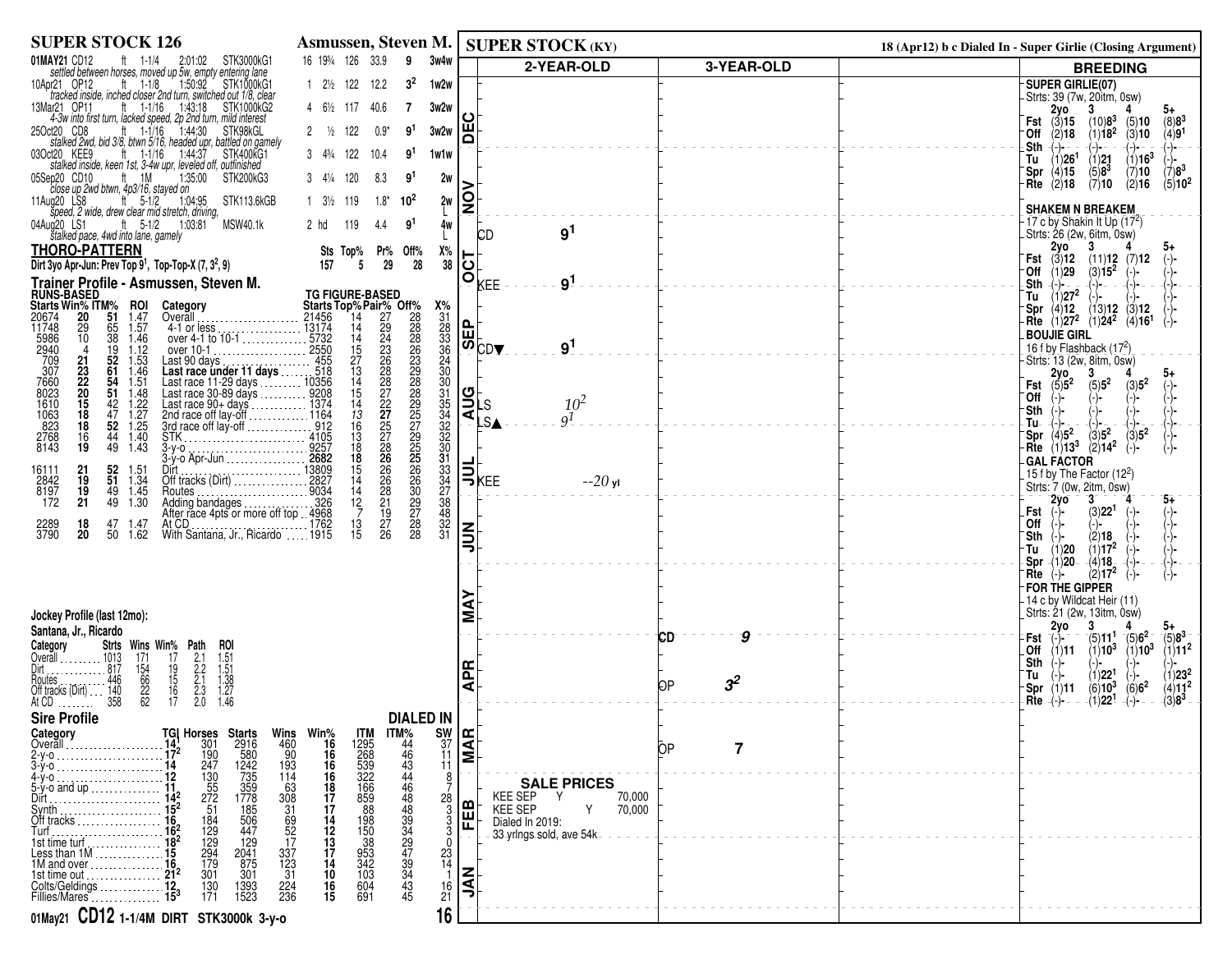| <b>ROCK YOUR WORLD 126</b>                                                                                                                                                                                                                                                                                | Sadler, John W.                                                                                                                                                                                                                                             |                                                       | <b>ROCK YOUR WORLD (KY)</b>                                                         |                    | 18 (Feb28) dk b/br c Candy Ride (ARG) - Charm the Maker (Empire Maker) |                                                                                                                                                                                           |
|-----------------------------------------------------------------------------------------------------------------------------------------------------------------------------------------------------------------------------------------------------------------------------------------------------------|-------------------------------------------------------------------------------------------------------------------------------------------------------------------------------------------------------------------------------------------------------------|-------------------------------------------------------|-------------------------------------------------------------------------------------|--------------------|------------------------------------------------------------------------|-------------------------------------------------------------------------------------------------------------------------------------------------------------------------------------------|
| 01MAY21 CD12<br>STK3000kG1<br>ft 1-1/4 2:01:02<br>off step slow/josited btwn st, off pace 5pth turns, faded                                                                                                                                                                                               | $9^3$<br>17 241/4 126<br>4.7<br>5w5w                                                                                                                                                                                                                        |                                                       | 2-YEAR-OLD                                                                          | 3-YEAR-OLD         |                                                                        | <b>BREEDING</b>                                                                                                                                                                           |
| 03Apr21 SA8<br>ft $1-1/8$<br>Set pressured pace, cleared, drew away<br>https://www.inductured.org/1.34.39<br>https://www.inductured.org/1.34.39<br>27Feb21 SA8<br>STK100kGL                                                                                                                               | $2^3$<br>1 $4\frac{1}{4}$ 124 5.2<br>Wt: 1127 lbs<br>1w1w<br>$8^3$<br>2w2w                                                                                                                                                                                  |                                                       |                                                                                     |                    |                                                                        | <b>CHARM THE MAKER(09)</b><br>-Strts: 19 (3w, 8itm, 2sw)<br>3                                                                                                                             |
| stalked 2wide, coaxed 1/4, 3deep stretch, kicked clear<br>01Jan21 SA9<br>$T$ fm $6$<br>1:08:47 MSW61k                                                                                                                                                                                                     | $12\frac{1}{4}$ $\frac{120}{1144}$ $\frac{11}{1144}$ lbs<br>$7^3$<br>1 $1\frac{13}{4}$ $\frac{124}{122}$ $\frac{2.3^*}{122}$ lbs<br>3w                                                                                                                      | ш                                                     |                                                                                     |                    |                                                                        | $2y0$<br>(1)6 <sup>1</sup><br>5+<br>(2)8 <sup>2</sup><br>(1)15 <sup>1</sup><br>Fst<br>∙Off<br>(-)-<br>(−)−<br>(−)−                                                                        |
| up close, vied 3deep, led 1/4, kicked clear, ridden out<br><b>THORO-PATTERN</b>                                                                                                                                                                                                                           | Sts Top% Pr% Off%<br>Х%                                                                                                                                                                                                                                     | ⊺⊺                                                    |                                                                                     |                    |                                                                        | $-(3)6^2$<br>$-(3)4^2$<br>.Sth<br>(2)4 <sup>1</sup><br>$(3)10^{2}$<br>Tu                                                                                                                  |
| Dirt 3yo Apr-Jun: Prev Top 73, Pr-Top-X (83, 23, 93)                                                                                                                                                                                                                                                      |                                                                                                                                                                                                                                                             |                                                       |                                                                                     |                    |                                                                        | $\begin{array}{c} (1)7 \ (3)5^2 \ (1)5^2 \ (5)7 \end{array}$<br>$\sqrt{1/8^3}$<br>Spr $(1)10^3$<br>$(1)10^{3}$<br>$(2)^1$ 0 <sup>2</sup><br>(3)6 <sup>1</sup><br>(5)4 <sup>1</sup><br>Rte |
| Trainer Profile - Sadler, John W.<br>RUNS-BASED<br>Starts Win% ITM% ROI Category<br>5260 18 48 1.66 Overall                                                                                                                                                                                               |                                                                                                                                                                                                                                                             | $\frac{1}{2}$                                         |                                                                                     |                    |                                                                        | <b>SHE'S OUR CHARM</b>                                                                                                                                                                    |
| Overall [1, 2001] Overall 1, 2002<br>$\frac{28}{12}$<br>67<br>1.65                                                                                                                                                                                                                                        |                                                                                                                                                                                                                                                             |                                                       |                                                                                     |                    |                                                                        | 16 f by Candy Ride (11)<br>. Strts: 12 (3w, 7itm, 0̀sẃ)                                                                                                                                   |
| $4.1$ or less<br>over 4-1 to 10-1<br>over 10-1<br>over 10-1<br>41<br>1.66<br>1.68<br>$\frac{21}{51}$<br>1.71                                                                                                                                                                                              | 12<br>TG FIGURE-BASED<br>Starts Top% Pair% Off%<br>4850<br>15 335 30<br>16 322 29 23<br>14 28 30<br>14 28 30<br>27<br>31                                                                                                                                    | OCT                                                   |                                                                                     |                    |                                                                        | 2yo<br>5+<br>Fst                                                                                                                                                                          |
| 2400<br>1707<br>1153<br>135<br>509<br>161<br>22<br>599<br>317<br>5<br>312<br>15<br>$\frac{22}{14}$<br>$\frac{14}{19}$<br>$\frac{17}{17}$<br>46 1.27<br>52 1.79                                                                                                                                            | $\frac{24}{31}$<br>$30$<br>$\frac{26}{14}$<br>$\frac{31}{34}$<br>15                                                                                                                                                                                         |                                                       |                                                                                     |                    |                                                                        | <b>Off</b><br>Sth<br>$(2)11^{2}$<br>$(8)5^2$<br>$(1)5^3$<br>Tu                                                                                                                            |
| 49<br>1.48<br>$^{40}_{48}$<br>$^{14}_{17}$                                                                                                                                                                                                                                                                | $\frac{15}{14}$<br>$\frac{33}{26}$<br>30                                                                                                                                                                                                                    |                                                       |                                                                                     |                    |                                                                        | (1)14 <sup>1</sup><br>∵Spr<br>$\binom{-}{1}$ =3<br>$\langle 8\rangle$ 5 <sup>2</sup><br>(1)11 <sup>2</sup><br>Rte                                                                         |
| $\begin{array}{c} 1.39 \\ 1.62 \\ 1.80 \\ 1.64 \\ 1.72 \end{array}$<br>20<br>$\frac{48}{48}$<br>48<br>1034<br>2019<br>17                                                                                                                                                                                  | $\frac{20}{12}$<br>20<br>$\frac{30}{32}$<br>38                                                                                                                                                                                                              | l읎<br> あ                                              |                                                                                     |                    |                                                                        |                                                                                                                                                                                           |
| 19<br>3-y-o Apr-Jun                                                                                                                                                                                                                                                                                       | $\frac{21}{15}$<br>18<br>.390<br>$\frac{34}{27}$<br>30                                                                                                                                                                                                      |                                                       |                                                                                     |                    |                                                                        |                                                                                                                                                                                           |
| 1954<br>159<br>2389<br>$\begin{array}{c} 19 \\ 22 \\ 18 \end{array}$<br>$\frac{51}{57}$<br>1.66<br>2.20<br>48<br>1.70<br>Routes.<br>.                                                                                                                                                                     | 37<br>2318                                                                                                                                                                                                                                                  | <b>AUG</b>                                            |                                                                                     |                    |                                                                        |                                                                                                                                                                                           |
| 0<br>100 0.00<br>-1<br>At CD.                                                                                                                                                                                                                                                                             | $\frac{15}{25}$<br>$\frac{25}{21}$<br>$\frac{0}{44}$<br>34<br>15<br>$\frac{24}{37}$<br>$\frac{24}{31}$<br>$\frac{18}{18}$                                                                                                                                   |                                                       |                                                                                     |                    |                                                                        |                                                                                                                                                                                           |
| $\frac{64}{705}$<br>$\frac{13}{25}$<br>44<br>59<br>1.19<br>1.76<br>With Rosario, Joel                                                                                                                                                                                                                     |                                                                                                                                                                                                                                                             |                                                       |                                                                                     |                    |                                                                        |                                                                                                                                                                                           |
|                                                                                                                                                                                                                                                                                                           |                                                                                                                                                                                                                                                             |                                                       |                                                                                     |                    |                                                                        |                                                                                                                                                                                           |
|                                                                                                                                                                                                                                                                                                           |                                                                                                                                                                                                                                                             |                                                       |                                                                                     |                    |                                                                        |                                                                                                                                                                                           |
|                                                                                                                                                                                                                                                                                                           |                                                                                                                                                                                                                                                             |                                                       |                                                                                     |                    |                                                                        |                                                                                                                                                                                           |
|                                                                                                                                                                                                                                                                                                           |                                                                                                                                                                                                                                                             |                                                       |                                                                                     |                    |                                                                        |                                                                                                                                                                                           |
|                                                                                                                                                                                                                                                                                                           |                                                                                                                                                                                                                                                             |                                                       |                                                                                     |                    |                                                                        |                                                                                                                                                                                           |
| Jockey Profile (last 12mo):                                                                                                                                                                                                                                                                               |                                                                                                                                                                                                                                                             | Σ                                                     |                                                                                     |                    |                                                                        |                                                                                                                                                                                           |
| Rosario, Joel<br>Category<br>Overall<br>Strts Wins Win% Path<br>roi                                                                                                                                                                                                                                       |                                                                                                                                                                                                                                                             |                                                       |                                                                                     | $g^3$<br>CD<br>-op |                                                                        |                                                                                                                                                                                           |
| Overall<br>Dirt<br>Dirt<br>Routes 550<br>Ciff tracks (Dirt) 110<br>At CD<br>2000 1110<br>$\frac{200}{105}$<br>$\frac{105}{24}$<br>$\frac{24}{11}$<br>$2.0$<br>$2.4$<br>$1.9$<br>$2.4$<br>$2.0$<br>$1.60$<br>$1.72$<br>$1.68$<br>$1.83$<br>$1.55$<br>$\frac{19}{20}$<br>$\frac{19}{22}$<br>$\frac{22}{16}$ |                                                                                                                                                                                                                                                             | ᅂ                                                     |                                                                                     |                    |                                                                        |                                                                                                                                                                                           |
|                                                                                                                                                                                                                                                                                                           |                                                                                                                                                                                                                                                             | ₹                                                     |                                                                                     | $2^3$<br>SA.       |                                                                        |                                                                                                                                                                                           |
| <b>Sire Profile</b><br>Category                                                                                                                                                                                                                                                                           | <b>CANDY RIDE (ARG)</b><br><b>ITM</b>                                                                                                                                                                                                                       |                                                       |                                                                                     |                    |                                                                        |                                                                                                                                                                                           |
| Overall<br>2-у-о<br>3-у-о                                                                                                                                                                                                                                                                                 | Wins Win <sup>%</sup><br>2494 17<br>201 16<br>748 17                                                                                                                                                                                                        | $\begin{bmatrix} 5W \\ 232 \\ 23 \\ 97 \end{bmatrix}$ |                                                                                     |                    |                                                                        |                                                                                                                                                                                           |
| 4-y-o<br>5-y-o and up                                                                                                                                                                                                                                                                                     | $\ddot{48}$<br>64                                                                                                                                                                                                                                           |                                                       | <b>SALE PRICES</b>                                                                  | $-8^{3}$<br>SA▼    |                                                                        |                                                                                                                                                                                           |
| 719<br>826<br>1352<br>1359<br>326<br>457<br>457<br>70<br>Dirt<br>Svnth<br>Off tracks $\ldots$ $\ldots$ $\ldots$ $\ldots$                                                                                                                                                                                  | 125<br>40                                                                                                                                                                                                                                                   | <b>FEB</b>                                            | KEE SEP<br>Y<br>650,000<br><b>KEE SEP</b><br>650,000<br>Y<br>Candy Ride (ARG) 2019: |                    |                                                                        |                                                                                                                                                                                           |
| <b>TGI Horses Starts<br/> 112</b> 994 14462<br>1924 453 1288<br>1924 667 4988<br>1924 867 4988<br>1922 383 1979<br>1222 5880 1687<br>1222 7586 695<br>1912 7668<br>1912 7668<br>1912 7688<br>1912 7688<br>1912 7688<br>1912 994 994<br>1912 994 994<br>1912 994 994                                       | ITM%<br>47346<br>5044949444443444434444344443444<br>6731<br>5589913991<br>199913283564<br>3856933722<br>36433722<br>36133722<br>3613322<br>4500<br>2231<br>19<br>17<br>18<br>19<br>13<br>10<br>18<br>17<br>12<br>18<br>17<br>$^{24}_{43}$<br>$\overline{4}$ |                                                       | 26-yrlngs-sold, ave 202k                                                            |                    |                                                                        |                                                                                                                                                                                           |
| 1357<br>1137<br>1M and over $\ldots$ 12,<br>1st time out                                                                                                                                                                                                                                                  | $\begin{array}{c} 98 \\ 134 \\ 0 \end{array}$                                                                                                                                                                                                               |                                                       |                                                                                     |                    |                                                                        |                                                                                                                                                                                           |
| $\frac{122}{1706}$<br>788<br>Colts/Geldings<br>Fillies/Mares                                                                                                                                                                                                                                              | $\frac{184}{48}$                                                                                                                                                                                                                                            | K                                                     |                                                                                     |                    |                                                                        |                                                                                                                                                                                           |
| 01May21 CD12 1-1/4M DIRT STK3000k 3-y-0                                                                                                                                                                                                                                                                   | 17                                                                                                                                                                                                                                                          |                                                       |                                                                                     | $-7^{3}$<br>SA     |                                                                        |                                                                                                                                                                                           |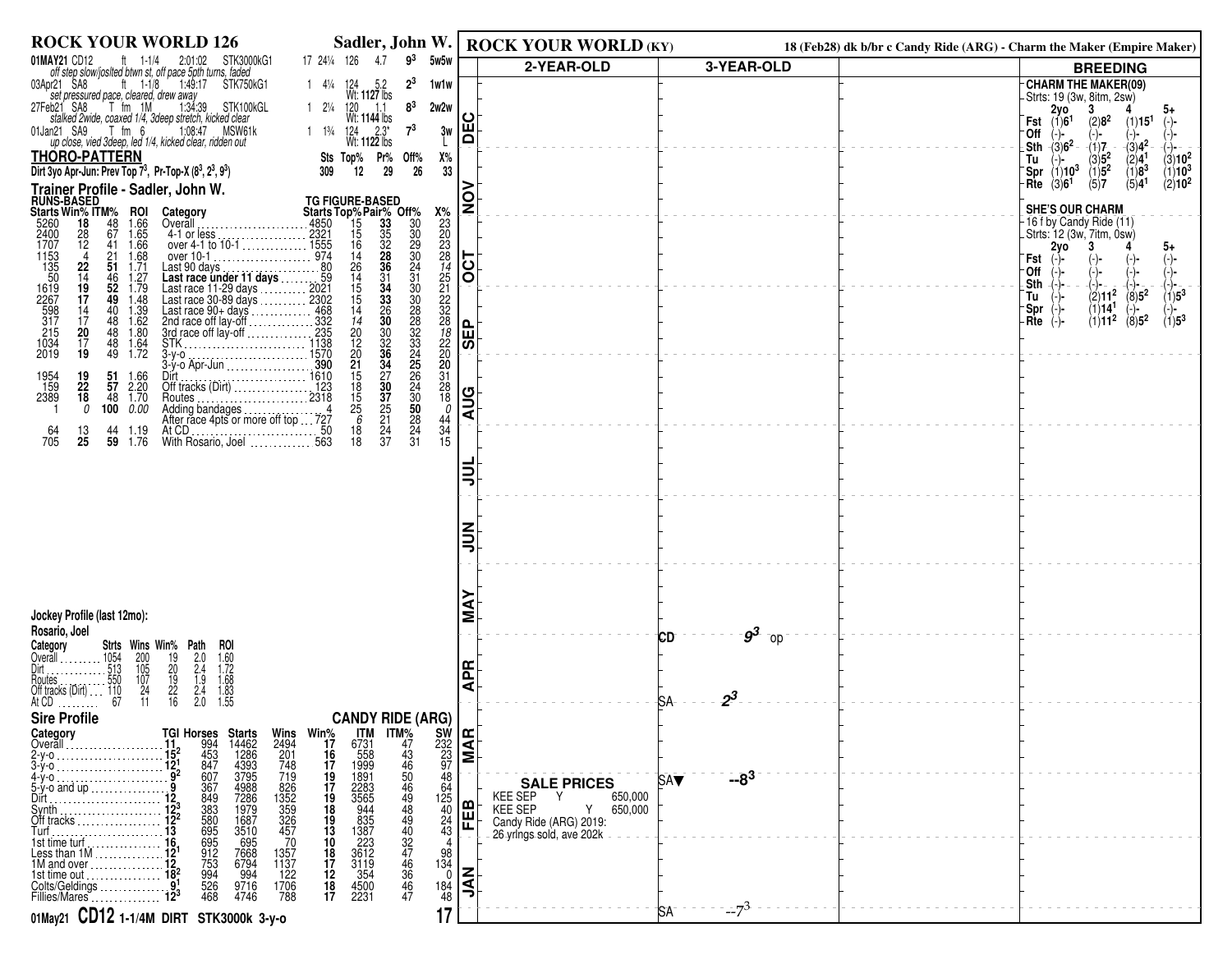| <b>DYNAMIC ONE 126</b>                                                                                                                                                                                                                                                                                                                                                                                                                                         |                                                                                                                                                                                                                                                                                |                                                                              |                  | Pletcher, Todd A.   DYNAMIC ONE (KY)     |                              | 18 (Feb02) ch c Union Rags - Beat the Drums (Smart Strike)  |
|----------------------------------------------------------------------------------------------------------------------------------------------------------------------------------------------------------------------------------------------------------------------------------------------------------------------------------------------------------------------------------------------------------------------------------------------------------------|--------------------------------------------------------------------------------------------------------------------------------------------------------------------------------------------------------------------------------------------------------------------------------|------------------------------------------------------------------------------|------------------|------------------------------------------|------------------------------|-------------------------------------------------------------|
| 01MAY21 CD12<br>ft 1-1/4<br>2:01:02 STK3000kG1<br>bumped, rank btwn early, far back 5wd turns, done early                                                                                                                                                                                                                                                                                                                                                      | 18 321/4 126 45.3 14 <sup>2</sup> 4w4w                                                                                                                                                                                                                                         |                                                                              |                  | 2-YEAR-OLD                               | 3-YEAR-OLD                   | <b>BREEDING</b>                                             |
| 03Apr21 AQU10 ft 1-1/8<br>1:54:49<br>STK750kG2                                                                                                                                                                                                                                                                                                                                                                                                                 | 2 hd<br>123<br>15.6                                                                                                                                                                                                                                                            | $\overline{2}$<br>4w5w                                                       | <b>GP●</b>       | 5 op-                                    |                              | <b>BEAT THE DRUMS(10)</b>                                   |
| 4-3w 1st turn, chased 6-5w, 4w uppr, up near 1/8, dug in, nailed<br>ar21 AQU3 tt 1-1/8 1:55:21 MSW80k<br>07Mar21 AQU3                                                                                                                                                                                                                                                                                                                                          | $1\quad 5\frac{1}{4}$ 120<br>$1.0*$                                                                                                                                                                                                                                            | - 5                                                                          |                  |                                          |                              | Strts: 2 (0w, 0itm, 0sw)<br>2yo<br>3<br>5+                  |
| ar21 AQU3 <sup>7</sup> ft 1-1/8 1-155:21 MSW80k<br>bump brk, rated 2w stalking, bid into lane, took over, kept busy<br>nn21 GP2, ft 1-1/16 1:44:51 MSW50k                                                                                                                                                                                                                                                                                                      |                                                                                                                                                                                                                                                                                | 3w2w<br>L bl                                                                 | $\mathbf C$      |                                          |                              | Fst<br>$\binom{-}{-}$<br>$(-)$<br>(−)−                      |
| 23Jan21 GP2<br>4wd trip, bid, flattened out                                                                                                                                                                                                                                                                                                                                                                                                                    | 4 <sub>2</sub><br>118<br>$1.0*$                                                                                                                                                                                                                                                | $8^3$<br>2w3w<br>Lbl                                                         | B                |                                          |                              | (1) <b>24</b><br>'0ff<br>.Sth<br>(-)- −                     |
| 26Dec20 GP7<br>ec20 GP7 ft 1-1/16 1:43:86 MSW50k<br>off step slow, off pace 4w1st, took over 5/16,headed upr,2nd best                                                                                                                                                                                                                                                                                                                                          | $2 \frac{1}{2}$ 120<br>5.0                                                                                                                                                                                                                                                     | 4w3w<br>-5                                                                   |                  |                                          |                              | $\begin{pmatrix} -1 \\ -1 \end{pmatrix}$<br>$(1)27^2$<br>Tu |
| 14Nov20 AQU5<br>gd 7<br>1:24:52 MSW80k                                                                                                                                                                                                                                                                                                                                                                                                                         | 9 163/4 119<br>$2.3*$                                                                                                                                                                                                                                                          | 3w<br>-16                                                                    |                  |                                          |                              | <b>Spr</b><br>(1)24<br>$(1)27^2$                            |
| hit gate st, chased ins, tip 4w 3/8, 7-8w upper, no impact                                                                                                                                                                                                                                                                                                                                                                                                     |                                                                                                                                                                                                                                                                                |                                                                              | RAQU             | $opp++ 16$ gd                            |                              | Rte<br>$(-)$ -<br>(−)−                                      |
| <b>THORO-PATTERN</b><br>Dirt 3yo Apr-Jun: Prev Top 5, Pr-Top-X (5, 2, 14 <sup>2</sup> )                                                                                                                                                                                                                                                                                                                                                                        | Sts Top%<br>Pr% Off%<br>12<br>29<br>309                                                                                                                                                                                                                                        | Х%<br>33<br>26                                                               | <u>lo</u>        |                                          |                              | <b>SIDE OF SASS</b>                                         |
|                                                                                                                                                                                                                                                                                                                                                                                                                                                                |                                                                                                                                                                                                                                                                                |                                                                              |                  |                                          |                              | 17 f by Mineshaft (12)<br>Unraced in N. America             |
|                                                                                                                                                                                                                                                                                                                                                                                                                                                                |                                                                                                                                                                                                                                                                                |                                                                              |                  |                                          |                              | <b>SO LIVELY</b>                                            |
|                                                                                                                                                                                                                                                                                                                                                                                                                                                                |                                                                                                                                                                                                                                                                                |                                                                              | $\overline{OCT}$ |                                          |                              | 15 f by Orb $(13^2)$<br>Unraced in N. America               |
| Diri siyo Aprovince Profile - Pletcher, Todd A.<br>RUNS-BASED - Pletcher, Todd A.<br>Runs-BASED - 1.02<br>1270 - 24 54 1.66 Overall<br>6885 - 33 9 1.63 overall<br>3102 - 24 54 1.66 Overall<br>3102 - 24<br>$4-1$ or less<br>$4-1$ or less<br>$0$ over $4-1$ to $10-1$<br>$2684$<br>over $10-1$<br>Last 90 days<br>Last race under 11 days<br>Last race 11-29 days<br>Last race $30-89$ days<br>Last race $30-89$ days<br>Last race $30-89$ days<br>Last race |                                                                                                                                                                                                                                                                                |                                                                              |                  |                                          |                              |                                                             |
|                                                                                                                                                                                                                                                                                                                                                                                                                                                                |                                                                                                                                                                                                                                                                                |                                                                              |                  |                                          |                              |                                                             |
|                                                                                                                                                                                                                                                                                                                                                                                                                                                                |                                                                                                                                                                                                                                                                                |                                                                              |                  |                                          |                              |                                                             |
|                                                                                                                                                                                                                                                                                                                                                                                                                                                                |                                                                                                                                                                                                                                                                                |                                                                              | <b>ABS</b>       |                                          |                              |                                                             |
|                                                                                                                                                                                                                                                                                                                                                                                                                                                                |                                                                                                                                                                                                                                                                                |                                                                              |                  |                                          |                              |                                                             |
|                                                                                                                                                                                                                                                                                                                                                                                                                                                                |                                                                                                                                                                                                                                                                                |                                                                              |                  |                                          |                              |                                                             |
|                                                                                                                                                                                                                                                                                                                                                                                                                                                                |                                                                                                                                                                                                                                                                                |                                                                              | $\frac{1}{2}$    |                                          |                              |                                                             |
|                                                                                                                                                                                                                                                                                                                                                                                                                                                                |                                                                                                                                                                                                                                                                                |                                                                              |                  |                                          |                              |                                                             |
| 26<br>24<br>23<br>23<br>58<br>57<br>52<br>54<br>7214<br>1326<br>7156<br>140<br>1.67<br>1.41<br>1.71                                                                                                                                                                                                                                                                                                                                                            |                                                                                                                                                                                                                                                                                |                                                                              |                  |                                          |                              |                                                             |
| Routes<br>Adding bandages<br>Adding bandages<br>After race 4pts or more off top 1657<br>1.47                                                                                                                                                                                                                                                                                                                                                                   |                                                                                                                                                                                                                                                                                |                                                                              |                  |                                          |                              |                                                             |
| At CD.<br>357<br>355<br>$\frac{15}{23}$<br>40<br>1.74                                                                                                                                                                                                                                                                                                                                                                                                          |                                                                                                                                                                                                                                                                                | X2223245666764512322222222222224222                                          | <b>TIT</b>       |                                          |                              |                                                             |
| 1.89<br>54<br>With Ortiz, Jose L. 203                                                                                                                                                                                                                                                                                                                                                                                                                          | <b>TG FIGURE-BASED</b><br><b>Starts Top%Pair% Off%</b><br>17 31 226<br>17 31 226<br>17 31 226<br>17 326<br>17 326<br>17 326<br>17 4225<br>17 548 30 225<br>17 548 18 30 225<br>17 548 18 30 225<br>17 548 18 30 225<br>11 4429<br>1434<br>1434<br>1434<br>1432 16<br>11333<br> |                                                                              |                  |                                          |                              |                                                             |
|                                                                                                                                                                                                                                                                                                                                                                                                                                                                |                                                                                                                                                                                                                                                                                |                                                                              |                  |                                          |                              |                                                             |
|                                                                                                                                                                                                                                                                                                                                                                                                                                                                |                                                                                                                                                                                                                                                                                |                                                                              | ミミ               |                                          |                              |                                                             |
|                                                                                                                                                                                                                                                                                                                                                                                                                                                                |                                                                                                                                                                                                                                                                                |                                                                              |                  |                                          |                              |                                                             |
|                                                                                                                                                                                                                                                                                                                                                                                                                                                                |                                                                                                                                                                                                                                                                                |                                                                              |                  |                                          |                              |                                                             |
|                                                                                                                                                                                                                                                                                                                                                                                                                                                                |                                                                                                                                                                                                                                                                                |                                                                              |                  |                                          |                              |                                                             |
| Jockey Profile (last 12mo):                                                                                                                                                                                                                                                                                                                                                                                                                                    |                                                                                                                                                                                                                                                                                |                                                                              | ⋖<br>Σ           |                                          |                              |                                                             |
| Ortiz, Jose L.                                                                                                                                                                                                                                                                                                                                                                                                                                                 |                                                                                                                                                                                                                                                                                |                                                                              |                  |                                          | -rank op- $14^2$<br>CD       |                                                             |
| Category<br>Overall<br>Strts Wins Win% Path                                                                                                                                                                                                                                                                                                                                                                                                                    |                                                                                                                                                                                                                                                                                |                                                                              |                  |                                          |                              |                                                             |
|                                                                                                                                                                                                                                                                                                                                                                                                                                                                |                                                                                                                                                                                                                                                                                |                                                                              | <b>APR</b>       |                                          |                              |                                                             |
| ROI<br>1.58<br>1.56<br>1.63<br>1.92<br>1.15<br>$\frac{242}{118}$<br>$\frac{125}{33}$<br>$\frac{33}{9}$<br>$\frac{19}{19}$<br>$\frac{19}{24}$<br>$\frac{24}{13}$<br>2:3<br>2:56<br>2:56<br>1:9                                                                                                                                                                                                                                                                  |                                                                                                                                                                                                                                                                                |                                                                              |                  |                                          |                              |                                                             |
| <b>Sire Profile</b>                                                                                                                                                                                                                                                                                                                                                                                                                                            |                                                                                                                                                                                                                                                                                | <b>UNION RAGS</b>                                                            |                  |                                          | 2<br><b>AQUV</b>             |                                                             |
|                                                                                                                                                                                                                                                                                                                                                                                                                                                                | <b>IIM</b>                                                                                                                                                                                                                                                                     |                                                                              |                  |                                          |                              |                                                             |
| Category<br>Overall<br>504<br>71                                                                                                                                                                                                                                                                                                                                                                                                                               | Wins Win <sup>%</sup><br>504 13                                                                                                                                                                                                                                                |                                                                              |                  |                                          |                              |                                                             |
| <b>TGI Horses Starts</b><br>12 <sup>2</sup> 390 4007<br>16 <sup>1</sup> 237 664<br>13 <sub>1</sub> 340 1688<br>217                                                                                                                                                                                                                                                                                                                                             | $\frac{11}{13}$                                                                                                                                                                                                                                                                | $\frac{\text{SW}}{\text{S}}$                                                 |                  |                                          | 5<br>AQU                     |                                                             |
| $\frac{192}{88}$<br>1079<br>576<br>140<br>4-y-o<br>76<br>$5-y$ -o and up                                                                                                                                                                                                                                                                                                                                                                                       | 1563<br>239<br>649<br>642<br>462<br>213<br>1079<br>13<br>$\frac{13}{16}$                                                                                                                                                                                                       |                                                                              |                  | <b>SALE PRICES</b>                       |                              |                                                             |
| 345<br>368<br>Dirt<br>86                                                                                                                                                                                                                                                                                                                                                                                                                                       | 6                                                                                                                                                                                                                                                                              | 27<br>0                                                                      | മ                | Y 725,000<br>KEE SEP<br>Union Rags 2019: |                              |                                                             |
| 2306<br>225<br>734<br>742<br>$\begin{array}{c} 13 \\ 84 \\ 39 \end{array}$<br>Un tracks<br>Turf<br>$16^2$<br>$16^2$                                                                                                                                                                                                                                                                                                                                            | 11                                                                                                                                                                                                                                                                             |                                                                              | 屉                | 30 yrlngs sold, ave 217k                 |                              |                                                             |
| 241<br>238<br>238<br>332<br>332<br>330<br>238<br>8                                                                                                                                                                                                                                                                                                                                                                                                             | 60<br>267<br>157<br>150<br>750<br>813                                                                                                                                                                                                                                          | $\Omega$                                                                     |                  |                                          |                              |                                                             |
| $\frac{1823}{2184}$<br>266<br>238                                                                                                                                                                                                                                                                                                                                                                                                                              | $\frac{15}{11}$                                                                                                                                                                                                                                                                | $^{16}_{17}$                                                                 |                  |                                          | 8 <sup>3</sup><br><b>GP▲</b> |                                                             |
| 390<br>$\frac{390}{2330}$<br>1677<br>44<br>1st time out<br>207<br>Colts/Geldings  11.<br>295<br>209                                                                                                                                                                                                                                                                                                                                                            | $\frac{124}{909}$<br>654<br>11<br>13                                                                                                                                                                                                                                           | ITM%9<br>388337776151723843777761515172999<br>$\mathbf 0$<br>$\frac{16}{17}$ | $rac{Z}{2}$      |                                          |                              |                                                             |
| 183<br>Fillies/Mares                                                                                                                                                                                                                                                                                                                                                                                                                                           | $12 \,$                                                                                                                                                                                                                                                                        |                                                                              |                  |                                          |                              |                                                             |
| 01May21 CD12 1-1/4M DIRT STK3000k 3-y-0                                                                                                                                                                                                                                                                                                                                                                                                                        |                                                                                                                                                                                                                                                                                | 18                                                                           |                  |                                          |                              |                                                             |